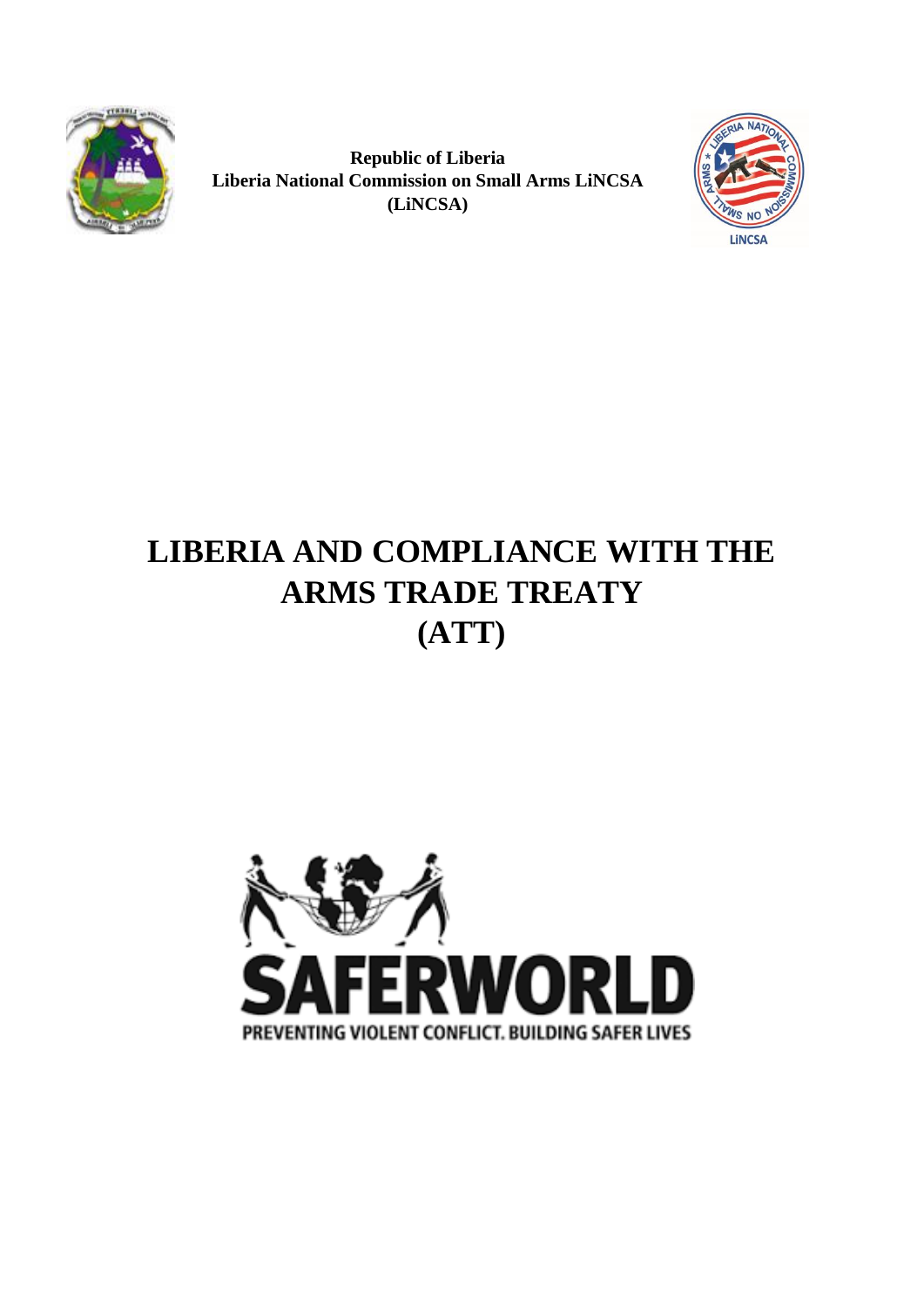### **Foreword**

The idea of the Arms Trade Treaty Assessment Mission to Liberia was actualized in New York during the 5th Biennial Meeting of States at the U. N. Headquarters in June 2015. At that meeting, the Chairman of the Liberia National Commission on Small Arms (LiNCSA), Mr. James M. Fromayan and the Head of Arms Unit of Saferworld, (a London based N.G.O. with interest in preventing the illicit flow of arms) Mr. Roy Isbister met and brainstormed on the necessity of LiNCSA and Saferworld jointly embarking on an ATT Assessment Mission to Liberia especially so when the country was on the verge of becoming a state party to the Treaty. It was decided in principle that the two institutions would sign a Memorandum of Understanding (MOU) to underscore each institution role during the exercise. After weeks of reviewing the draft MOU, and with the approval of the Ministry of Justice, LiNCSA and Saferworld signed the MOU, thus paving the way for the Assessment Mission to begin work.

We were quite aware of the fact that once a country became a state party, it has a corresponding responsibility to comply with the requirements of the ATT expressed in national laws. The ATT which seeks to establish the highest standard in the international trade in conventional arms to avoid diversion into the wrong hands, (especially terrorists who would use such arms to commit crimes against humanity) expects its members to uphold such standard so as to ensure global peace and security. The joint Assessment Mission had the opportunity to review existing laws as they relate to the ATT, interviewed/ discussed with relevant stakeholders, and visitations to a number of major Liberian ports of entry. The then draft Firearms and Ammunition Control Act was a useful tool in the hands of the Assessment Mission. It is pleasing to note that the Firearms and Ammunition Control Act has been enacted into law by the Legislature with the signature of the President. As important as the Firearms and Ammunition Control Act is, it falls short of meeting the basic requirements of the ATT, which deals with the trade and movement of conventional arms in addition to Small Arms and Light Weapons.

The Assessment Mission in our view did a splendid piece of work that should serve as a flashlight to help Liberia domesticate the ATT to make our country fully ATT compliant state. It is therefore very important for all stakeholders to consider the recommendations contained in this report.

James M. Fromayan **CHAIRMAN LIBERIA NATIONAL COMMISSION ON SMALL ARMS**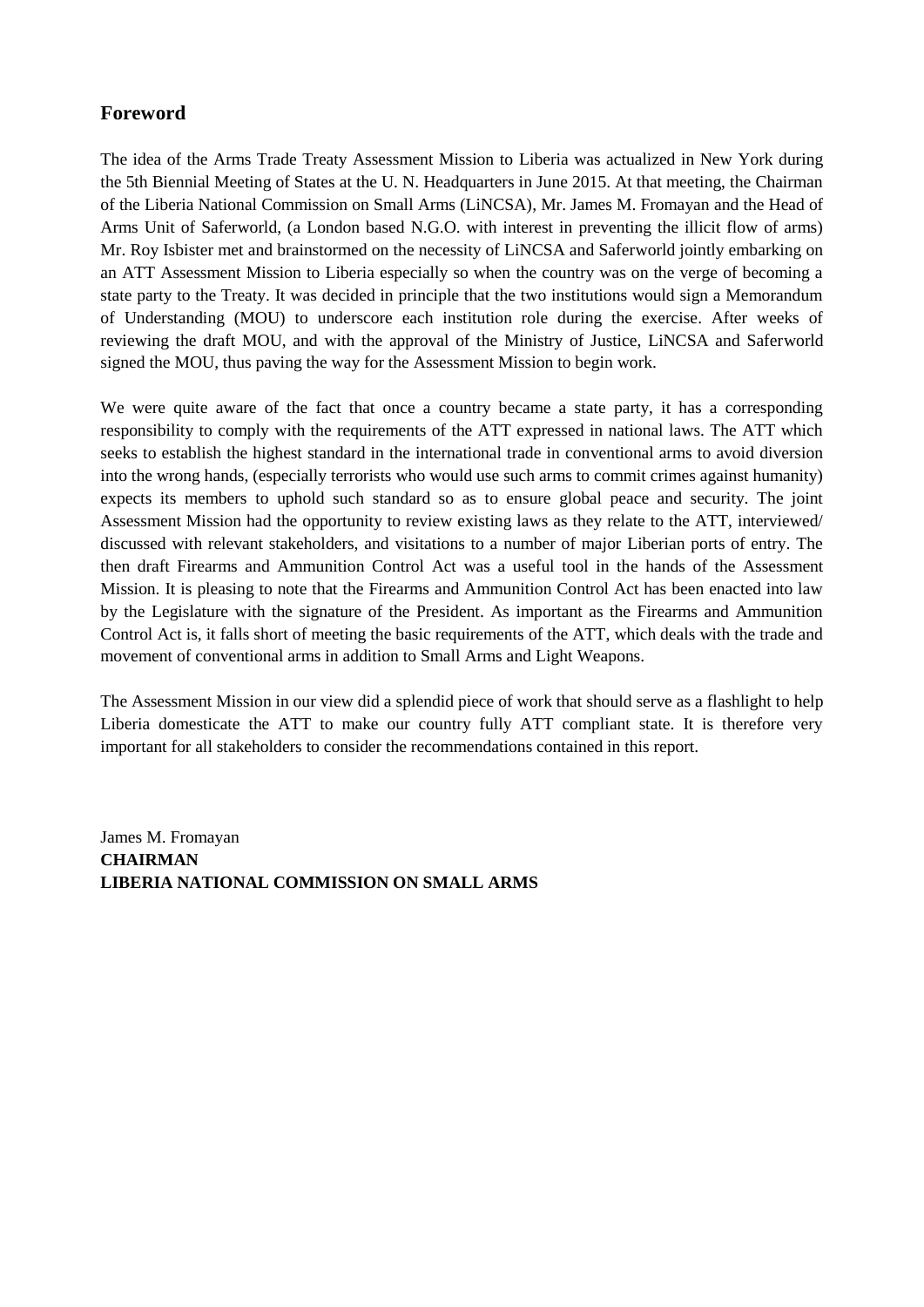# **Acknowledgement**

The Liberia National Commission on Small Arms (LiNCSA) wishes to extend gratitude to the President of Liberia, Her Excellency, Madam Ellen Johnson Sirleaf for taking the first major step by signing the Arms Trade Treaty (ATT) in 2013. This action of the President did not only commit Liberia to this global standard but clearly demonstrated the firm commitment of the Government to Liberia's compliance with the ATT.

The Commission would like to thank everyone who contributed to the assessment of Liberia's compliance with the Arms Trade Treaty (ATT). All of the support provided during the consultative process, particularly information sharing have given the report the quality it deserves. Thus, the Commission would like to thank all of those who were consulted in the development of the report for being so generous with their time and inputs.

In particular, LiNCSA is grateful to authorities of government ministries and agencies including the Ministry of Foreign Affairs, the Armed Forces of Liberia, the Bureau of Immigration and Naturalization, the Liberian Coastguard, the Liberian National Police, the Liberia Revenue Authority, the Ministry of Justice, the Ministry of National Defense, the National Port Authority, the National Security Agency, Roberts International Airport, the United Nations Mission in Liberia, and security personnel at the Bo Waterside border crossing. Additionally, the Commission would like to acknowledge the insightful contributions of the Minister of Foreign Affairs, Her Excellency, Ambassador Marjon V. Kamara, the National Security Advisor, Dr. H. Boima Fahnbulleh, Jr., the Chairman of the Senate Standing Committee on Defense and National Security, Sen. Steve Zargo, the House Standing Committee on National Defense, Dr. Bhofal Chambers, House Standing on National Security, Hon. Alfred Koiwood, Sen. Conmany B. Wesseh, Mr. Nicholas Faryombo and colleagues at the Liberia Action Network on Small Arms (LANSA) who worked closely with the consultant to facilitated civil society and other stakeholders engagements.

LiNCSA is highly appreciative of the Government of Norway for financing the assessment through its Ministry of Foreign Affairs as part of its support to Liberia's recovery and development.

To this end, the Commission is exceptionally grateful to Mr. Roy Isbister of Saferworld who produced the assessment report which is a vital tool that provides a strategy for Liberia's compliance with the ATT.

Finally, LiNCSA wishes to express thanks and appreciation to its hardworking staff for the leadership role played in the conduct of the assessment and the finalization of the report.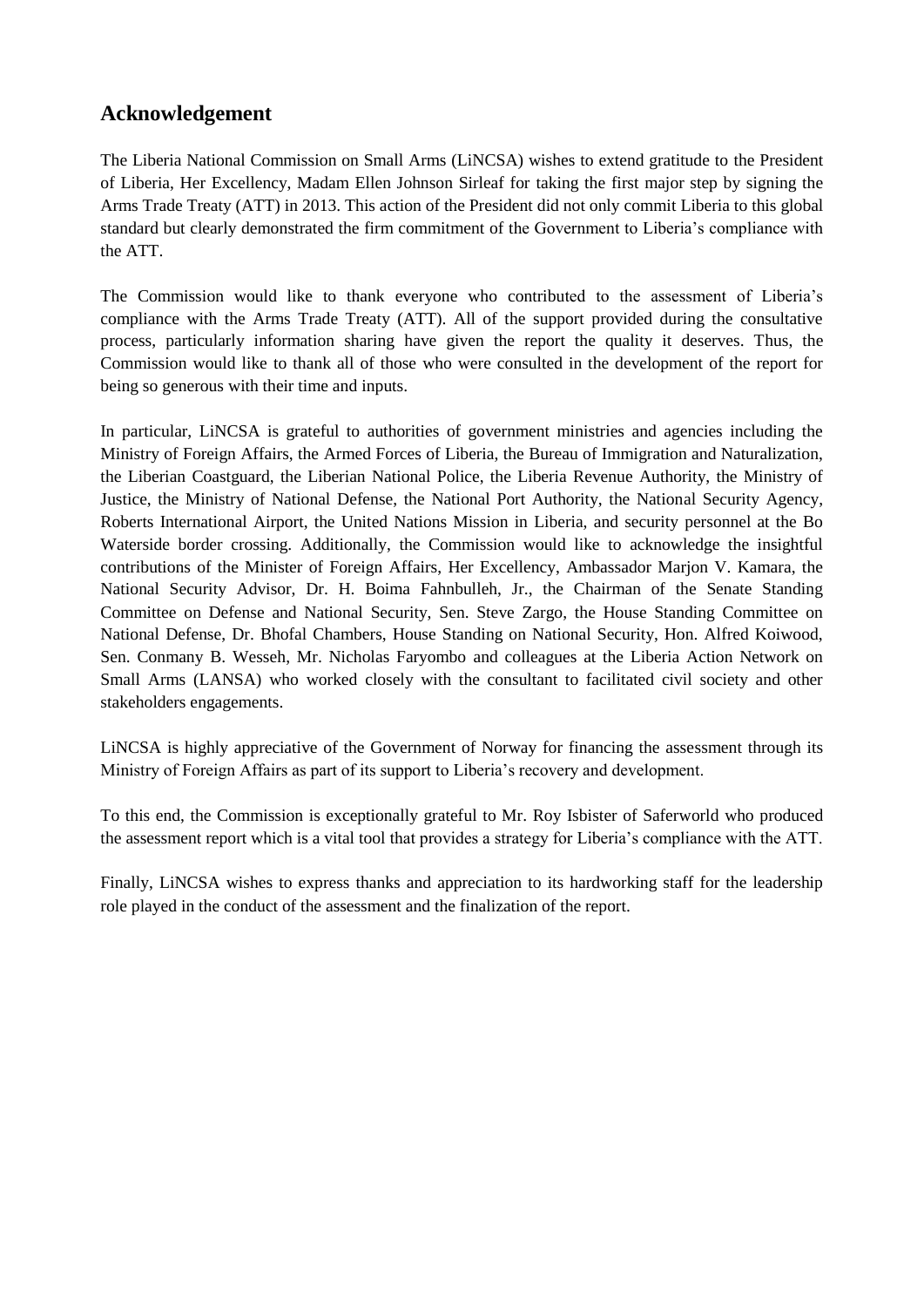# **Contents**

| <b>Box 1: National control list</b><br>Box 2: Regulating import, transit and brokering  |
|-----------------------------------------------------------------------------------------|
|                                                                                         |
|                                                                                         |
|                                                                                         |
|                                                                                         |
|                                                                                         |
| Procurement, importation and management of arms by government<br><b>Security actors</b> |
|                                                                                         |
|                                                                                         |
|                                                                                         |
|                                                                                         |
|                                                                                         |

**Annex 2: From the User's Guide to EU Council Common Position 2008/944/CFSP…**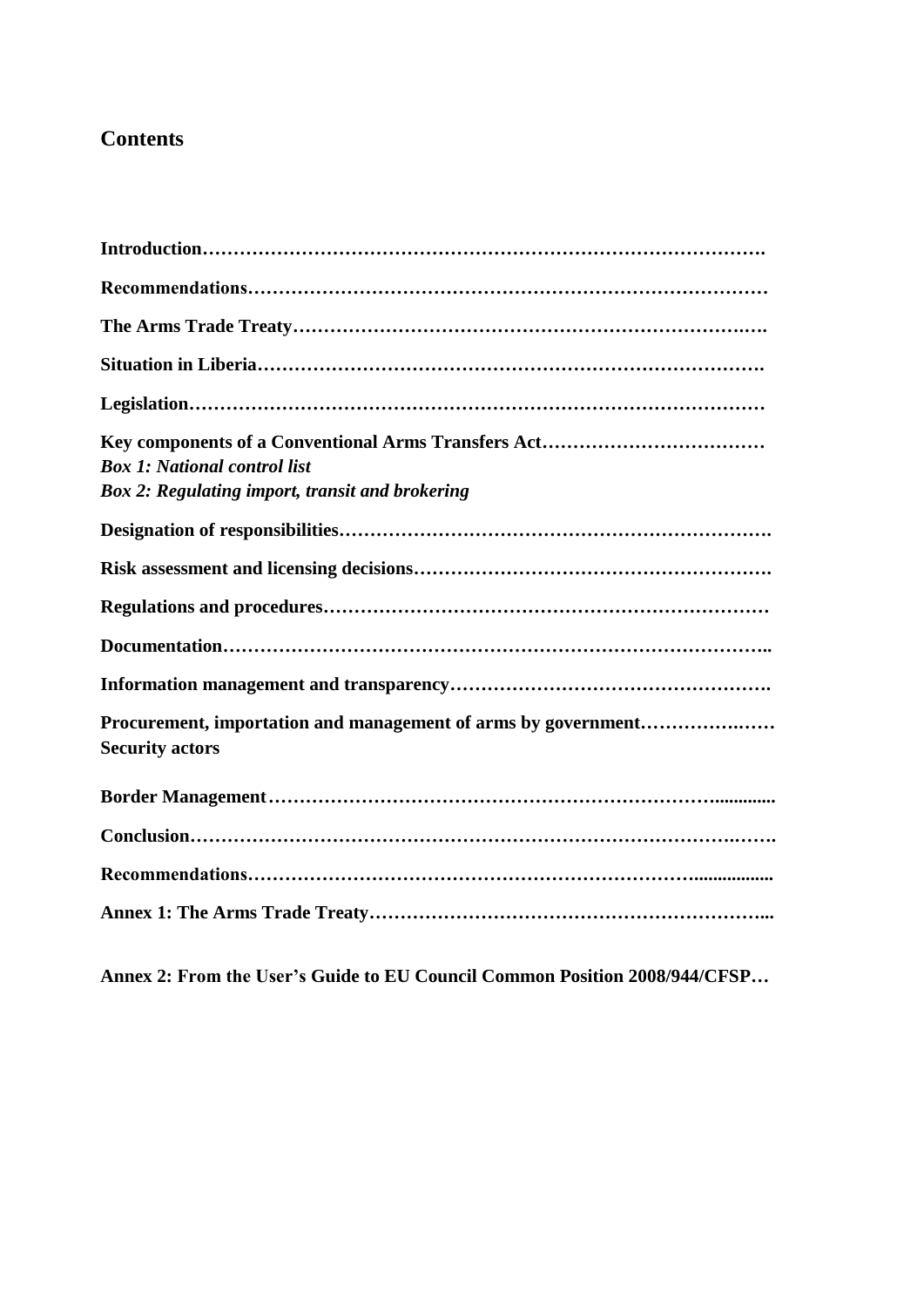# **Abbreviations**

| <b>ATT</b>    | Arms Trade Treaty                                |
|---------------|--------------------------------------------------|
| <b>CATA</b>   | <b>Conventional Arms Transfers Act</b>           |
| CSP           | Conference of States Parties to the ATT          |
| <b>ECOWAS</b> | <b>Economic Community of West African States</b> |
| <b>IHL</b>    | <b>International Humanitarian Law</b>            |
| <b>IHRL</b>   | <b>International Human Rights Law</b>            |
| <b>LINCSA</b> | Liberia National Commission on Small Arms        |
| <b>LiNCA</b>  | Liberia National Commission on Arms              |
| <b>LNP</b>    | Liberian National Police                         |
| <b>LRA</b>    | Liberia Revenue Authority                        |
| <b>MND</b>    | Ministry of National Defense                     |
| <b>MOFA</b>   | Ministry of Foreign Affairs                      |
| <b>NSA</b>    | <b>National Security Advisor</b>                 |
| <b>RIA</b>    | <b>Roberts International Airport</b>             |
| <b>ROB</b>    | Remain-on-Board                                  |
| <b>SALW</b>   | <b>Small Arms and Light Weapons</b>              |
| <b>UNMIL</b>  | UN Mission in Liberia                            |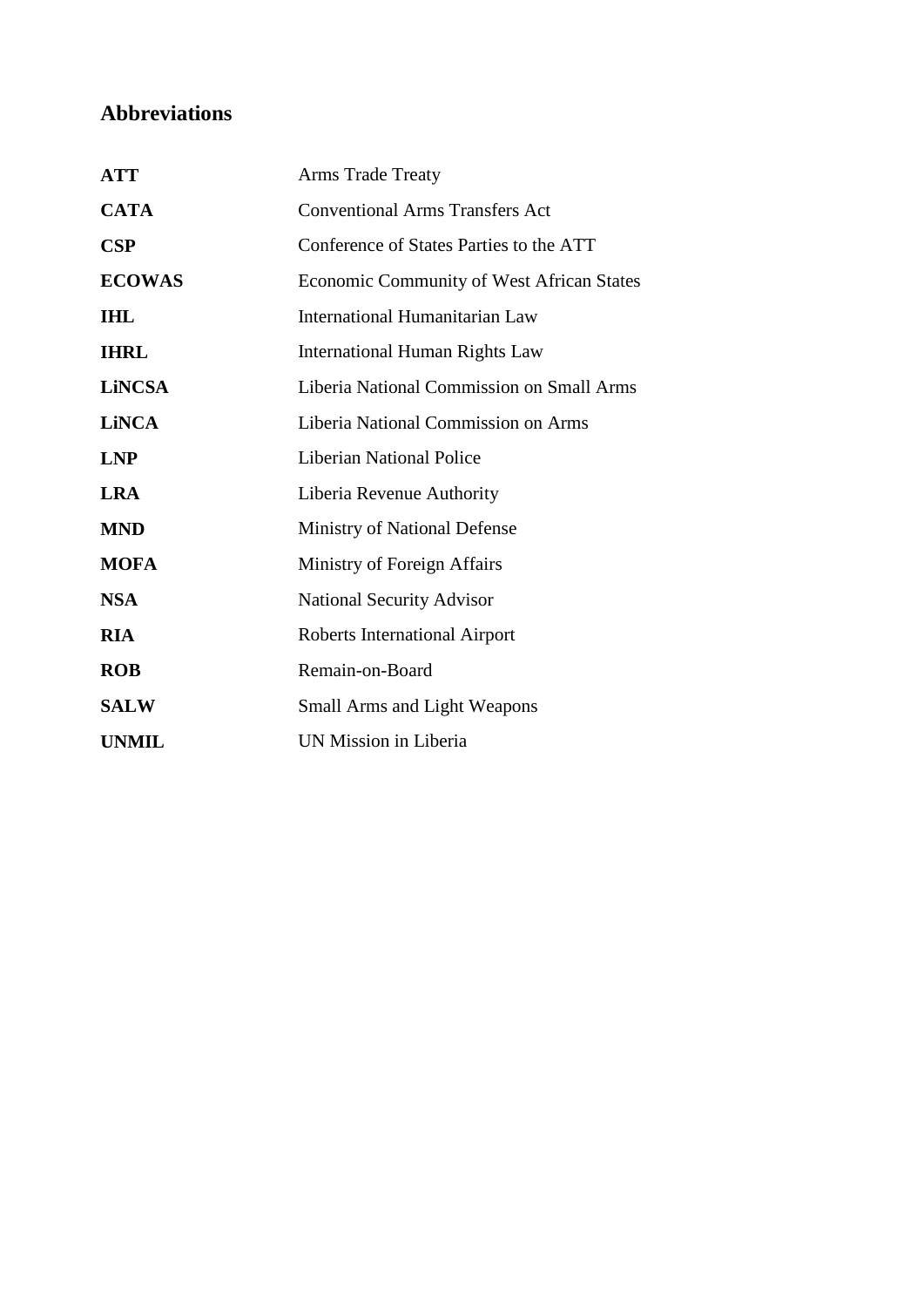# **Introduction**

On 20 July 2015 Liberia became a State Party to the global Arms Trade Treaty (ATT). A legally-binding instrument governing the international transfer of conventional arms, the ATT confers a number of legal obligations on its members. This report examines the relevant laws, regulations, structures, policies and practices in Liberia and identifies the extent of, and gaps in, Liberia's current compliance with those obligations.

It makes a number of recommendations as to how Liberia can move relatively quickly to full ATT compliance.

The report takes full account of Liberia's historical, geographical, political, economic and security context. Factors that have been taken into consideration include:

- Liberia's relatively recent experience as a country in conflict;
- Liberia's membership of the ECOWAS Convention on Small Arms and Light Weapons (SALW), their Ammunition and Other Related Materials (ECOWAS Convention) and the implications this has for transfers of SALW to, from or through Liberian territory, with particular reference to Chapter II of the Convention;
- **EXECUTE:** Limitations on the Government's capacity and resources;
- The emergence from UN sanctions (as set out in UN Security Council Resolution 2288);
- The ongoing drawdown of the UN Mission in Liberia (UNMIL);
- The fragile security situation in a number of states in Liberia's 'neighborhood';
- That currently there is no commercial manufacture of conventional arms and that Liberia has very limited involvement in the international arms trade, whether as an exporting, importing or transit state;
- $\blacksquare$  That the Liberian legislative branch has recently passed a new Firearms & Ammunition Control Act (Firearms Act)—soon expected to be signed into law by the President which *inter alia* introduces controls on the transfer of small arms and their ammunition.

The analysis has involved a combination of desk-based research and interviews with a wide range of stakeholders from government, both Houses of the legislature, local civil society and UNMIL. It also comprised a workshop for technical experts with representatives from various national security institutions and agencies of Liberia as well as civil society, and a roundtable consultation with high-level government officials at which a draft of the report was introduced and discussed. Feedback from that consultation is reflected in the final version of the report.

Unsurprisingly, in light of Liberia's recent history, the role played by the UNMIL and Liberia's relative lack of involvement in the international arms trade, Liberia's current legislative and institutional arrangements do not meet all the requirements of the ATT and a number of measures will need to be undertaken to achieve proper compliance. However, recent legislative developments and the current coordinating function played by the Liberia National Commission on Small Arms (LiNCSA) with regard to small arms would appear to give a solid foundation on which to build, and Liberia's limited arms trade involvement means that once the necessary systems and structures are in place the additional workload should be relatively low.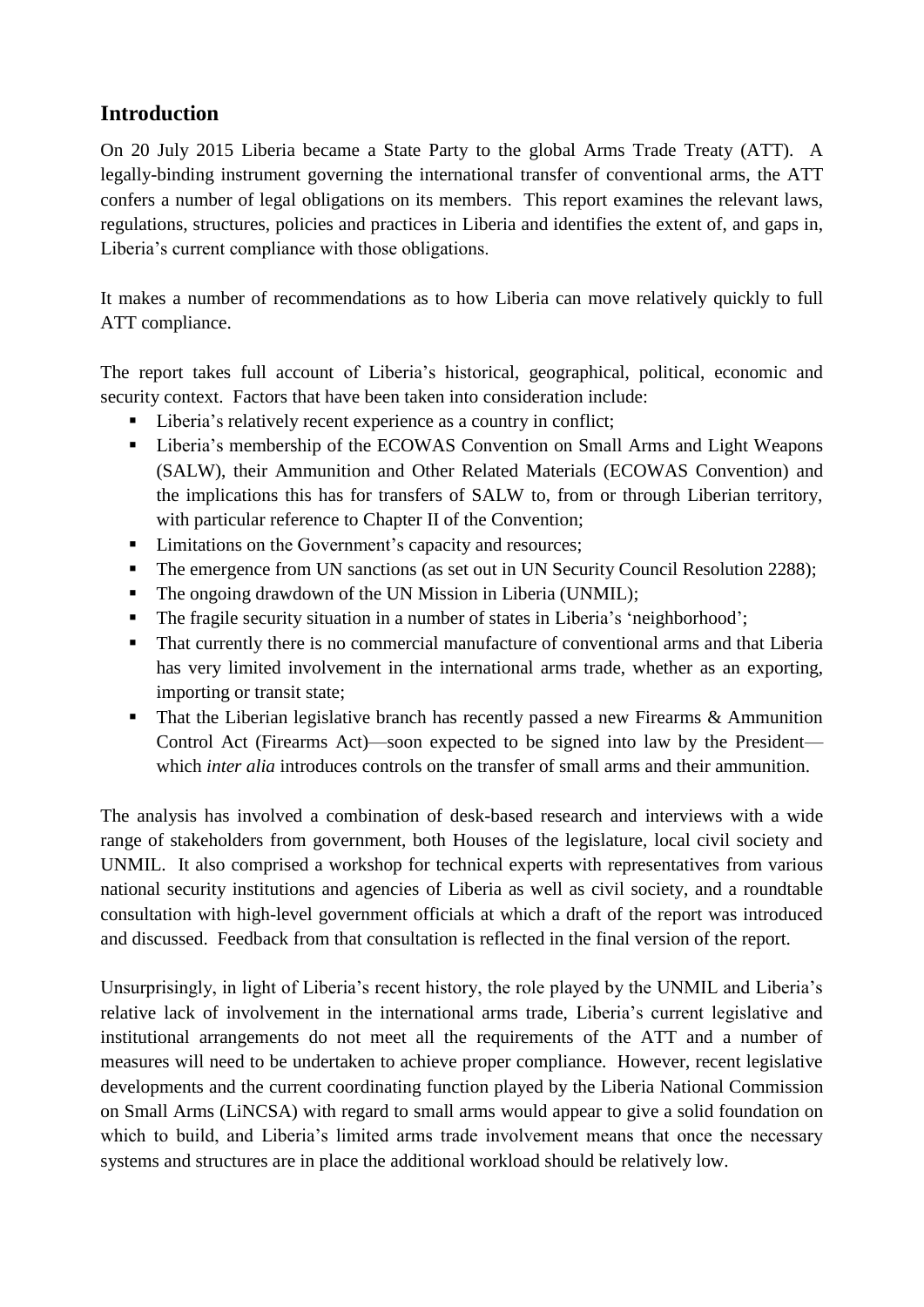### **Recommendations**

In order to become fully compliant with the ATT, the Liberian Government will need to:

- Finalize the enactment process of the Firearms & Ammunition Control Act (Firearms Act) as already passed by the National Legislature.
- Establish an Executive Order for a total ban on the export or import of any conventional arms not covered by the Firearms Act without the expressed authority of the President upon recommendation from the National Security Council until appropriate legislation is in place (see below).
- Develop a new Act to regulate Liberia's involvement in the international transfer of all conventional arms consistent with the requirements of the ATT, drawing upon language in the Firearms Act wherever possible.
- Adopt the Wassenaar Munitions List (as used by most EU countries) as the national control list.
- Develop a Registry of Liberian arms brokers.
- Expand the mandate of the Liberian National Commission on Small Arms to cover the cross-border transfers of all conventional arms and to establish it as containing Liberia's 'Licensing Authority' responsible for administering the national conventional arms transfer control system. This would require a change of name of the Commission to reflect its new mandate, e.g. to the Liberian National Commission on Arms (LiNCA).
- Establish an ATT national point of contact (for the ATT Secretariat and other States Parties).
- Establish a cross-governmental Licensing Committee made up of representatives from relevant government departments/agencies, which would be convened by the Licensing Authority, to assess all license applications for arms transfers and make recommendations (to issue or reject licenses) to the Minister (see below).
- Assign ultimate responsibility for decisions on licenses to a Minister, potentially the Minister of Justice.
- Establish regulations and written procedures for the management of all aspects of the arms licensing system.
- Actively engage with other States Parties to and the Secretariat of the ATT, and with ECOWAS Convention partners and the ECOWAS Commission, to seek assistance where required and to take full advantage of relevant information already in the public domain, especially with regard to the license decision-making process.
- Place as much information as possible regarding arms transfer control legislation, regulation, control lists, procedures, documentation, the registry of brokers, policies, and reports on licenses granted and transfers made (see below) in the public domain via an official LiNCSA's website.
- Develop and make available to relevant entities—including suppliers and exporters, importers and end-users, brokers—the necessary documentation to facilitate the license application process, e.g. license application forms and end-use documentation.
- Ensure close communication between licensing and customs authorities, including through joined-up documentation practices (e.g. through the use of matching documentnumbering; requiring customs documentation to be accompanied by arms export and import authorizations).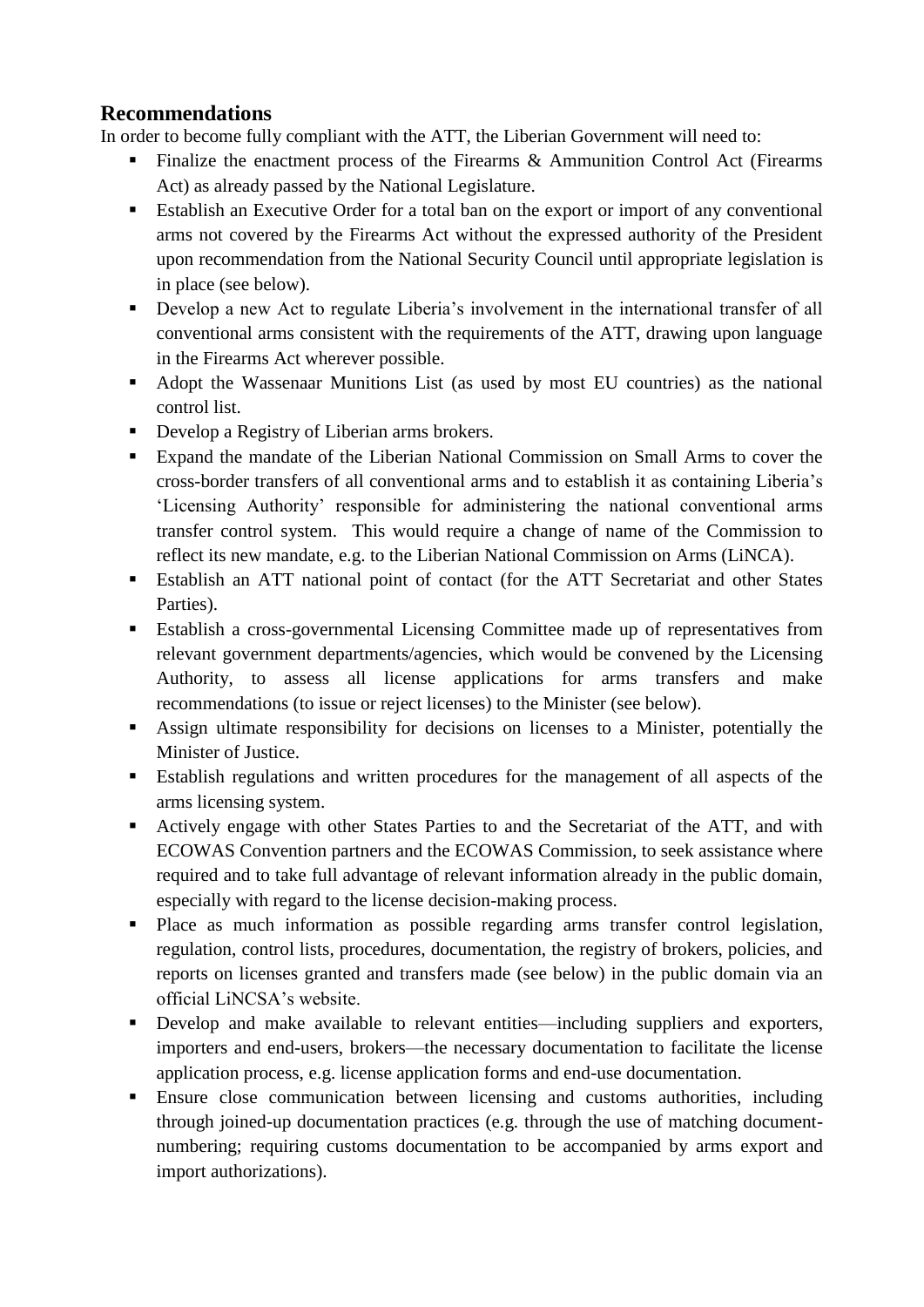- Assign two officials to act as authorized signatories for Liberia's end-use documentation, and communicate this information to the ATT Secretariat.
- Ensure the initial national report and the national annual reports mandated by the ATT are produced and delivered to the ATT Secretariat on time, and placed in the public domain (on the Licensing Authority website). Responsibility for doing this will fall naturally to the Licensing Authority, but will require the co-operation of other government agencies. Reporting responsibilities should be set out in legislation.
- Ensure that imports by state security providers take place according to agreed procedures and that information regarding all such imports is shared with the Licensing Committee and the Licensing Authority, and included in the national reports on imports.
- Ensure that all government agencies importing or holding conventional arms have adequate safe storage facilities and effective stockpile-management procedures in place.
- So as to assist border management, limit the points of legal import, export and transit of arms into, from and through Liberia to Roberts International Airport (RIA) and the Freeport of Monrovia, except where a case-specific written exemption is made on the authority of the Commissioner of Customs of the Liberia Revenue Authority.
- Improve the quality and extent of safe-storage facilities at RIA and the Freeport, and at other main border-crossing points where feasible, and establish clear procedures for rapid, secured transfer of arms shipments to secure storage facilities where it is not possible to guarantee the security of arms on site.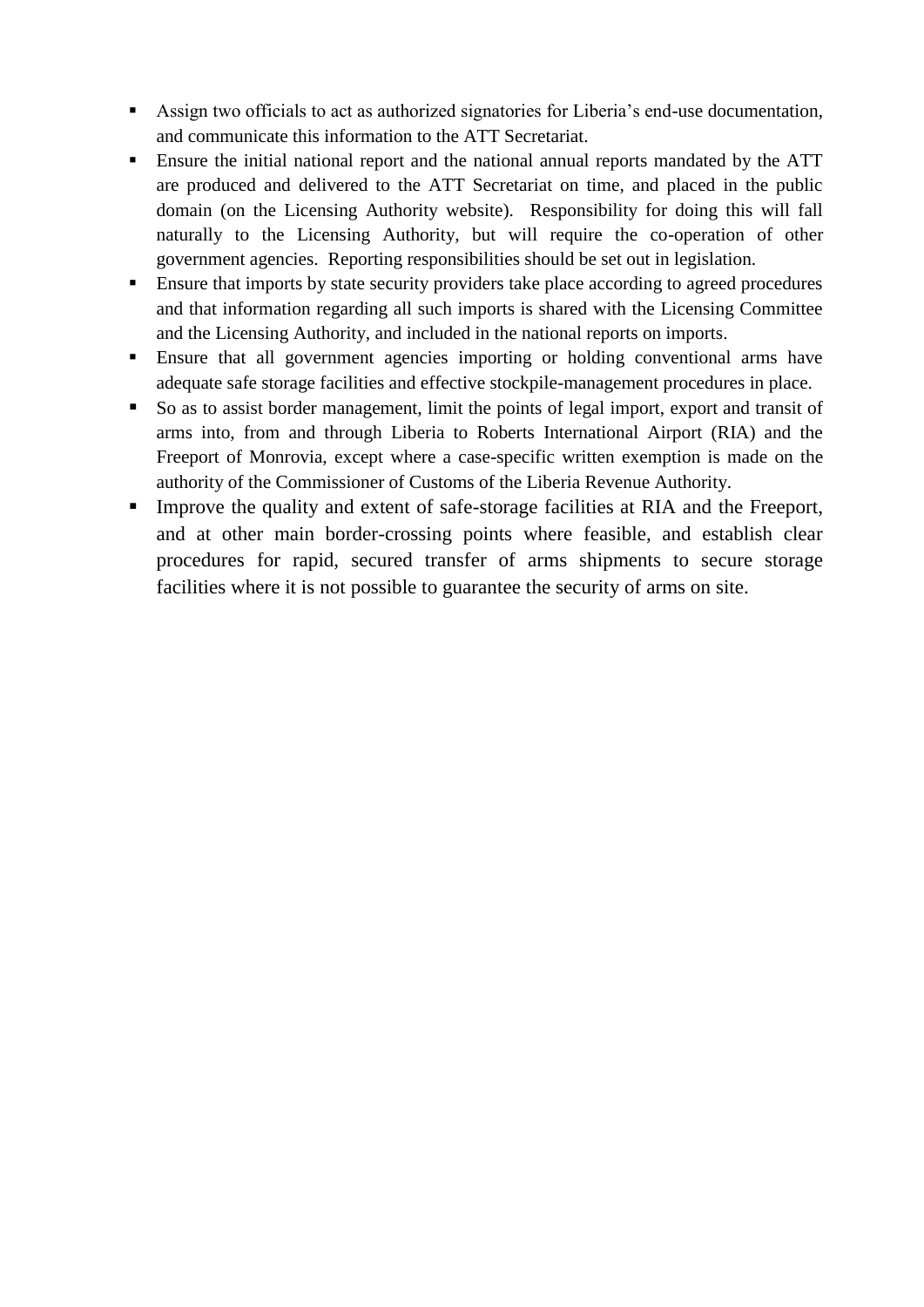# **Key Features of the Arms Trade Treaty**

The ATT is a global treaty intended to establish the highest possible common international standards for regulating the international trade in conventional arms, and to prevent and eradicate the illicit trade in conventional arms and prevent their diversion (see Annex 1 for the full text of the Treaty). Adopted by vote in the UN General Assembly on 2 April 2013, it entered into force on 24 December 2014.

The Treaty outlaws any international transfer of conventional arms that is not explicitly authorized by the States Parties involved in the transfer. It requires States Parties to *inter alia*:

- Establish a national control system to regulate the trade in conventional arms;
- Establish a national list of items subject to control;
- Prohibit the export, import, transit or brokering of controlled items where the transfer would be in breach of international law, e.g. where it would contravene a UN arms embargo, or the arms to be transferred would be used to commit genocide, crimes against humanity, grave breaches of the Geneva Conventions of 1949 or war crimes;
- In all other cases conduct a risk assessment and refuse exports where it determines there is a risk of specified negative consequences (for example the risk that the items to be exported could be used to commit or facilitate a serious violation of international humanitarian law);
- Keep national records of transfers;
- Report to the ATT Secretariat on measures taken to implement the Treaty and, on an annual basis, on relevant exports from and imports to its territory.

The Treaty also contains a number of provisions relating to international co-operation and assistance, and to its administration and ongoing implementation and development, such as the establishment and responsibilities of an administrative (not executive) Secretariat and a periodic Conference of States Parties (CSP), and procedures for Treaty amendment. The Treaty places all decision-making with regard to conventional arms transfers firmly in the hands of States Parties—there is no body mandated in the Treaty to stand above States Parties and make decisions or adjudicate on national decision-making.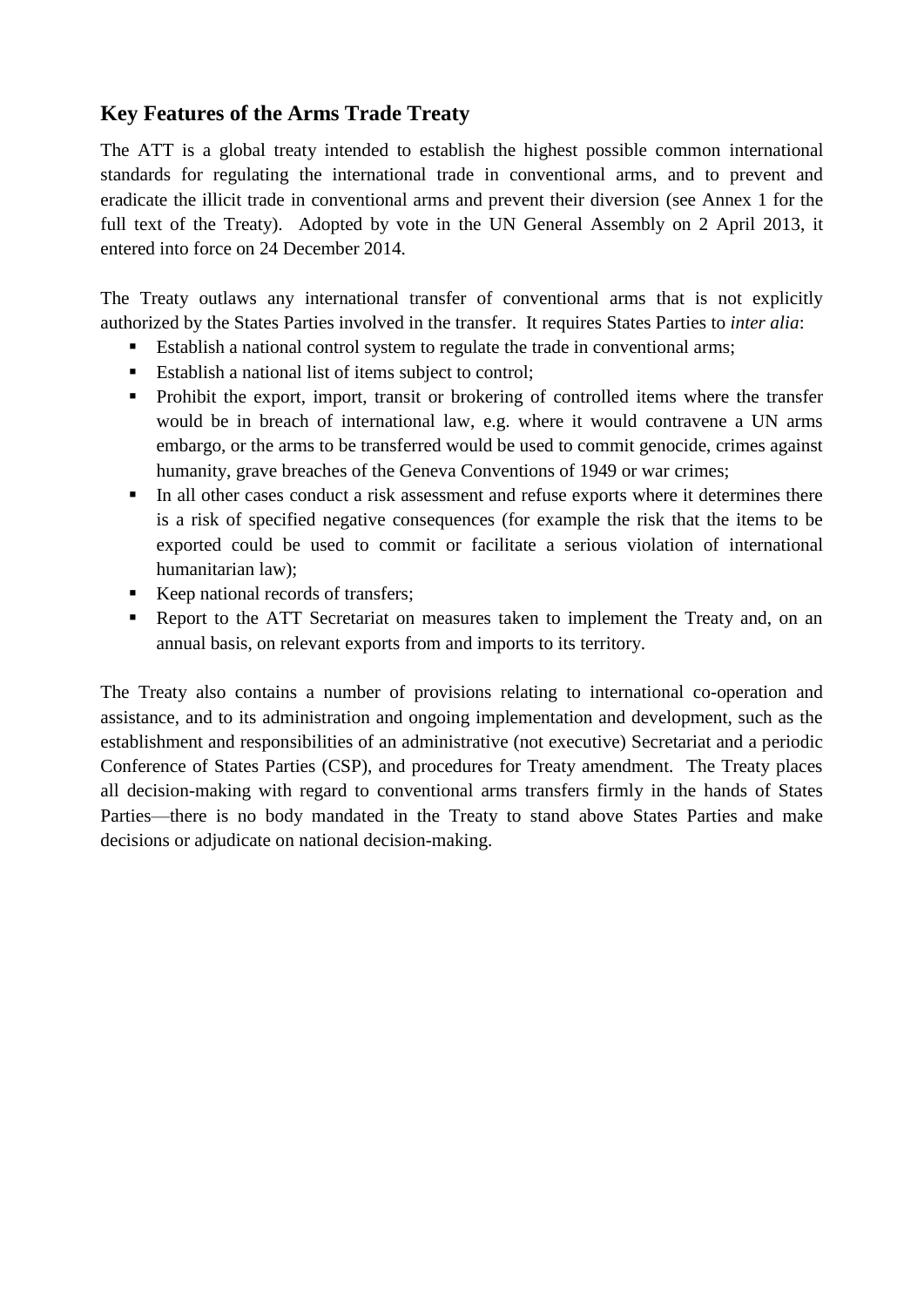### **Situation in Liberia**

For a combination of reasons, the extent of Liberian involvement in the international arms trade is extremely limited. Since the end of the war in 2003, and especially with the presence of UNMIL and the existence of the UN arms embargo, Liberia has had very little reason or opportunity to import conventional arms. Membership in ECOWAS and the requirements of the ECOWAS Convention place additional controls on transfers of small arms, their ammunition and related materials. This is not to say that Liberia does not import any conventional arms at all, but rather that imports have been very limited and subject to restrictive and successive layers of control.

Currently there is no commercial manufacture of conventional arms in Liberia and the country has not had surplus or unwanted military equipment to sell. The embargo has also inhibited Liberia from operating as a point of transit for arms shipments, be it through Roberts International Airport (RIA) or the Freeport of Monrovia, though with the end of the arms embargo and both RIA and the Freeport having ambitions to increase their operations this may change in future. Little is known about whether Liberia has functioned as a home for arms brokers—limited communications capacities and transportation links would suggest this is unlikely—however the absence of controls on arms brokering and proximity to other fragile contexts mean that this should not be discounted.

Note that this analysis of Liberia's level of compliance with the ATT looks very much to the future. It is thus based on the understanding that the Firearms Act passed by the National Legislature will shortly become law following the signature of the President and that UNMIL has handed all security matters over to the Liberian Government and so will have no further jurisdiction over anything related to arms control or arms management, and proceeds on that basis.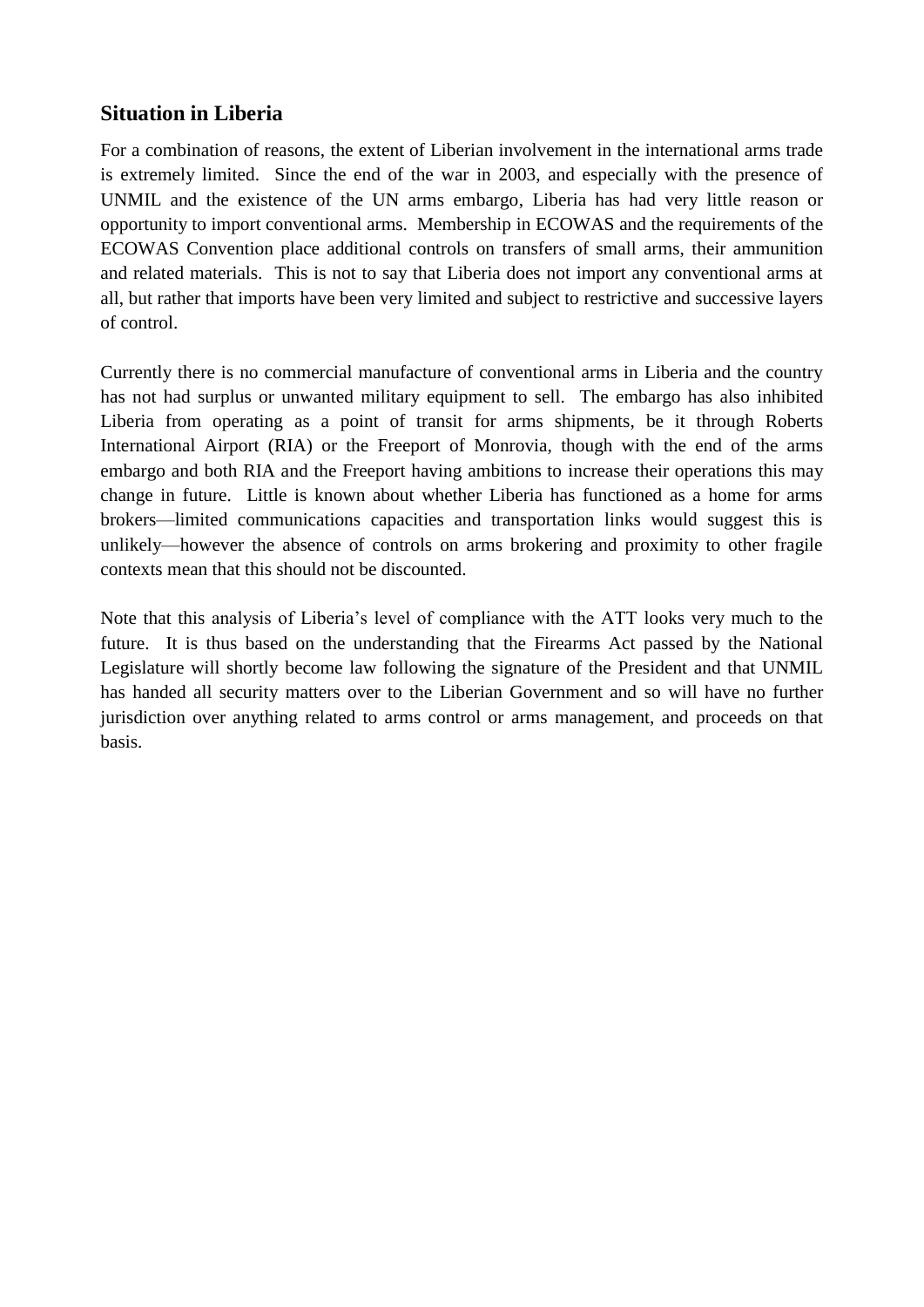# **Legislation**

The first task of any State Party to the ATT is to ensure that all its attendant obligations are given expression in domestic law. Liberia is starting from an unusual position, given that responsibility for arms transfers has in effect fallen to UNMIL, such that there is currently very little in the way of national law to control international conventional arms transfers. The Firearms Act is definitely a useful start; it goes some distance towards filling this legislative gap. Usefully, although drafted before Liberia joined the ATT, The Firearms Act does anticipate Liberia's membership such that many of the provisions of the new law reflect the obligations of the ATT, for example with regard to the decision-making process a government must follow when deciding whether to export SALW.

The Firearms Act, however, applies both to a significantly narrower range of equipment and a significantly broader range of activities than the ATT.

Whereas the Firearms Act covers only SALW, their ammunition and related materials, the ATT covers a much broader range of conventional arms, from small arms ammunition up to aircraft carriers and combat aircraft. And while both the ATT and the Firearms Act regulate crossborder transfers (export, import, transit and brokering), the Firearms Act also regulates domestic SALW control, including *inter alia* SALW registration, possession and use, repair, dealing, marking, and destruction.

The nature of these differences also creates certain questions around the roles that different government ministries and agencies might play. For example, the respective roles of the Liberia National Police (LNP) and the Ministry of National Defense (MND) are likely to shift dependent on whether, for example, the issue is licensing of a firearm for personal use within Liberia or the licensing of surplus armored vehicles for export to a neighboring state.

It will therefore be necessary for Liberia to draft new law in order to be fully compliant with the ATT. This could be done by either amending the Firearms Act so that it covers all elements it is so far lacking, or drafting a new law, dealing solely with international conventional arms transfers.

Standard international practice is to separate domestic small arms control and international conventional arms transfer control into two separate Acts, as despite some overlaps these are in essence two quite separate issues, involving different challenges and different actors. While it would be possible to expand and adjust the Firearms Act, following detailed examination of this law, LiNCSA firmly believes that the preferred solution is to follow standard practice and create a distinct Act (named here as the Conventional Arms Transfers Act (CATA), for convenience). It should be noted, however, that much work on this point has already been done, as there is much in the Firearms Act that could be copied directly into a CATA.

In passing a CATA into law it would be necessary to make amendments in parallel to the Firearms Act, to avoid duplication and potential loopholes. But whichever path is chosen, it is our strongest recommendation that this does not lead to delays in the imminent passage of the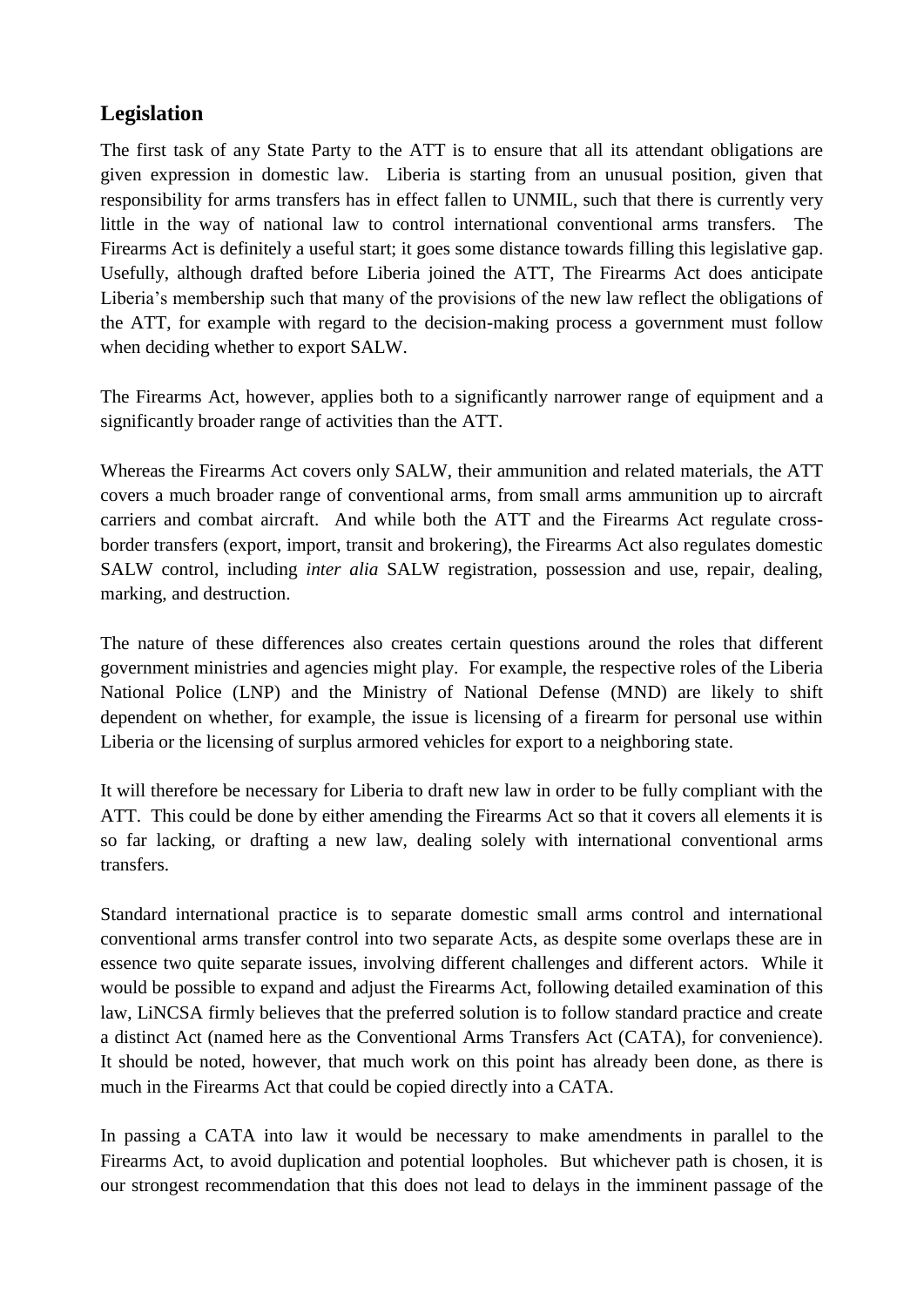Firearms Act as it currently exists, as delays run the risk of creating a situation where there is no legal basis within Liberia for small arms control/management.

Moreover, while it is currently difficult to estimate how long it might take to pass a new law, there will inevitably be a need to quickly put in place a mechanism to ensure that in the interim the Government still has the means to regulate transfers of all conventional arms. LiNCSA recommends that until appropriate legislation is in place, Liberia should establish an Executive Order for a total ban on the export or import of any conventional arms not covered by the Firearms Act without the express authority of the President upon recommendation from the National Security Council.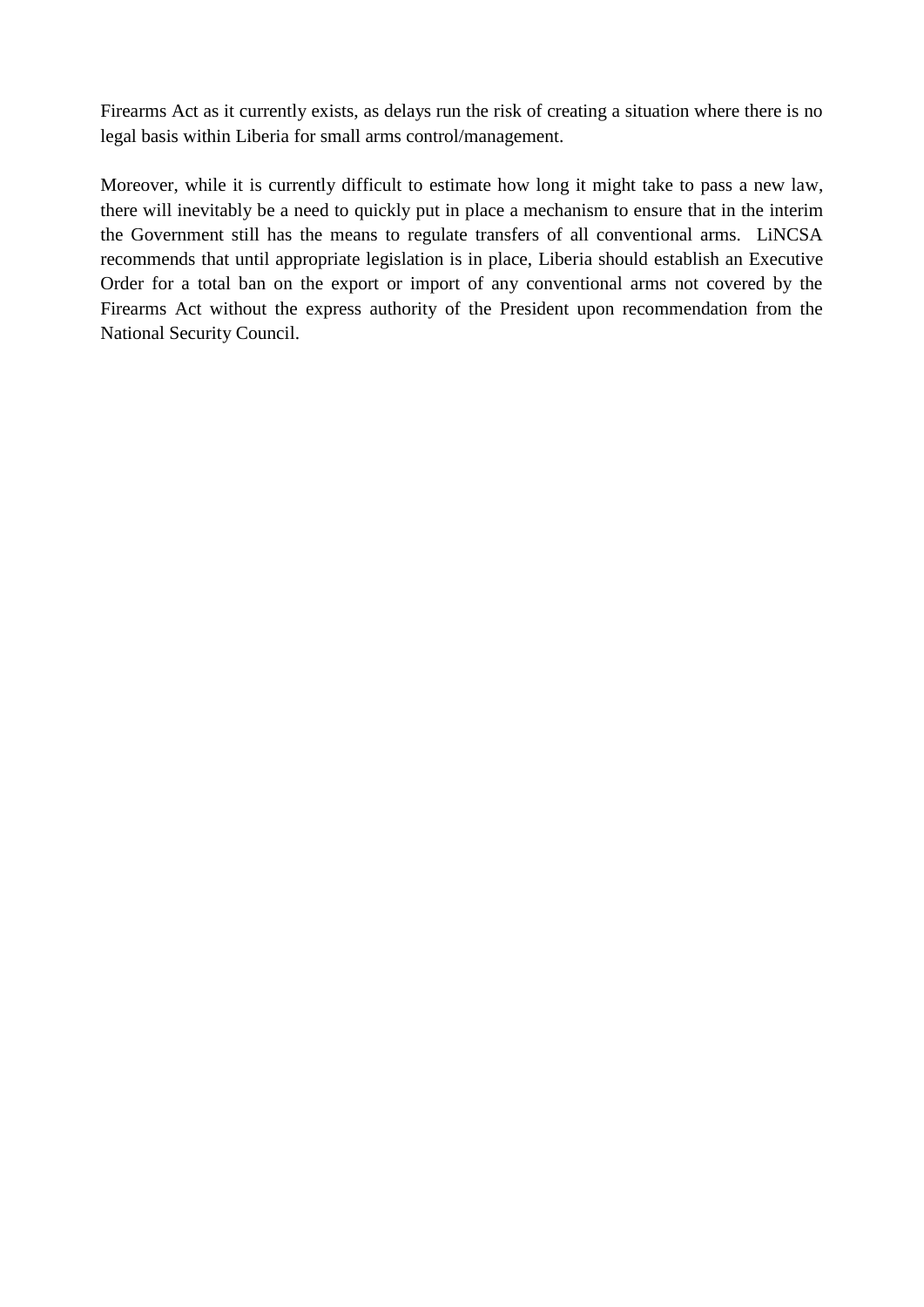# **Key Components of a Conventional Arms Transfers Act (CATA)**

It is beyond the scope of this report to begin a legislative drafting process; however there are certain elements that a CATA will need to include. Note that for each of these elements, decisions will be required as regards exactly what should be included in the main legislation and what could be left to be elaborated through regulation.

The legislation should set out definitions of key concepts and terms (drawing where feasible and as appropriate upon existing legal instruments such as the Firearms Act, the ECOWAS Convention and the ATT itself). It should establish the various responsibilities of the relevant ministries, departments, agencies, etc. of the Government, including the relationships and hierarchies among them. It should also include reference to precisely who is ultimately responsible for officially authorizing or refusing arms transfers.

In line with the Firearms Act, CATA should set out general provisions relating to the arms transfer license application process, the information required of applicants, the awarding or denial of licenses, the revocation and expiration of licenses, etc. Note that in order to be able to easily make adjustments as and when necessary, it would be advisable for many of these provisions to be elaborated in regulations; however the basic requirements at least should be set out in the legislation. Following international good practice—and the example set out in the Firearms Act—the law should start from the principle that involvement in any arms transfer is prohibited unless expressly approved. This would guarantee that transfers are only legal when officially authorized, and creates a *de facto* prohibition on the ownership of military equipment except where expressly permitted. CATA should also include a detailed 'control list' of the items to which the law will apply, i.e. for which transfer authorization is required. In the interests of keeping the control list up to date in respect of technological and other developments, it should be attached to the CATA as an easily-updateable schedule (see below).

### **Box 1: National Control List**

During Treaty negotiations an explicit decision was taken that States Parties would not attempt to define a precise list of items to which the Treaty would apply, on the grounds that this could slow the negotiations by (literally) years. Instead it was decided to use more general categories –the seven categories of major conventional arms taken from the UN Register of Conventional Arms, small arms and light weapons, and ammunition and components for all of these types of arms—and then require each State Party to develop its own national control list. Under ATT Article 5 (3), States Parties are 'encouraged to apply the provisions of this Treaty to the broadest range of conventional arms.'

Developing a national control list is not straightforward. A control list draws the legal line between what is and what is not subject to legal control; to be effective, this line needs to be clearly demarcated. There are very real questions for a country such as Liberia, where so few licensing decisions will be required, whether it is worth the effort of developing its own list.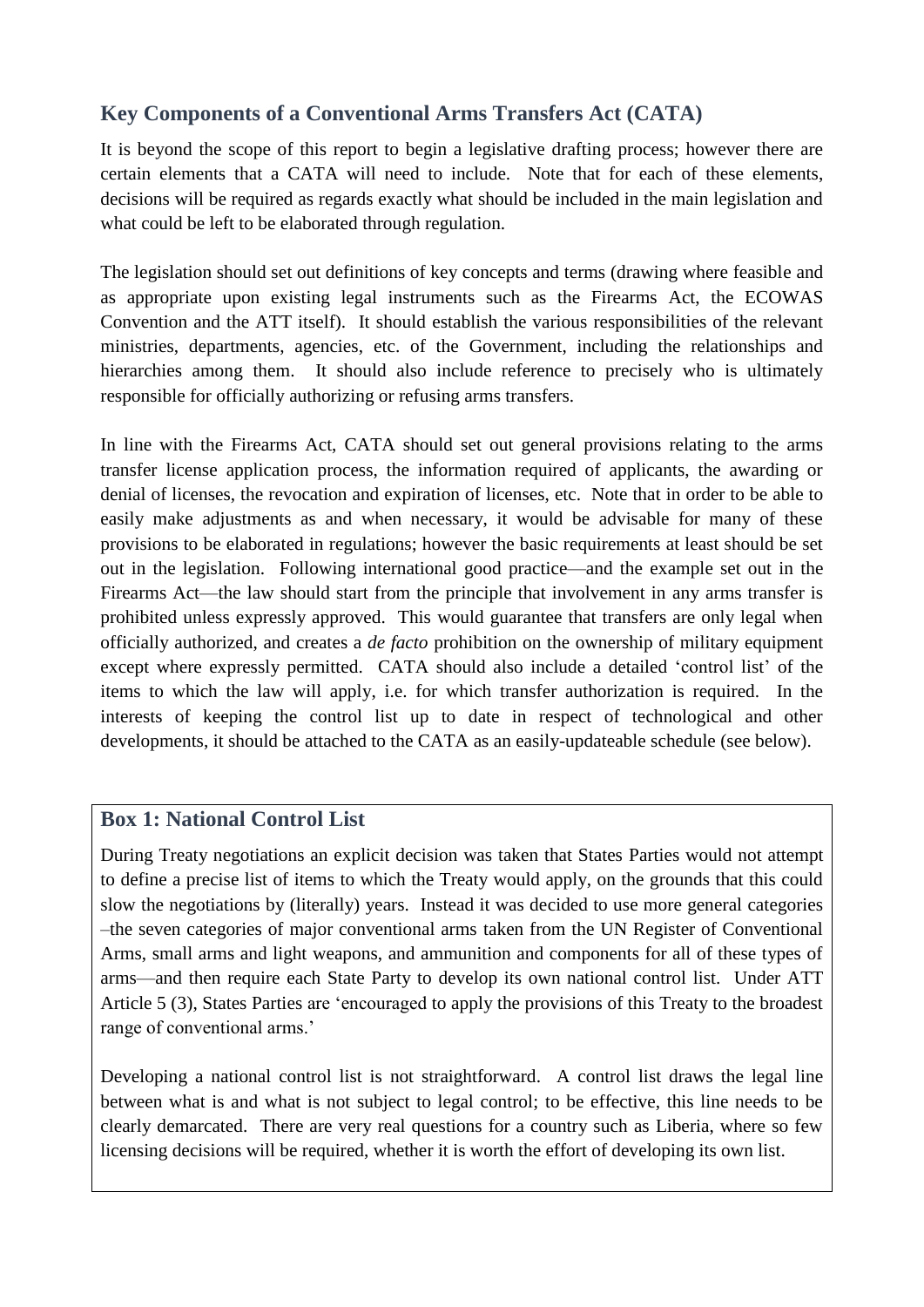An alternative is to use an existing list, such as the Wassenaar Munitions List, agreed by the 41 (predominantly but not exclusively European) states of the Wassenaar Arrangement, a multilateral forum established in the 1990s 'to contribute to regional and international security and stability, by promoting transparency and greater responsibility in transfers of conventional arms and dual-use goods and technologies, thus preventing destabilizing accumulations [, and] to prevent the acquisition of these items by terrorists'.<sup>1</sup>

The Wassenaar Munitions List has been developed by ordnance and export control experts from all the Wassenaar States over the last 20 years. It is more extensive than Liberia is likely to use in its actual licensing for the foreseeable future, and it covers a broader range of conventional arms—such as a wider range of military aircraft, vehicles and vessels and other categories of goods such as electronic warfare and night-vision equipment—however there are some very real advantages to its adoption.

The Wassenaar Munitions List is a well-established international standard providing the basis for many control lists of conventional arms. For example, the EU Military List is in essence the Wassenaar List; a number of states that are not Wassenaar members (and are not even signatories of the ATT), such as China and India, are in discussion about becoming members and/or using the Wassenaar Munitions List anyway. As such, it is a low-cost (or even no-cost) way of Liberia demonstrating its determination to be in the front rank of states in terms of being a responsible arms exporter and importer. The Wassenaar List is updated by the world's foremost technical experts on an annual basis, again at no cost to a state like Liberia. It is publicly available, and Wassenaar Arrangement members are not only happy for non-Wassenaar States to use the list, they positively encourage it and will where feasible provide assistance to non-members in their use of the List, either through the Wassenaar Secretariat or on a bilateral basis.

It is therefore recommended that Liberia adopt the Wassenaar Munitions List for use as its national control list. The most straightforward way to do so would be to include it as a Schedule to the CATA, which could be updated as and when the Wassenaar List is updated.

The CATA should address the question of which entities are entitled to export, import or broker arms. This should include any special provisions or exemptions that might apply to designated agents of the Liberian state, e.g. the MND/Armed Forces of Liberia and the LNP. A Registry of brokers should be established, as should a database of all those who have applied for licenses to export or import conventional arms.

The new law should set out the rules to be followed by the agents of the state when deciding whether to award or deny transfer licenses, consistent with the provisions in the ATT on 'prohibitions' and on 'export and export assessment' in ATT Articles 6 and 7 respectively, and the offences and penalties under CATA.

**.** 

<sup>1</sup> *The Wassenaar Arrangement On Export Controls for Conventional Arms and Dual-Use Goods and Technologies*, [http://www.wassenaar.org/.](http://www.wassenaar.org/) A copy of the Wassenaar Munitions List is available a[t http://www.wassenaar.org/wp](http://www.wassenaar.org/wp-content/uploads/2016/05/Stand_Alone_Munitions_List_WA.pdf)[content/uploads/2016/05/Stand\\_Alone\\_Munitions\\_List\\_WA.pdf.](http://www.wassenaar.org/wp-content/uploads/2016/05/Stand_Alone_Munitions_List_WA.pdf)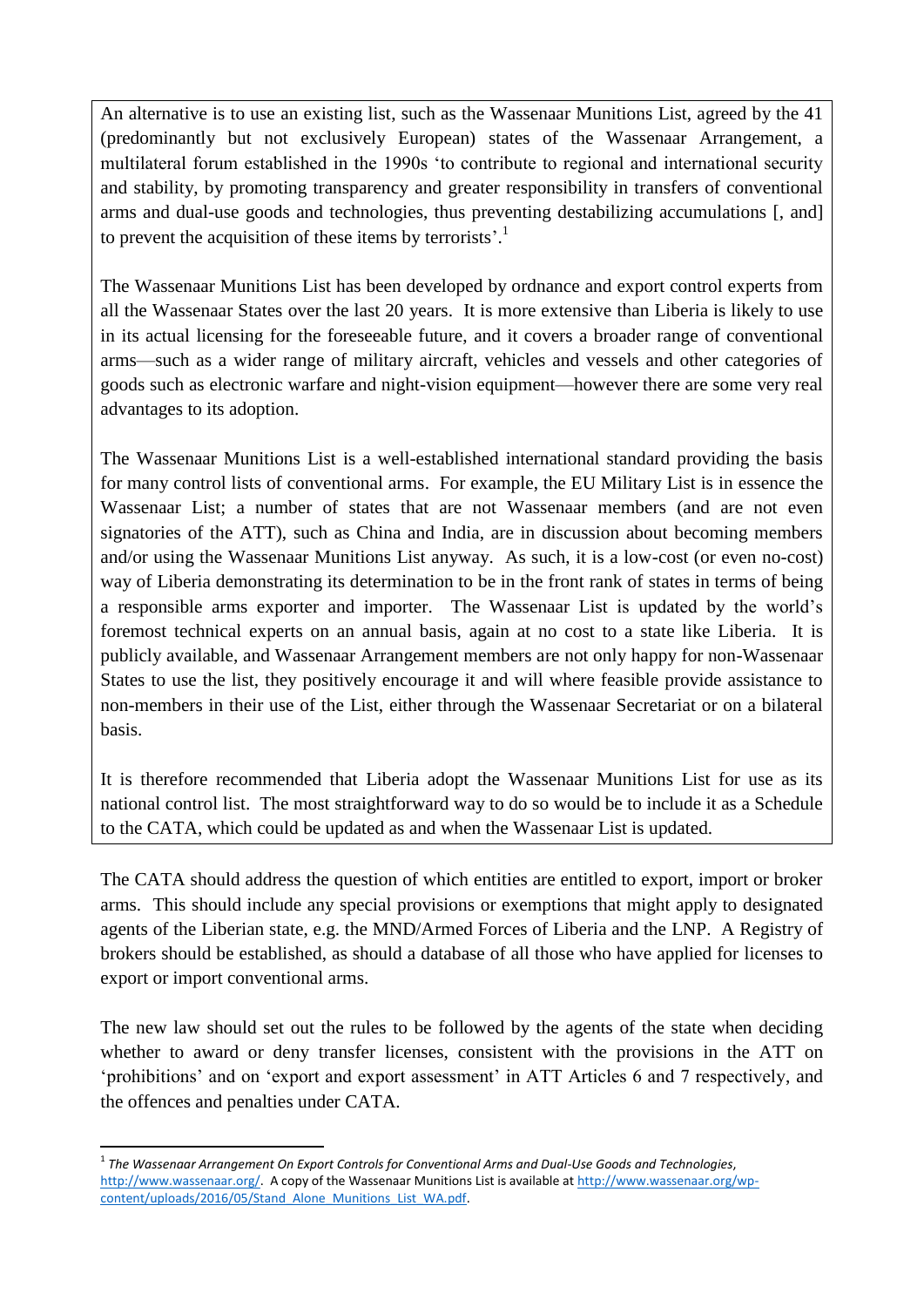While this may appear at first glance a substantial body of work, much of this has already been done for the Firearms Act and would require minimal effort to transpose the relevant provisions into the CATA. Given that the Firearms Act has only just been approved by both houses of the legislature, these particular provisions will hopefully prove relatively straightforward with legislators.

The nature and extent of the provisions of the new law may, at first glance, give the impression of creating a significant bureaucratic burden. However, in light of infrequency of Liberian arms imports or exports, this would be a very unlikely outcome and in this context the workload created is not expected to be onerous. While it is less clear how the number of arms transits might develop over time, the licensing requirement for transit will apply in only very limited cases, so again regulating transit is not expected to be particularly burdensome.

As the first critical steps towards building an appropriate and effective arms transfer control regime, the passage of the Firearms and Ammunitions Control Act by the Legislature is a significant achievement towards this end. However, there is an urgent need to establish an Executive Order to control international transfers of all other conventional arms.

### **Box 2: Regulating Import, Transit and Brokering**

The obligations in the ATT with regard to import (Article 8), transit or transshipment (Article 9) and brokering (Article 10) may at first appear discretionary and to some extent they are. Calls for regulation come with *caveats* such as 'where necessary' (import), 'where necessary and feasible' (transit or trans-shipment), and 'pursuant to national laws' (brokering). However, when considered in the context of Article 6, which deals with *prohibited* transfers—such as where the transfer would, for example, violate a UN arms embargo or be used in the commission of genocide—these obligations are mandatory rather than discretionary or contingent.

States Parties must therefore have the legislation and procedures in place to regulate these activities where the relevant circumstances apply. This is indeed already the case with the Firearms Act. It is recommended that the language from the Firearms Act be similarly included in the CATA, though this should of course be applied to all conventional arms and not just SALW, their ammunition and related materials. This would apply to the licensing process, while in addition there should be a Registry of Brokers, with all applicants subject to a fit-andproper-person test (again, as elaborated in the Firearms Act).

The fact that all ships entering the Freeport are required to provide the Liberia Revenue Authority (LRA) with Remain-on-Board (ROB) manifests should also assist Liberia in meeting its transit obligations. The LRA should alert the Licensing Authority whenever the ROB manifest shows that there are conventional arms on board, at which point the licensing authority can consider whether those arms fall foul of Article 6 and, in the event that they do, order Customs to impound the cargo.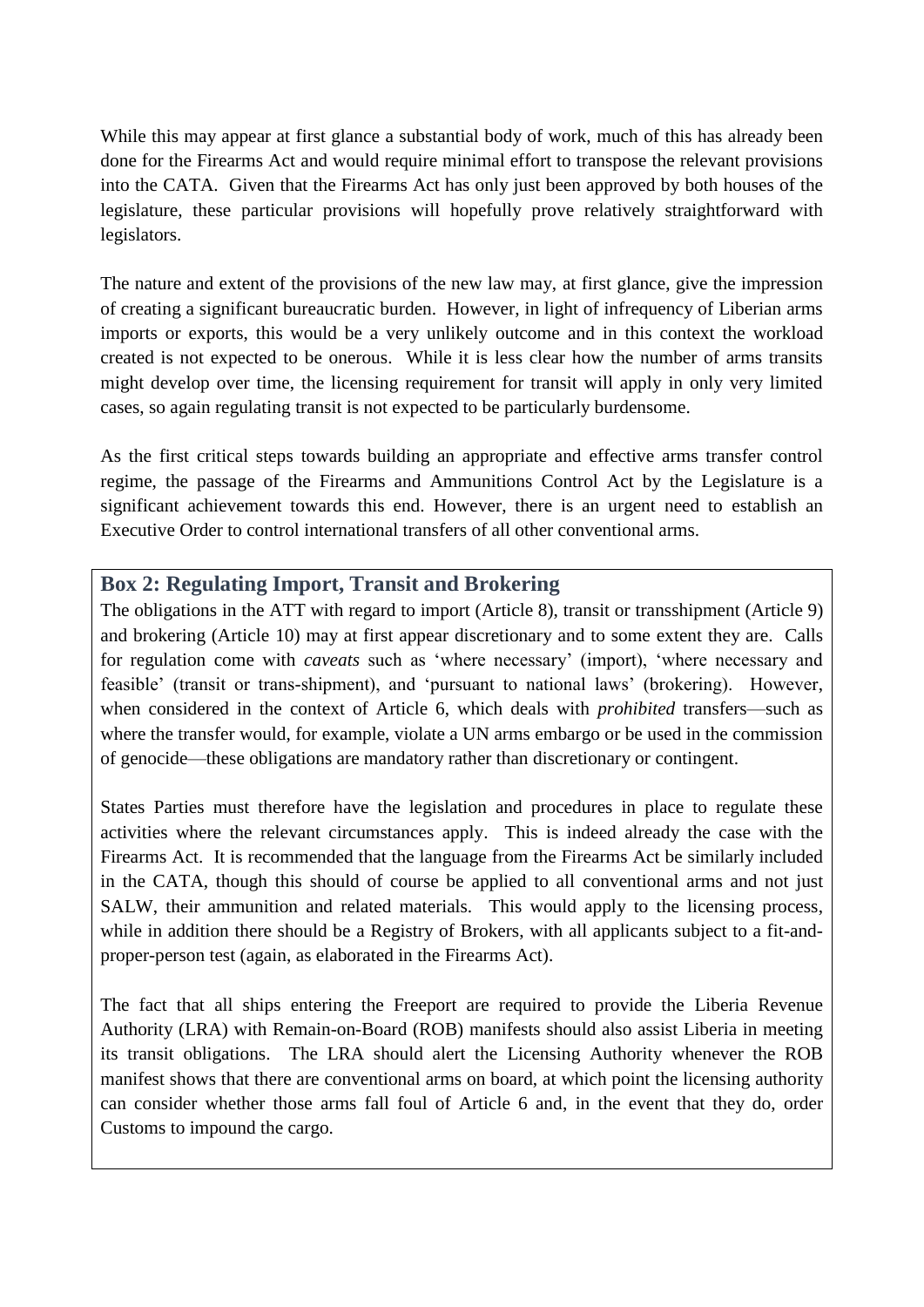In addition, Liberia's position as having one of the largest shipping registers in the world (earlier this year it was announced that the Liberian Registry had registered its 4,000th vessel<sup>2</sup>) may give it a special role in helping to implement and enforce the ATT regarding transit and transshipments. Where a vessel is sailing under a Liberian Flag, Liberia has the authority to permit boarding and inspection of that vessel by another state outside of territorial waters in the event of a suspicion of a breach of the ATT. This concept already exists in the context of countering the smuggling of narcotics and of migrants.<sup>3</sup> As well, since 2004 Liberia has as part of the Proliferation Security Initiative had a bilateral arrangement with the US to this effect regarding illicit shipments of weapons of mass destruction, their delivery systems, or related materials.<sup>4</sup> It is not clear whether States Parties might at some point begin to look as this type of scenario to counter the illicit proliferation of conventional arms but, should this eventuality arise, the number of vessels flying a Liberian flag may make this particularly relevant to Liberia.

**.** 

<sup>&</sup>lt;sup>2</sup> 'Liberian Registry Reaches 4,000-ship Milestone,' MarineLink.com, 1 February 2016, [http://www.marinelink.com/news/liberian-registry-reaches404439.aspx.](http://www.marinelink.com/news/liberian-registry-reaches404439.aspx)

<sup>&</sup>lt;sup>3</sup> '1988 UN Convention against Illicit Traffic in Narcotic Drugs & Psychotropic Substances,' Article 17, [https://www.google.co.uk/url?sa=t&rct=j&q=&esrc=s&source=web&cd=1&ved=0ahUKEwiQw4-](https://www.google.co.uk/url?sa=t&rct=j&q=&esrc=s&source=web&cd=1&ved=0ahUKEwiQw4-Cgv_MAhWkKMAKHc8aBa8QFggdMAA&url=https%3A%2F%2Fwww.unodc.org%2Fpdf%2Fconvention_1988_en.pdf&usg=AFQjCNFr3odXAPancyCiESRG0Oas_LE7Vw&sig2=A0niGcf-lfRYB23s22F32g&cad=rja) [Cgv\\_MAhWkKMAKHc8aBa8QFggdMAA&url=https%3A%2F%2Fwww.unodc.org%2Fpdf%2Fconvention\\_1988\\_en.pdf&usg=AFQj](https://www.google.co.uk/url?sa=t&rct=j&q=&esrc=s&source=web&cd=1&ved=0ahUKEwiQw4-Cgv_MAhWkKMAKHc8aBa8QFggdMAA&url=https%3A%2F%2Fwww.unodc.org%2Fpdf%2Fconvention_1988_en.pdf&usg=AFQjCNFr3odXAPancyCiESRG0Oas_LE7Vw&sig2=A0niGcf-lfRYB23s22F32g&cad=rja) [CNFr3odXAPancyCiESRG0Oas\\_LE7Vw&sig2=A0niGcf-lfRYB23s22F32g&cad=rja;](https://www.google.co.uk/url?sa=t&rct=j&q=&esrc=s&source=web&cd=1&ved=0ahUKEwiQw4-Cgv_MAhWkKMAKHc8aBa8QFggdMAA&url=https%3A%2F%2Fwww.unodc.org%2Fpdf%2Fconvention_1988_en.pdf&usg=AFQjCNFr3odXAPancyCiESRG0Oas_LE7Vw&sig2=A0niGcf-lfRYB23s22F32g&cad=rja) Protocol against the Smuggling of Migrants by Land, Sea & Air, Supplementing the UN Convention against Transnational Organized Crime, 2000, Articles 7-9, [https://www.google.co.uk/url?sa=t&rct=j&q=&esrc=s&source=web&cd=1&ved=0ahUKEwjByPKmg\\_\\_MAhUnJ8AKHf9hBRQQFg](https://www.google.co.uk/url?sa=t&rct=j&q=&esrc=s&source=web&cd=1&ved=0ahUKEwjByPKmg__MAhUnJ8AKHf9hBRQQFggdMAA&url=https%3A%2F%2Fwww.unodc.org%2Fdocuments%2Fsoutheastasiaandpacific%2F2011%2F04%2Fsom-indonesia%2Fconvention_smug_eng.pdf&usg=AFQjCNFGiCa239eikyS4txfvFXt_lTvYeg&sig2=Y_Y3Kb9b3ZdO-QPGUjr6sQ&cad=rja) [gdMAA&url=https%3A%2F%2Fwww.unodc.org%2Fdocuments%2Fsoutheastasiaandpacific%2F2011%2F04%2Fsom-](https://www.google.co.uk/url?sa=t&rct=j&q=&esrc=s&source=web&cd=1&ved=0ahUKEwjByPKmg__MAhUnJ8AKHf9hBRQQFggdMAA&url=https%3A%2F%2Fwww.unodc.org%2Fdocuments%2Fsoutheastasiaandpacific%2F2011%2F04%2Fsom-indonesia%2Fconvention_smug_eng.pdf&usg=AFQjCNFGiCa239eikyS4txfvFXt_lTvYeg&sig2=Y_Y3Kb9b3ZdO-QPGUjr6sQ&cad=rja)

[indonesia%2Fconvention\\_smug\\_eng.pdf&usg=AFQjCNFGiCa239eikyS4txfvFXt\\_lTvYeg&sig2=Y\\_Y3Kb9b3ZdO-](https://www.google.co.uk/url?sa=t&rct=j&q=&esrc=s&source=web&cd=1&ved=0ahUKEwjByPKmg__MAhUnJ8AKHf9hBRQQFggdMAA&url=https%3A%2F%2Fwww.unodc.org%2Fdocuments%2Fsoutheastasiaandpacific%2F2011%2F04%2Fsom-indonesia%2Fconvention_smug_eng.pdf&usg=AFQjCNFGiCa239eikyS4txfvFXt_lTvYeg&sig2=Y_Y3Kb9b3ZdO-QPGUjr6sQ&cad=rja)[QPGUjr6sQ&cad=rja.](https://www.google.co.uk/url?sa=t&rct=j&q=&esrc=s&source=web&cd=1&ved=0ahUKEwjByPKmg__MAhUnJ8AKHf9hBRQQFggdMAA&url=https%3A%2F%2Fwww.unodc.org%2Fdocuments%2Fsoutheastasiaandpacific%2F2011%2F04%2Fsom-indonesia%2Fconvention_smug_eng.pdf&usg=AFQjCNFGiCa239eikyS4txfvFXt_lTvYeg&sig2=Y_Y3Kb9b3ZdO-QPGUjr6sQ&cad=rja)

<sup>4</sup> 'Ship boarding agreements', US Department of State, [http://www.state.gov/t/isn/c27733.htm#.](http://www.state.gov/t/isn/c27733.htm)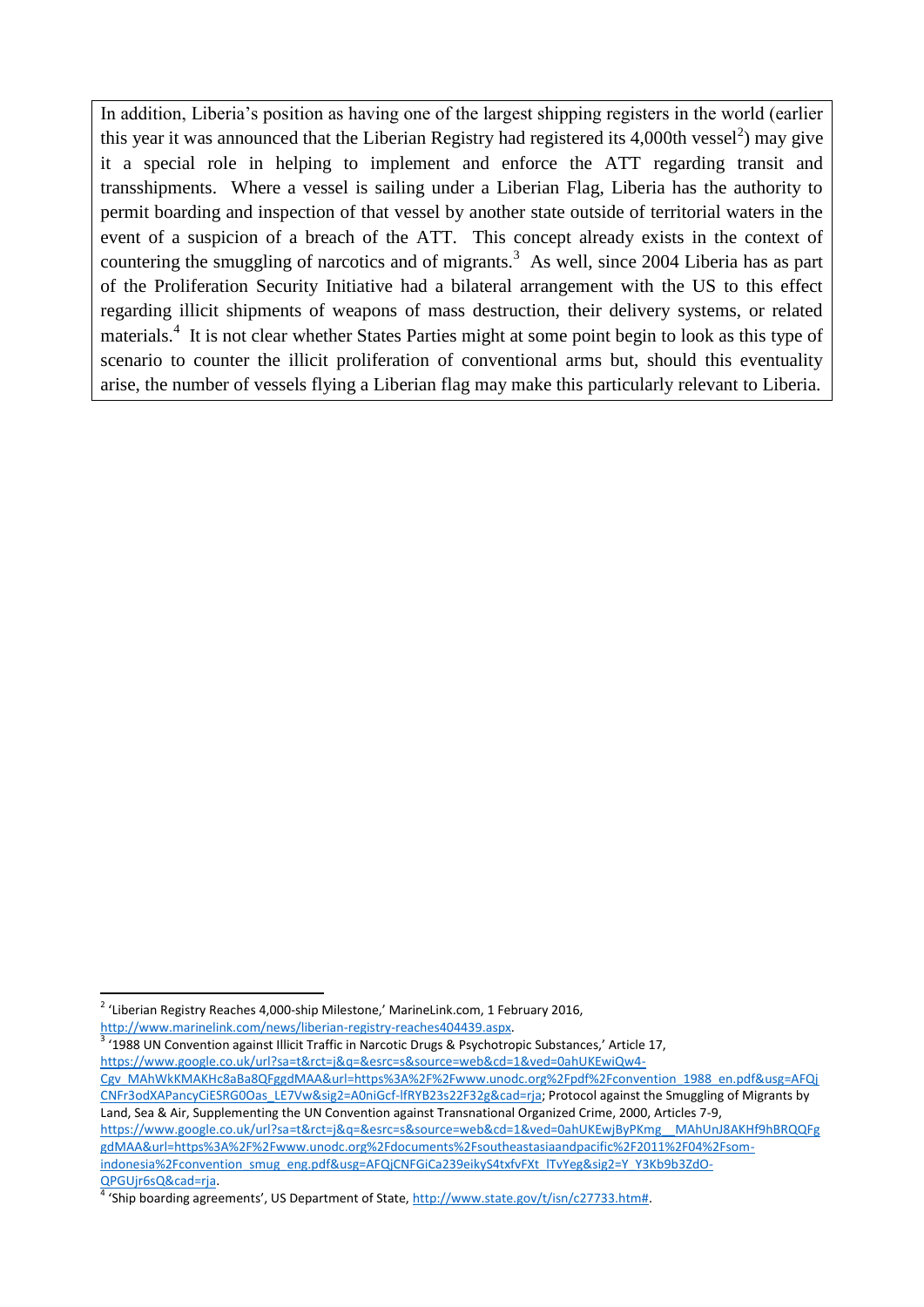# **Designation of Responsibilities**

Managing conventional arms should involve a wide range of different actors from within government, as well as other stakeholders from the legislature and civil society. Liberia is familiar with this reality, and via LiNCSA, has established meaningful structures for addressing issues around SALW control.

There will be significant crossover with managing international transfers of all conventional arms to the point where LiNCSA should be considered for a similar coordinating role in terms of implementation of the ATT. This would however involve a change to LiNCSA's existing mandate, and therefore amendment of LiNCSA's establishing legislation, the 2012 Act to Establish the Liberia National Commission on Small Arms. We would suggest that amendment include a change of name to, for example, the Liberia National Commission on Arms (LiNCA).

When considering the division of responsibilities among the various government agencies, a distinction can be made between administrative/coordinating, advisory and decision-making functions.

In this context, LiNCSA's or LiNCA's function is seen as predominantly administrative/coordinating. Functions that LINSCA might be expected to fulfil would include but not be limited to:

- Functioning officially as the 'Licensing Authority' (with reference to this function in its establishing Act);
- Managing the formulation and upkeep of relevant legislation, regulations, procedures and documentation;
- Collecting and disseminating relevant information to the Commission's membership;
- Developing and maintaining the necessary IT infrastructure to enable the efficient management of the arms transfer control system;
- Operating as the contact point for license applicants, including informing them of their rights and responsibilities, alerting them to any changes to the system, receiving and processing license applications, and informing applicants of decisions;
- Conducting outreach to those entities to whom arms transfer controls may be relevant or who may express an interest (including legislative committees; potential exporters, importers and brokers; media; civil society and end users);
- Convening and chairing meetings at which licensing and other decisions are taken;
- Compiling information, keeping records, developing and submitting the required reports to the ATT Secretariat;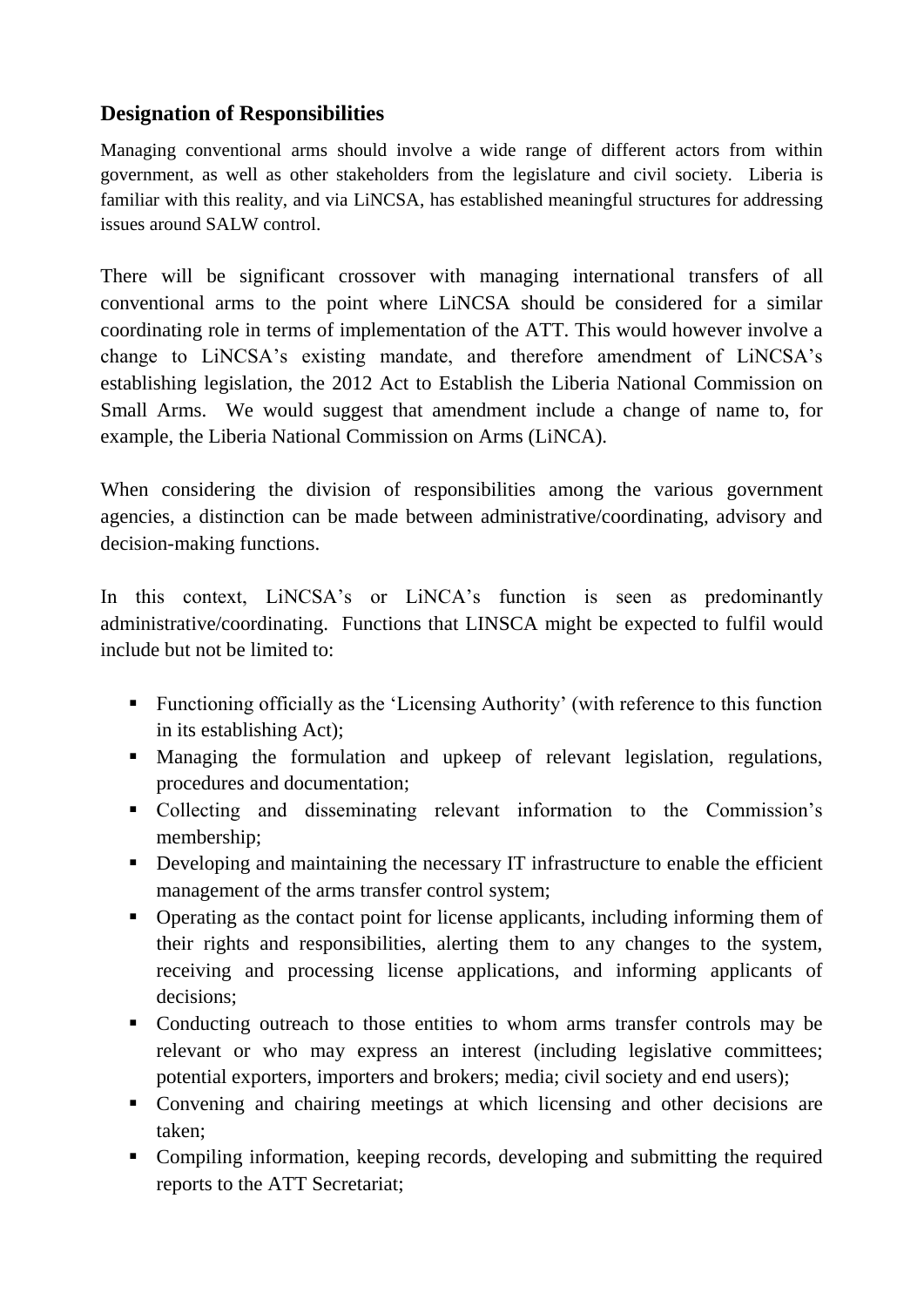- Operating as the Liberia's ATT National Point of Contact for the ATT Secretariat and other States Parties (and any other interested actors from outside Liberia);
- Undertaking verification of end-use documentation and assurances received from other states, for example by checking on the veracity of authorizing signatures via the ATT Secretariat or bilaterally;
- Keeping abreast of international ATT developments and representing Liberia as required at ATT events.

Once again, the small number of license applications expected would limit any additional burden involved in fulfilling these functions, but it is to be expected that there may be some marginal implications for resourcing, and any new responsibilities would have to be explicitly delegated to LiNCSA staff.

The Members of the Commission drawn from other government agencies and civil society would serve predominantly advisory/consultative and decision-making functions. These would include:

- Making and providing feedback on proposals regarding legislation, regulations, procedures, documentation, IT systems etc.;
- Apportioning roles to LiNCSA;
- Reviewing the effectiveness and appropriateness of the national system over time;
- Evaluating the performance of LiNCSA;
- Advising on, making recommendations regarding and taking decisions on license applications, and reviewing licensing decisions as appropriate;
- Advising on general or case-specific enforcement issues.

In its advisory/consultative capacity, for the most part there would appear to be no reason why membership of LiNCA should be different to that of LiNCSA. However when undertaking operational decision-making, in particular with regard to license applications, or when considering more sensitive issues, for example regarding enforcement questions, it may be more appropriate to establish a smaller Licensing Committee comprising those LiNCSA members with particular expertise, knowledge or interests.

It is anticipated that the Licensing Committee would be chaired by LiNCSA and include from among the overall Commission membership representatives from at least the office of the National Security Advisor (NSA), the National Security Agency, the Ministry of Foreign Affairs, the Ministry of Justice (including its different enforcement agencies), the MOD (both civilian and the armed forces) and the LRA.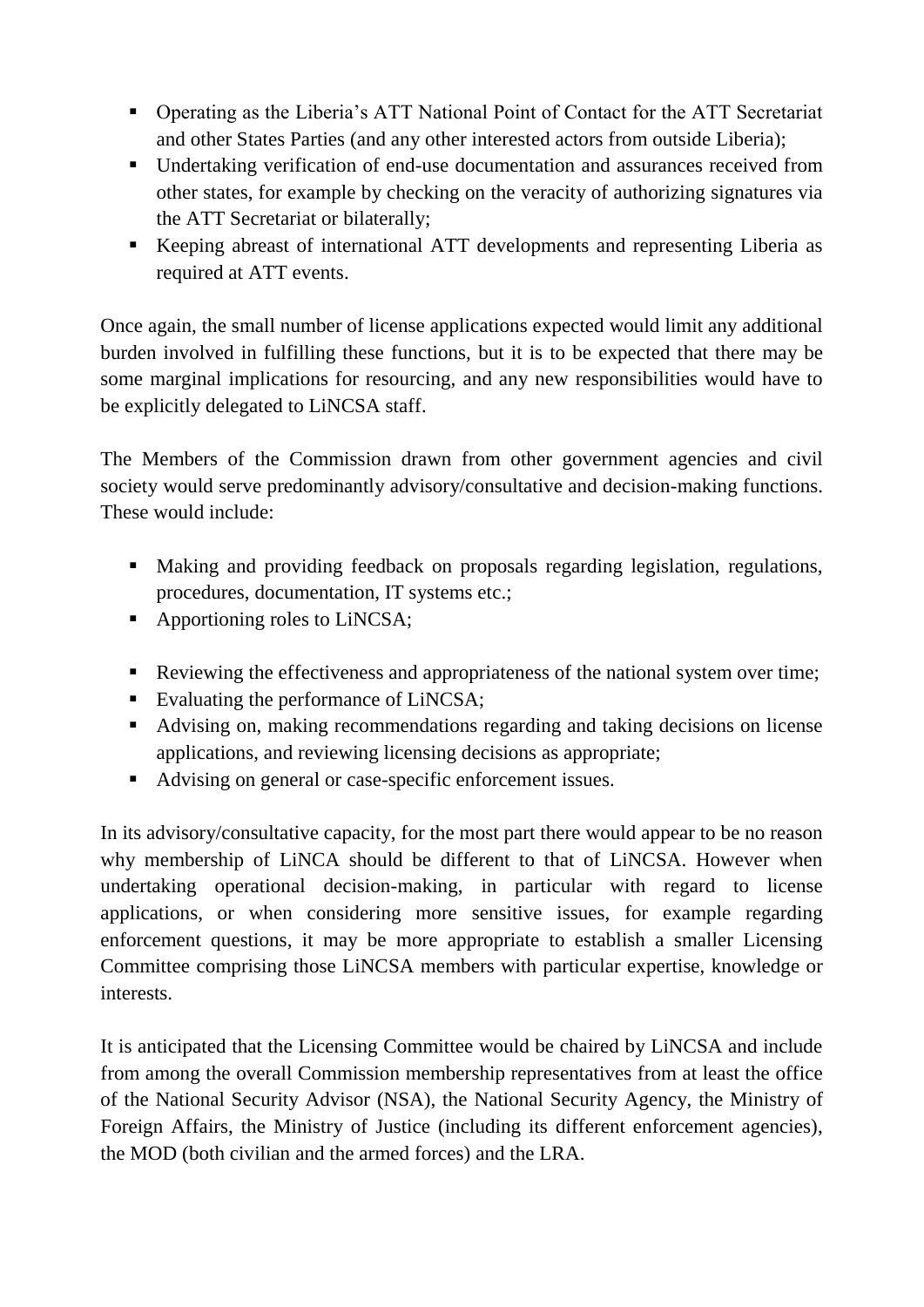The precise make-up of and the roles within such a Committee would need to be established, but note these could vary depending on the issue under consideration. For example, the LRA and border management agencies may be more active with regard to questions relating to enforcement or transit than export licensing. The LNP might play a major role in deliberations about imports, but might be less central with regard to export decisions.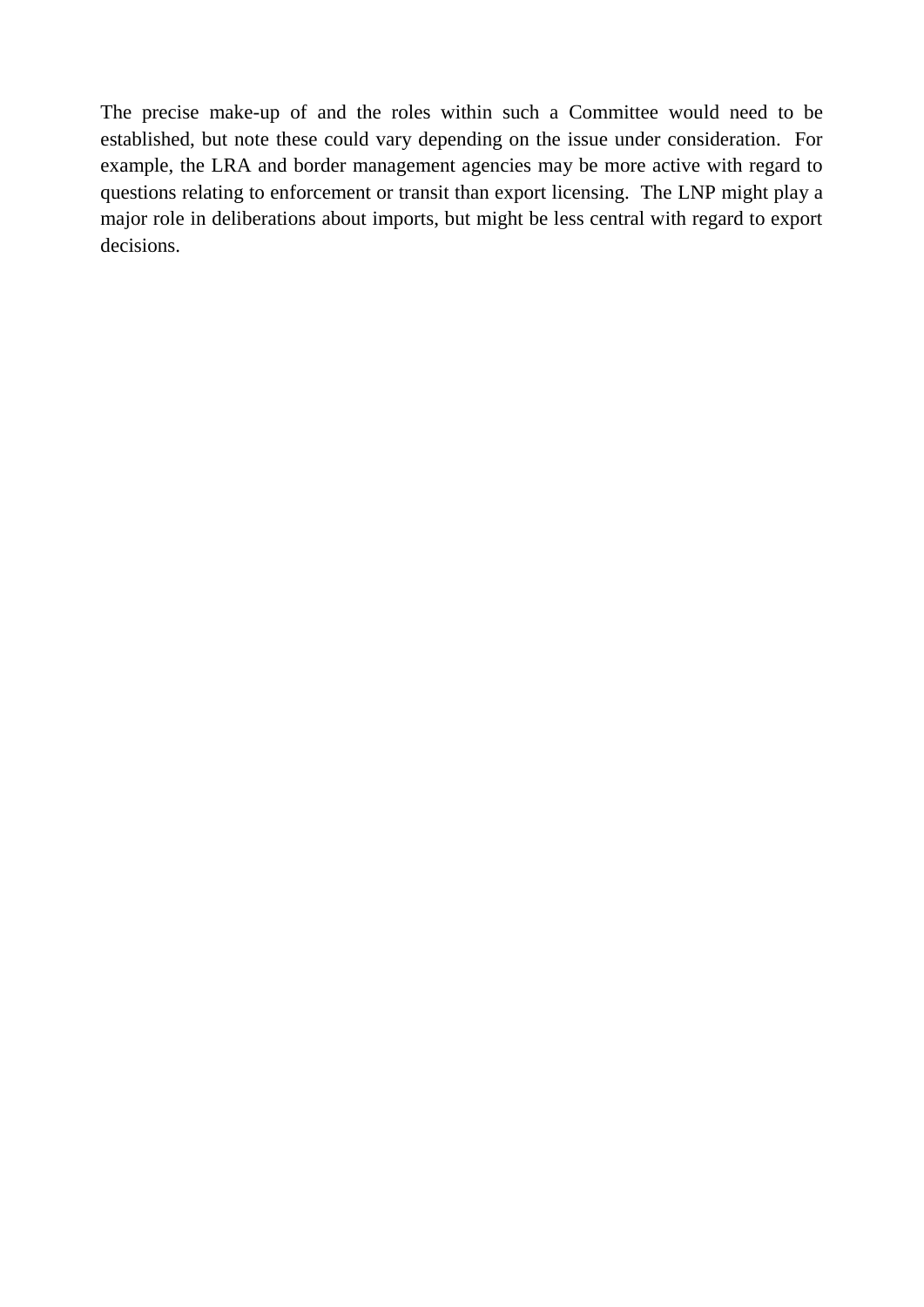# **Risk Assessment and Licensing Decisions**

ATT Articles 7 (export and export assessment) and 11 (diversion) set out the types of risk that must be considered by the national authorities for any potential export in advance of taking a decision. These risks relate to:

- Peace and security;
- Potential violations of international humanitarian law (IHL) and international human rights law (IHRL);
- **Terrorism;**

**.** 

- **Transnational organized crime;**
- Gender-based violence or violence against women and children; and
- Diversion of the arms to be exported.

These are in addition to the checks the national authorities have to make under Article 6 (prohibitions) to ensure that any transfer is consistent with its existing international obligations and the arms to be transferred would not be used in the commission of genocide, crimes against humanity, grave breaches of the Geneva Conventions of 1949 or war crimes.

The ATT does not set out how decisions are to be reached or who should be ultimately responsible for those decisions. However, in most jurisdictions with developed arms transfer control systems, ultimate responsibility rests with a Government Minister, though the particular ministry varies from country to country and the decision will be taken in light of a multidepartmental assessment and recommendation. We recommend that in Liberia the Minister of Justice should have this function on the grounds that the legal focus of the Justice Ministry is a natural fit for decisions relating to the implementation of a global treaty of this nature.<sup>5</sup>

The function of the Licensing Committee in the decision-making process would be to make the appropriate risk assessment and on that basis make recommendations to the Minister. Given the small number of license applications Liberia is expected to have to process, it would be unreasonable, not to say inefficient, to expect all members of the Licensing Committee to develop the necessary expertise to make a detailed assessment of all of the above factors. Instead, it is proposed that the committee assign lead responsibility for each of these factors to a designated member. For each license application the function of the Committee as a whole would be to consider the component assessments and come to an overall conclusion and recommendation.

It is also recommended that each agency or ministry designate a lead person, who would be tasked to represent their agency/ministry in all meetings, to lead the particular risk assessment function of their agency (see above), and to operate as the 'expert'/point of contact for others within their agency. Rapid rotation of these individuals should be avoided if possible; this function requires a specific expertise and it will be unhelpful if this has to be re-acquired on a frequent basis.

<sup>&</sup>lt;sup>5</sup>In some states where large number of license applications are considered (perhaps thousands every year), the decisionmaking authority might be delegated to officials for 'routine' cases, however formal responsibility still rests with the designated Minister and that Minister would be expected to be directly involved in more difficult or complex cases.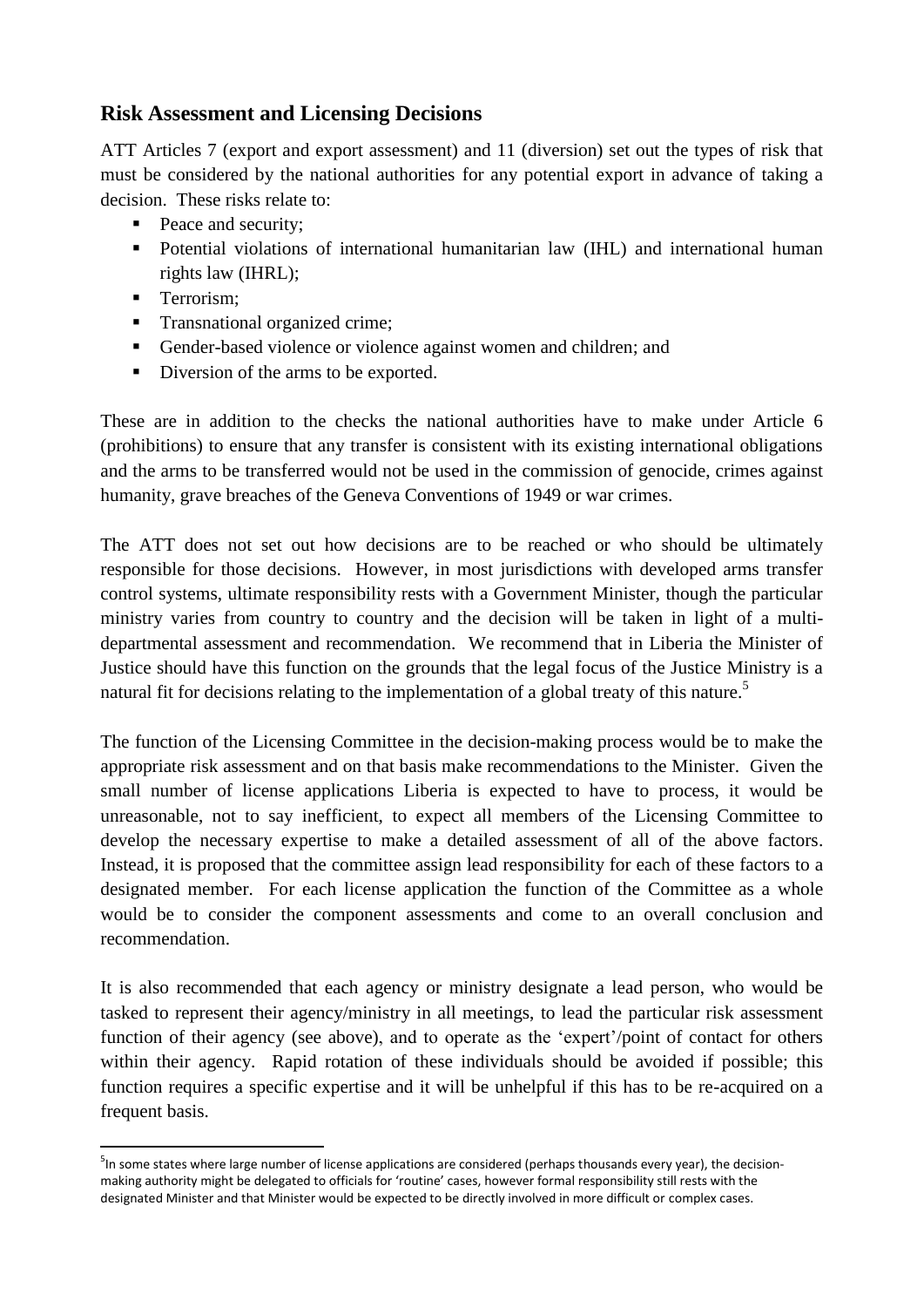While Liberia's experience of this type of assessment may be very limited, Article 15 of the Treaty has a number of provisions calling on States Parties to co-operate and provide assistance for Treaty implementation. To this end, there are many ATT States Parties around the world that have substantial experience of assessing license applications against criteria similar to those in the ATT and who could provide support to those with less experience, while the ATT Secretariat is mandated to facilitate such exchanges. Liberia could also look to take advantage of its close relationship with the US, which although not a State Party is a signatory to the Treaty and has more experience than any other country evaluating risks associated with arms transfers and could be expected to respond sympathetically to well-structured requests for assistance.

In addition, there is a great deal of useful information in the public domain, in some cases with arms export control specifically in mind. The EU has published a User's Guide, available online, to assist licensing officials from EU Member States in administering their own regional arms transfer control agreement. While containing much that will not be directly applicable to Liberia's implementation of the ATT, it has been updated since the ATT was agreed and includes a great deal of guidance which is explicitly  $ATT$ -relevant.<sup>6</sup> For example, Annex 2 to this report includes an illustrative list of relevant open-source information sources recommended in the EU User's Guide for assessing the risk that arms might be used to commit or facilitate serious violations of IHL or IHRL $^7$ 

Note, however, that while risk assessments should definitely draw upon external open-source information sources, they may well also involve consideration of confidential information; it will therefore be important to include intelligence and security agencies in the assessment process.

Recommendations from the Licensing Committee, along with brief commentary/rationale and any explanatory (or dissenting) comments that any members of the committee could request be included, should be sent to the Minister. It would then fall to that Minister to approve or deny the license, or to request further information/explanation from the Licensing Committee.

It is to be expected that the Minister would on most occasions endorse the recommendation of the Licensing Committee. If a pattern of rejecting those recommendations were to develop, it would suggest something were amiss with the system and that a review might be in order. Note that it will be important for the integrity of the process that the Minister (or other ultimate decision-maker) is not involved until the Licensing Committee has completed its deliberations, and that the Licensing Committee keeps a written record of all recommendations and dissenting views.

Finally, it is worth reflecting once again on the number of license applications likely to be received by the Licensing Committee in any given year. We anticipate there will be very few,

 $\overline{a}$ 

<sup>&</sup>lt;sup>6</sup> 'User's Guide to Council Common Position 2008/944/CFSP defining common rules governing the control of exports of military technology and equipment,' Council of the EU, 20 July 2015, [http://data.consilium.europa.eu/doc/document/ST-10858-2015-](http://data.consilium.europa.eu/doc/document/ST-10858-2015-INIT/en/pdf) [INIT/en/pdf.](http://data.consilium.europa.eu/doc/document/ST-10858-2015-INIT/en/pdf)

 $<sup>7</sup>$ Ibid., annex I to chapter 2 section 2, pp. 59-60.</sup>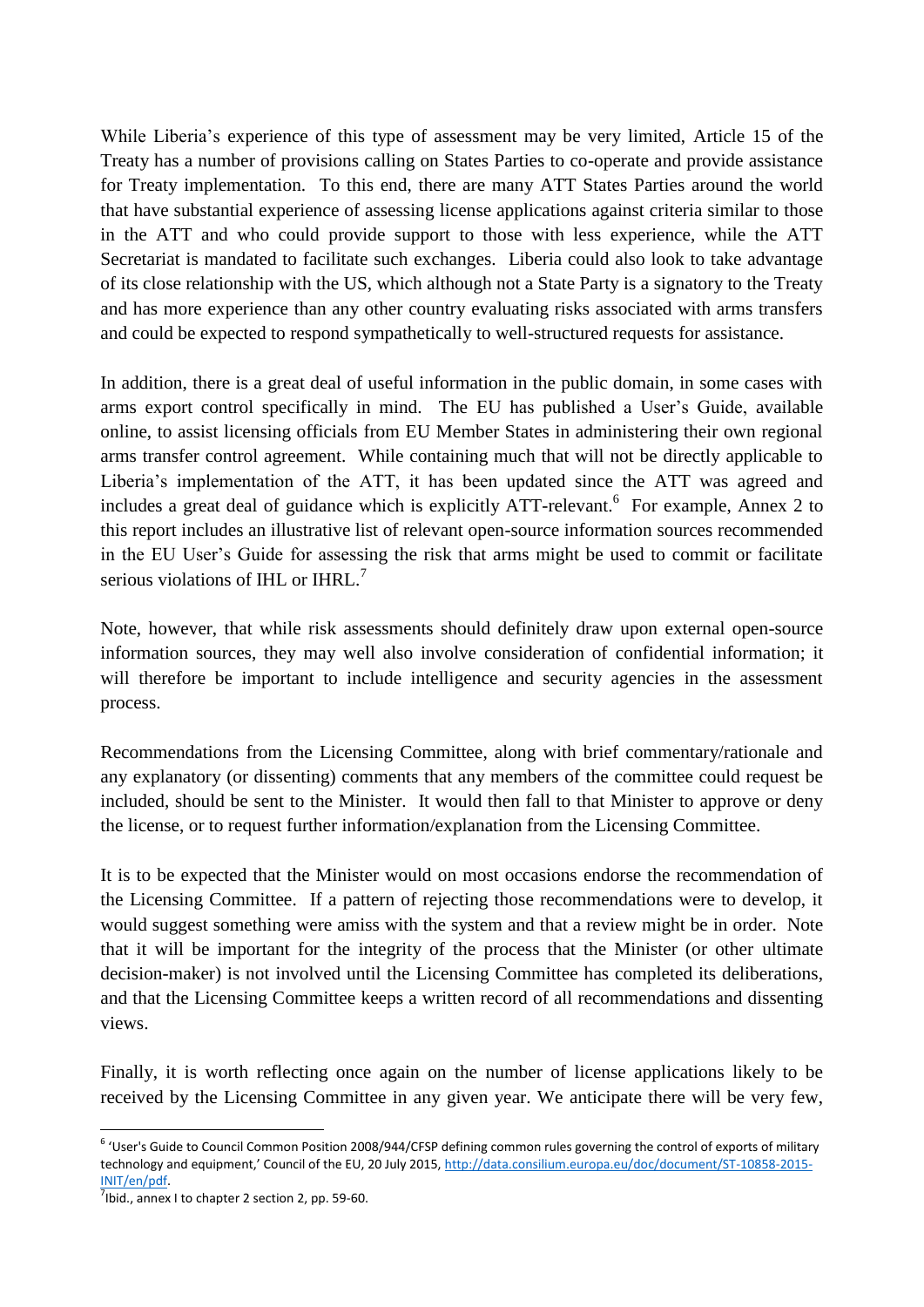and that the likely increase in the workload of the relevant officers should be considered in this context. Regardless, for those occasions where Liberia is involved in arms transfers, as a State Party to the ATT, Liberia needs to be in a position to meet its obligations.

### **Regulations and Procedures**

Critical to an effective arms transfer control system is that all the procedures and processes necessary for an effective well-managed system, and the responsibilities of different actors, are clear and understood by all participants. This applies to all aspects of the system, including:

- Exactly what items and what activities do (and do not) require authorization;
- How and to whom to apply for a license;
- Responsibilities of and among the different government agencies involved in arms transfer controls;
- Documentation requirements at all stages in the process (i.e. license application, transfer, and post-delivery phases);
- The criteria that will be applied in the decision-making process;
- The nature of the decision-making process (see previous section);
- How licensing decisions are communicated (within government and to applicants);
- Rights to appeal and appeal processes (where applicable);
- **Customs responsibilities;**
- Safe transportation and storage obligations and procedures;
- Record-keeping and reporting obligations;
- Responding to suspect or illegal transfers;
- **Enforcement processes and sanctions.**

Information about rules and processes *must* be set out in legislation or regulation, and communicated or made available to all interested parties, not least to those who are applying or might apply for licenses. For example, if the items and/or activities that are subject to licensing are kept confidential, even a company that is scrupulously trying to do all it can to operate within the law may inadvertently break that law. Conversely, convicting an individual who is deliberately flouting the law becomes far more difficult if they can claim that despite their best efforts to find out what was or was not legal, the relevant information was withheld from them. The default approach should thus be one of full transparency except where there are specific reasons otherwise, e.g. where there are enforcement actions in process.

Within government it is clearly important that all stakeholders have a proper understanding of their own and others' roles in the various aspects of the process, and that those understandings are *shared*. It has become apparent during the course of the analysis of the Liberian system that while officials from different agencies often have a very clear view of how they would deal with different scenarios, in many cases this is not laid down in writing and understandings are not necessarily shared by colleagues in other agencies.

For Liberia to fully comply and to be confident of complying with its ATT obligations, and to have an efficient and effective system in place, relevant procedures will need to be agreed across ministries (where applicable), set down in writing, and, where appropriate, established in regulation (if not in legislation). In many cases this can be quite straightforward, but if the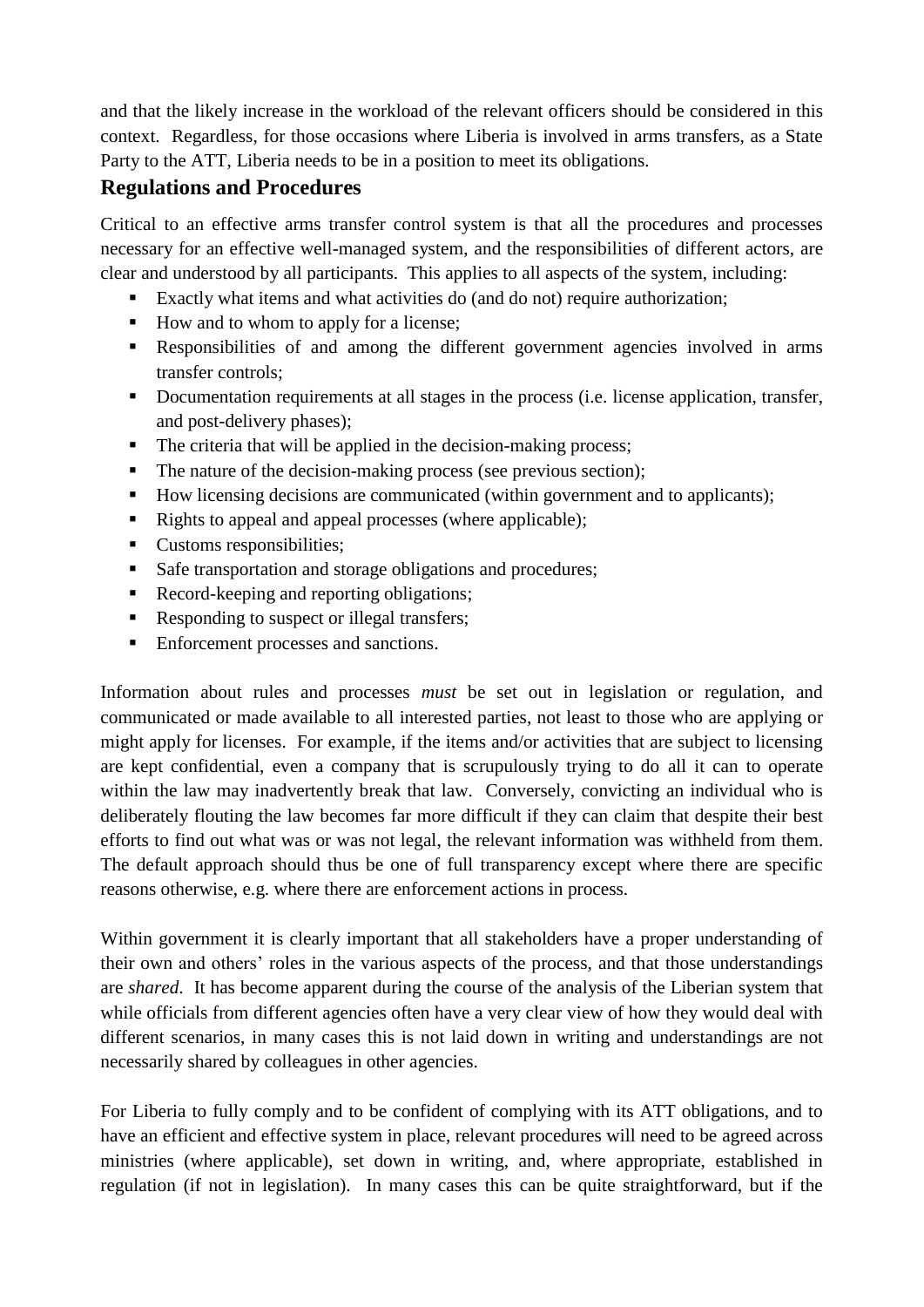appropriate regulations and procedures are not put in place it raises the prospect of problems at a later date.

### **Documentation**

Liberia will need to develop appropriate documentation and documentation processing systems for managing arms transfer requests.

Anyone wishing to export arms should complete an export license application, thus requiring relevant forms to be developed and made available by LiNCSA. The exporter will need to provide information about all parties to the transaction (including intermediaries where these exist), the items to be transferred (description, quantity, value), supply routes (as these become known) and the end-user and end-use.

Where the goods are being exported from Liberia the license application will need to be accompanied by end-use documentation. Such documentation should include information on:

- The exporter;
- The end-user:

**.** 

- The country of end-use;
- The items being transferred (description, quantity and value);
- $\blacksquare$  The proposed end-use of the items.  $\substack{8}$

Again, it is recommended that LiNCSA develop the forms, which should be made available on a case-by-case basis, and uniquely numbered, upon request from an exporter. Once completed, end-use documentation will need to be signed by an authorized signatory of the importing state, who should be available to answer any follow-up questions to confirm the legitimacy of the transfer. It is recommended that Liberia also follow best practice in requiring a non-re-export undertaking in the end-use documentation, or at least an undertaking that the items will not be re-exported without the explicit written permission of Liberia.

Where it is importer, in most cases Liberia should expect to be required to make an end-use declaration. It is recommended that Liberia assign two officials to operate as authorized signatories in such circumstances, and that their details be communicated to the ATT Secretariat, which would then be expected to communicate these to other States Parties. Only these two individuals would be authorized to sign documents of this type on behalf of Liberia.

Steps should be taken to ensure that Customs documentation and export/import licensing documentation can be (and are) matched. Immediately upon a decision being taken, a copy of the license issued or details of the refused application should be dispatched to the Commissioner of Customs. Each export or import license should be uniquely numbered, and that number should appear on the relevant customs forms. Copies of export/import licenses should accompany the physical goods at the point of export or import. Where documentation is missing or there are discrepancies, the goods in question should be held until such time as the necessary

<sup>8</sup> For further information on best practices for end-use certification see *OSCE Handbook of Best Practices on Small Arms and*  Light Weapons: Best Practice Guide on Export Control of SALW, 2003, p. 9, [http://www.osce.org/fsc/13616?download=true.](http://www.osce.org/fsc/13616?download=true)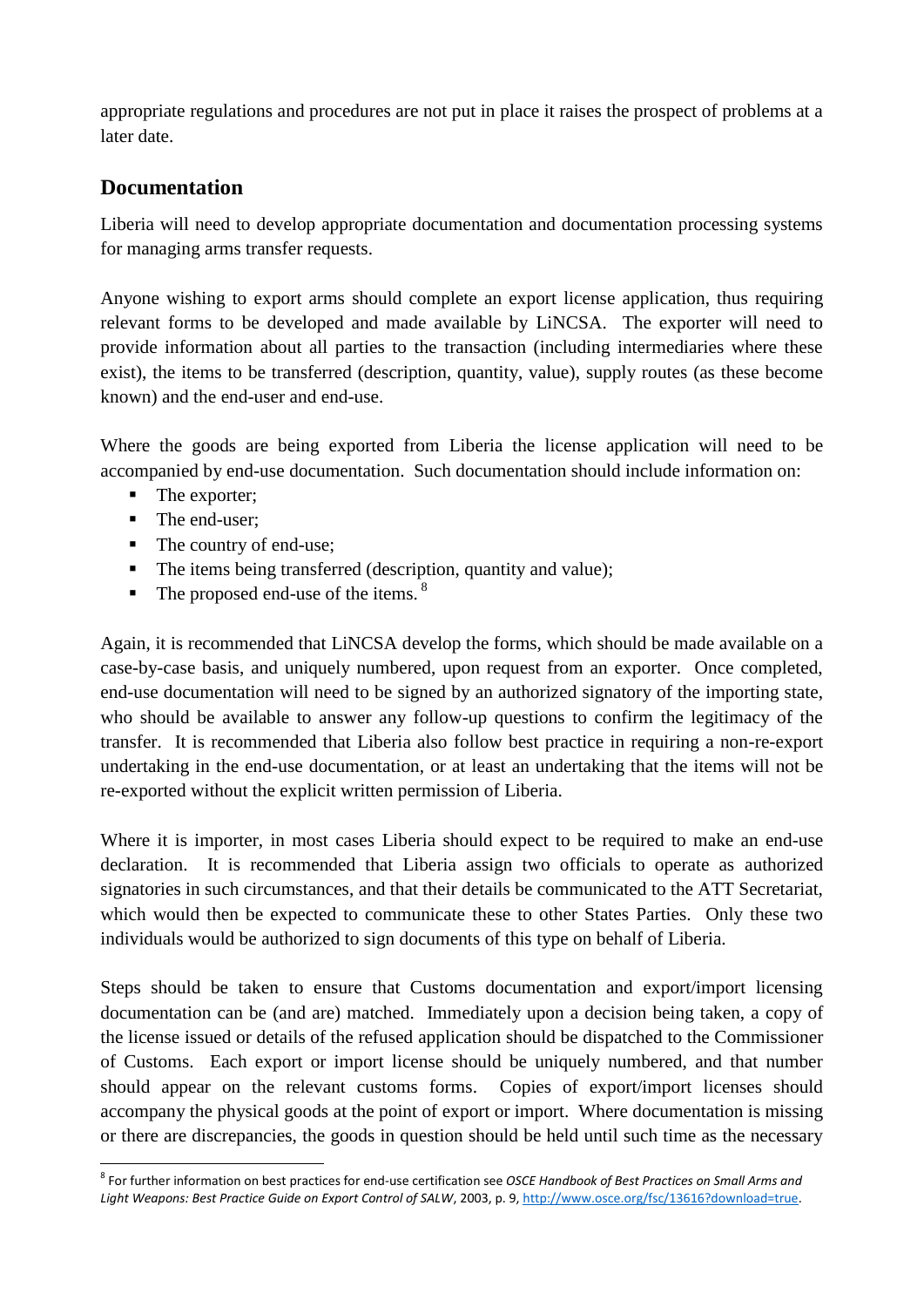documents are produced or the discrepancies are addressed. Ultimately, the goods will stand to be impounded if the problems cannot be resolved.

### **Information Management and Transparency**

LiNCSA, in its capacity as the Licensing Authority, will play a fundamental role in terms of collecting, organizing and disseminating information related to ATT implementation. Within this remit, there are a number of particular tasks that need to be performed.

In the first instance, it will be important to place all relevant laws, regulations, procedures, the control list and standard documents (such as license application forms) in the public domain, ideally through a website (LiNCSA's website). The rationale behind this is that any entity with an intention to engage in transferring arms to, from or through Liberia needs to know what their legal rights and obligations are. The website should also act as gateway for individuals and companies seeking to comply with the Liberian regime to access assistance from the Licensing Authority. For the most part, this information once uploaded will require little amendment; once the website is properly established, its maintenance should be straightforward.

LiNCSA will also be the obvious agency to compile and maintain a Registry of brokers. This Registry should be in the public domain (on the website as above), and should include a list of all entities denied permission to function as a broker or that have had an existing permission revoked. The existence and web-location of the Registry should be communicated to the ATT Secretariat and to other ATT national points of contact.

As referred to above, it is also recommended that LiNCSA serves as record-keeper of all licenses applied for, issued and refused, and of all actual transfers that take place (note that authorizations and actual transfers do not always tally, for example because not all export/import licenses are utilized in full). On the basis of those records, LiNCSA would compile the reports as required by the ATT, i.e. a one-off initial report on the steps Liberia has taken to implement the Treaty (due on 21 July 2016), with updates in the event of significant new information, and annual reports concerning authorized or actual exports and imports of conventional arms (due by 31 May each year for the calendar year preceding). These reports are to be made available to the ATT Secretariat. However they could also be presented to Liberia's legislature and placed on the website alongside the other information. LiNCSA could also use this data to compile and maintain a record of all those who have applied for licenses over time-in effect, a *de facto* registry of importers and exporters.

In addition, the information in the annual reports is sufficient for submission as Liberia returns to the UN Register of Conventional Arms, thereby fulfilling a separate reporting commitment at almost no extra cost.

During the negotiations, a number of poorly-resourced states expressed their concerns about the reporting burden that the ATT would involve. However, as long as the right systems are in place, reporting does not need to cause problems for Liberia. Given the number of transfers a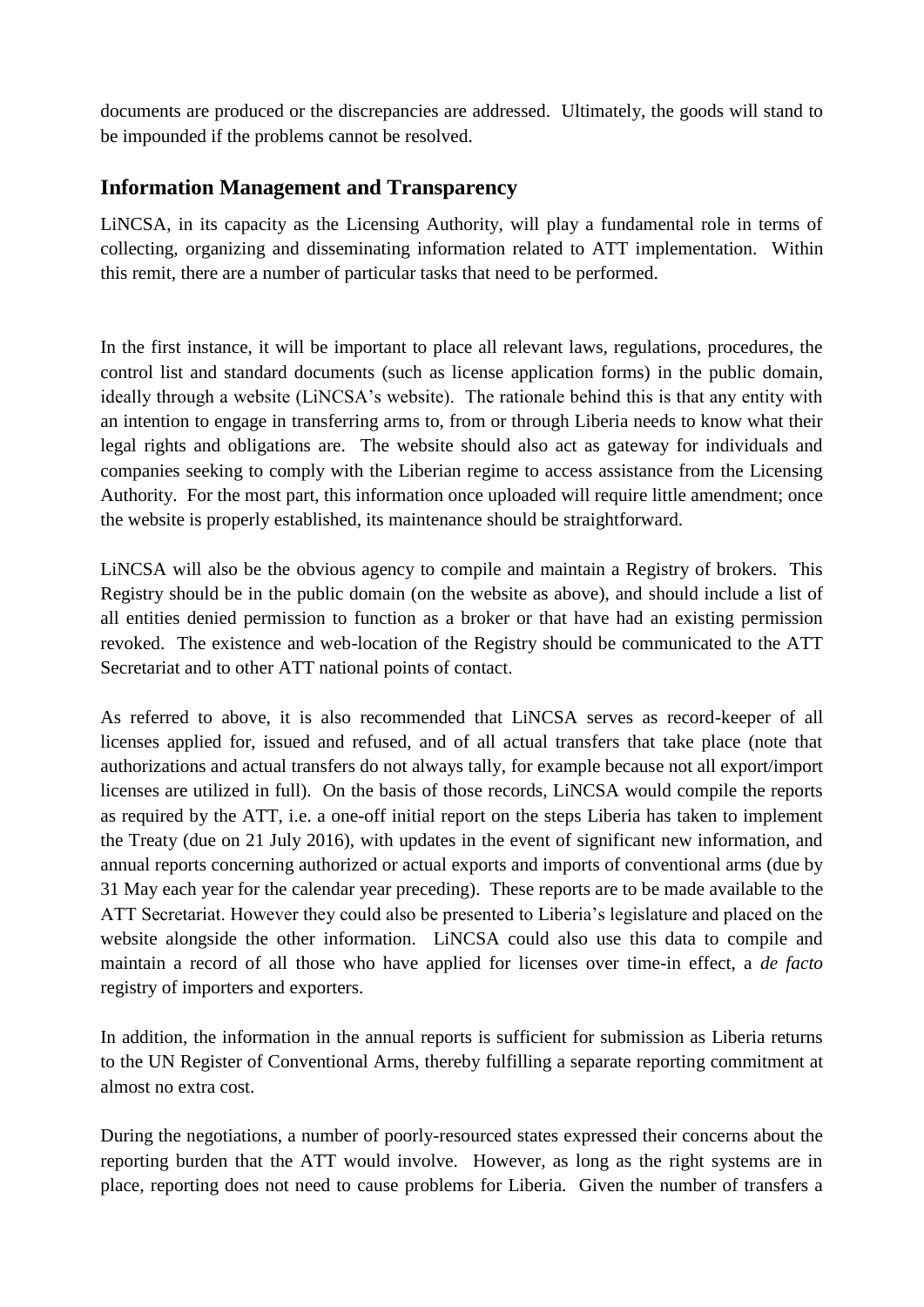year involving Liberia, especially if records are kept and updated on an ongoing basis, producing a report should be straightforward.

# **Procurement, Importation and Management of Arms by Government Security Actors**

Regarding the procurement and importation of arms by the state security providers (e.g. MND and LNP), while it may not be appropriate for such agencies to go through the same process as, for example a mining concession looking to import 'defensive' equipment such as armored vehicles and body armor, it is not recommended that government agencies should be able to import arms completely freely and independently. Instead, it is recommended that even where procedures are streamlined, any import should still be subject to authorization under the same overarching framework as for private and commercial importers (notwithstanding other crossgovernmental processes that may be relevant, e.g. budgeting procedures).

The precise nature of any streamlining of procurement is a matter for the Liberian Government, but it is critical that these procedures are formally established and elaborated, and are a matter of public record. At the very least, any actual imports need to be communicated in detail specifically to the LRA for customs-clearance purposes. LiNCSA should also be informed for several reasons including to ensure cross-governmental transparency and accountability, and ATT record-keeping and reporting purposes.

All security actors who are importing or holding arms—such as the armed forces, NSA, Bureau of Naturalization & Immigration, Executive Protection Service and LNP—need to ensure that they have adequate safe-storage facilities and effective stockpile management procedures in place. With the UNMIL drawdown and the likelihood of an increase in firearms held by the LNP there will be a need for effective arms management where none existed before. One area of particular concern relates to the capacity to secure arms outside of Monrovia. It should be noted that these are issues that could be of concern to other ATT States Parties that are potential future exporters of arms to Liberia who will be obliged to assess the risk that arms exported to Liberia might be diverted, lost or stolen from insecure locations.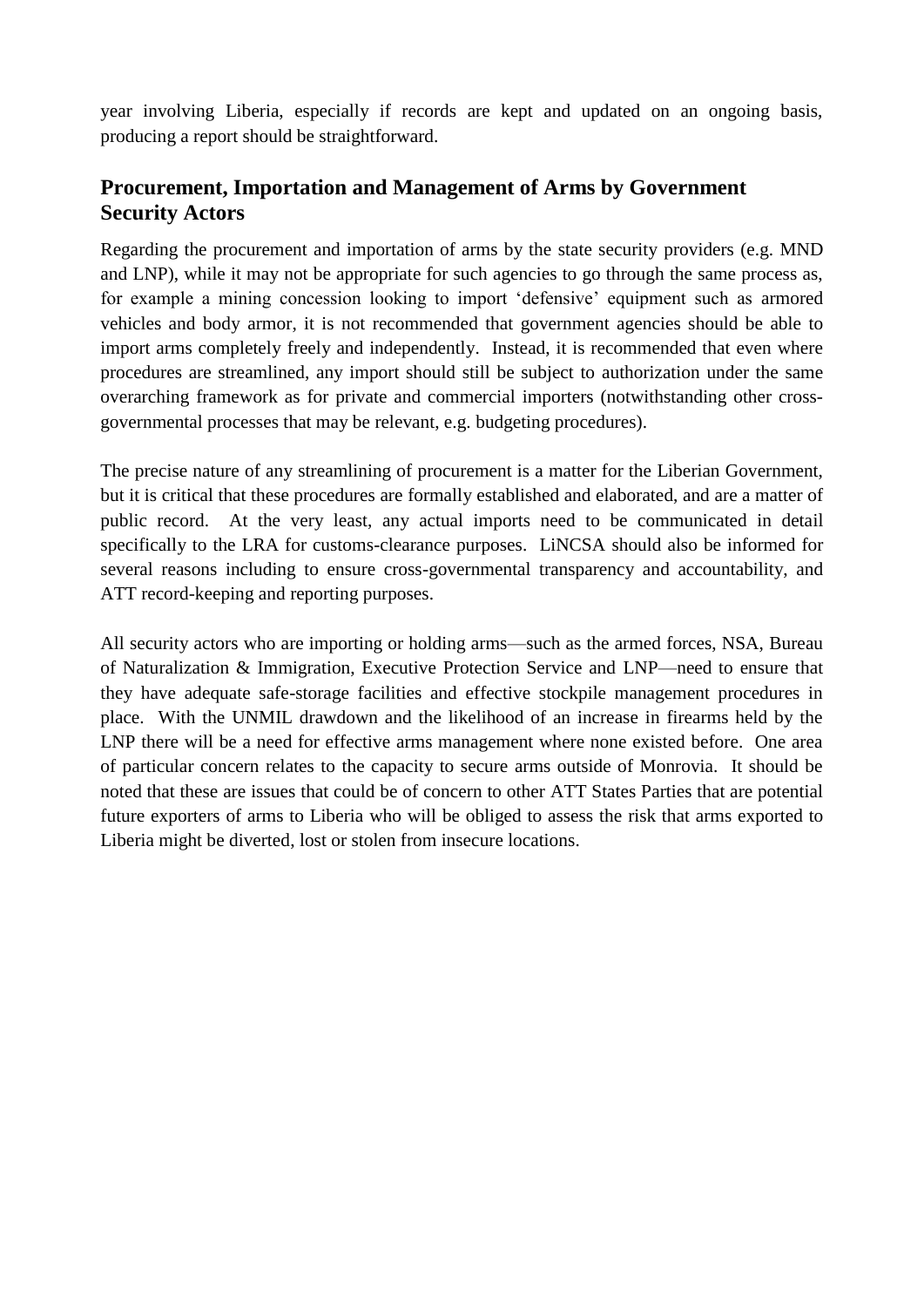### **Border Management**

Liberia's land borders are long and porous. It is not realistic to expect Liberian border management agencies, whether alone or operating in co-operation with agencies from bordering states, to be able to always prevent conventional arms from being smuggled into or out of the country. However, there are steps that can be taken to better manage transfers of arms, especially commercial transfers, through formal border crossing points. Since it is not realistic to expect experts in identifying conventional arms to be available at all of Liberia's many border crossing points, it is therefore recommended that, borrowing from §1.47 ('Import and Export through prescribed ports') of the Firearms Act, no imports or exports of conventional arms be permitted into or out of Liberia except through a named port. Further, we would recommend limiting those named ports to Roberts International Airport (RIA) and the Monrovia Freeport, although with the proviso that exemptions could be made to that restriction at the discretion of the Commissioner for Customs of the LRA on a case-by-case basis.

Where arms are discovered at any other border point, they could then be held until such time as an appropriate expert was able to visit that border crossing and make a decision on how to proceed.

This, however, raises the issue of secure storage facilities at border crossings, and indeed at RIA and the Freeport. LiNCSA understands that the secure-storage facilities at the Freeport are to be upgraded as part of its broader redevelopment, though it is not clear how extensive (or how secure) these will be. Another issue for consideration with regard to the Freeport relates to its level of autonomy, the precise nature of which LiNCSA was unable to establish during the course of our review. For arms exporting or importing or in transit through Liberia, Customs and other enforcement arms of Government should have full access and investigatory powers in respect of the Freeport, just as they have to any other site in the country. If this is not the case then this should be subject to review.

The facilities and procedures at RIA are not currently adequate to safely handle or store commercial shipments of conventional arms. There is a 'strong room' for dangerous goods but this would not be sufficient for commercial-scale shipments and there are inadequate access safeguards. RIA officials have advised that they are attempting to reach EU cargo securityhandling standards and have indicated that the provision of 'dual band' scanning equipment would be an important step towards this. It may be useful to explore potential avenues for funding support for such scanners, possibly as part of a package of measures that could include establishing more secure storage facilities.

In the event of arms being interdicted or at least delayed at land-border crossing points, the same problems of secure storage exist. Realistically it is not reasonable to expect that all or even just a few key land-border crossings will be able to address this in the near future. Another approach to securing arms shipments would be to transport them as soon as possible from the border to secure storage areas, for example the national arsenal. Procedures should therefore be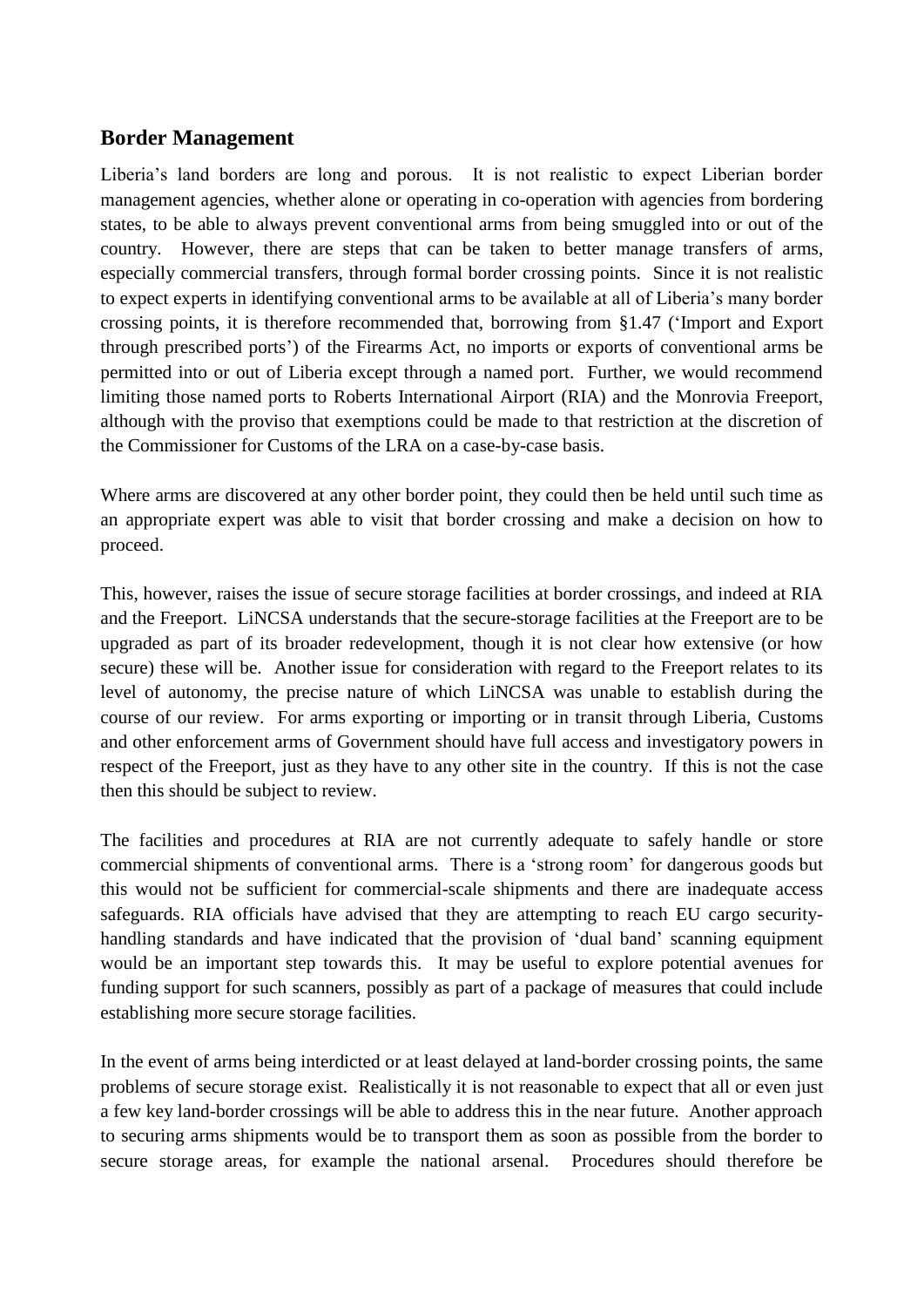established and communicated to all border crossing points for how to expedite such arrangements. Note these may well involve a range of enforcement actors as well as the MND.

Finally, thought should be given as to how to provide the legal basis—for example in the CATA—for RIA and the Freeport (or any other border enforcement agency) to hold arms taken into possession as part of enforcement activities. As they may technically be the possessor of those arms until they are returned, taken into the possession of another government agency (e.g. the MND) or impounded, they will need to be legally entitled to play this role.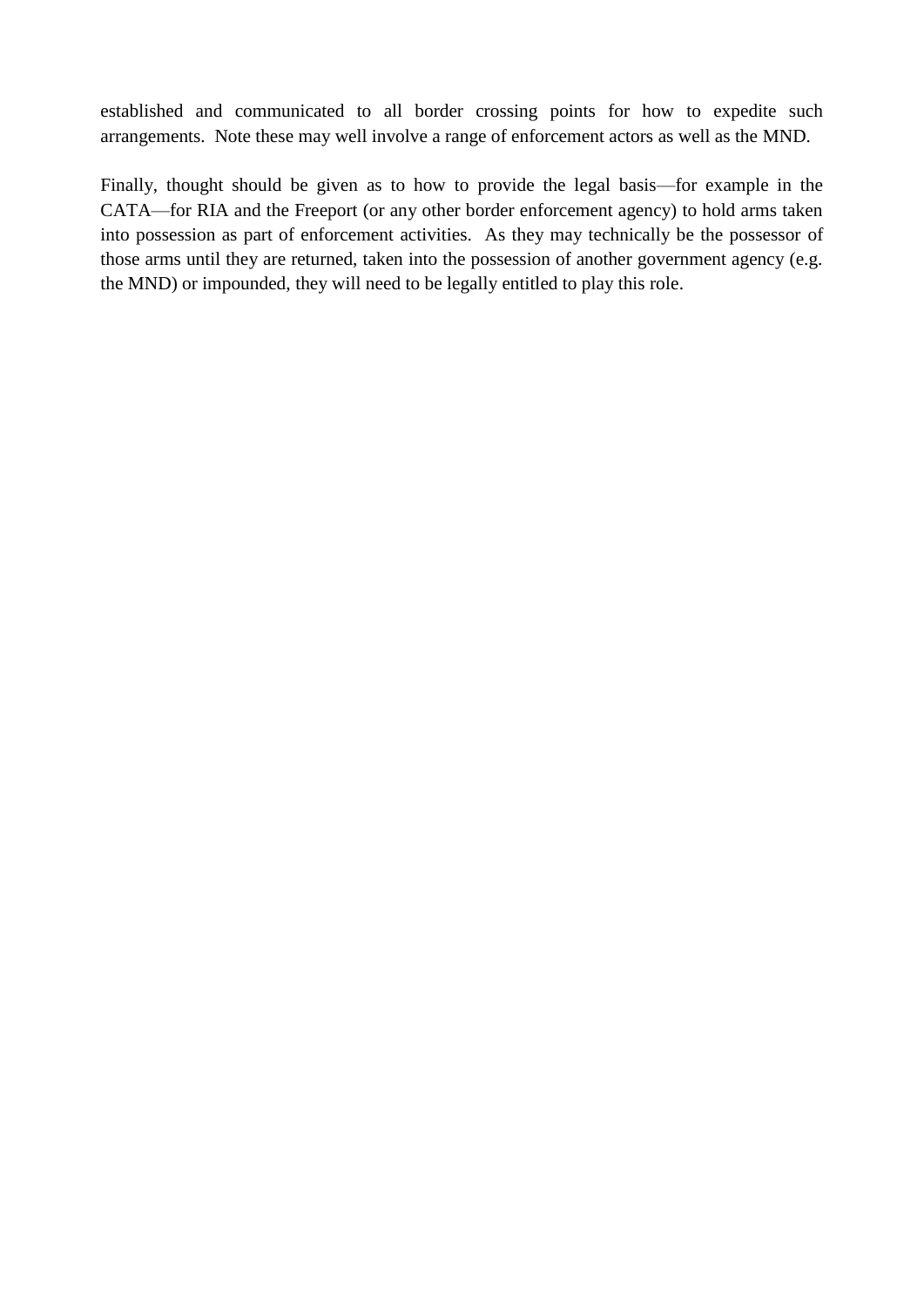### **Conclusion**

Our analysis of Liberia's current arms transfer control capacities has identified a number of steps that Liberia will need to take to be fully compliant with the ATT. Among the most important or highest priority of these are:

- Establishing a legal basis for controlling international transfers of all conventional arms (not just SALW their ammunition and related materials), in the interim through an Executive Order but then through new ATT-specific legislation.
- Developing a cross-government framework and coordinating body/agency for administering the transfer controls system.
- Developing a clear decision-making process regarding the authorization or refusal of particular arms transfers, including through establishing an ultimate decision-making authority, preferably at Ministerial level.
- Actively engaging with ATT institutions, such as the ATT Secretariat, the Conferences of States Parties and the Volunteer Trust Fund, particularly with a view to benefitting from international co-operation and assistance.
- Compiling and communicating to the ATT Secretariat the initial report on steps taken to implement the Treaty and on an annual basis on Liberian arms imports and exports as required by the Treaty
- **EXECUTE:** Designating Roberts International Airport and the Freeport of Monrovia to be the only legal points import, export and transit of arms into, from and through Liberia, except where an explicit case-specific written exemption is provided.
- Ensuring that all government agencies importing or holding conventional arms and that designated points of import and export have adequate safe-storage facilities and effective stockpile management procedures.

As is clear from this report, there are a range of issues that will have to be addressed before Liberia will be ATT-compliant. However, Liberia is better placed in this regard than it may at first appear. For example, the new Firearms Act, while of a narrower scope than required for the ATT, has been drafted with the Treaty in mind, and contains much that can be directly transposed into a Conventional Arms Transfer Act. Moreover, there is considerable external expertise that could potentially be accessed to assist with legal drafting. In terms of overall coordination and management of arms transfer control, the Liberia National Commission on Small Arms, with an appropriate change of mandate, would be relatively well-placed to serve these functions. And significantly, the limited extent of Liberia's involvement in the international arms trade means that once the necessary systems and structures are in place the additional workload will be relatively low.

In addition to government's support to the implementation of the ATT as a state party, Liberia will carefully develop a proposal with priorities, timelines, responsibilities and costs clearly set out. Primarily, the country will take advantage of the potential to attract donor support from UNSCAR, the soon-to-be established ATT Voluntary Trust Fund, the EU and/or bilaterally. The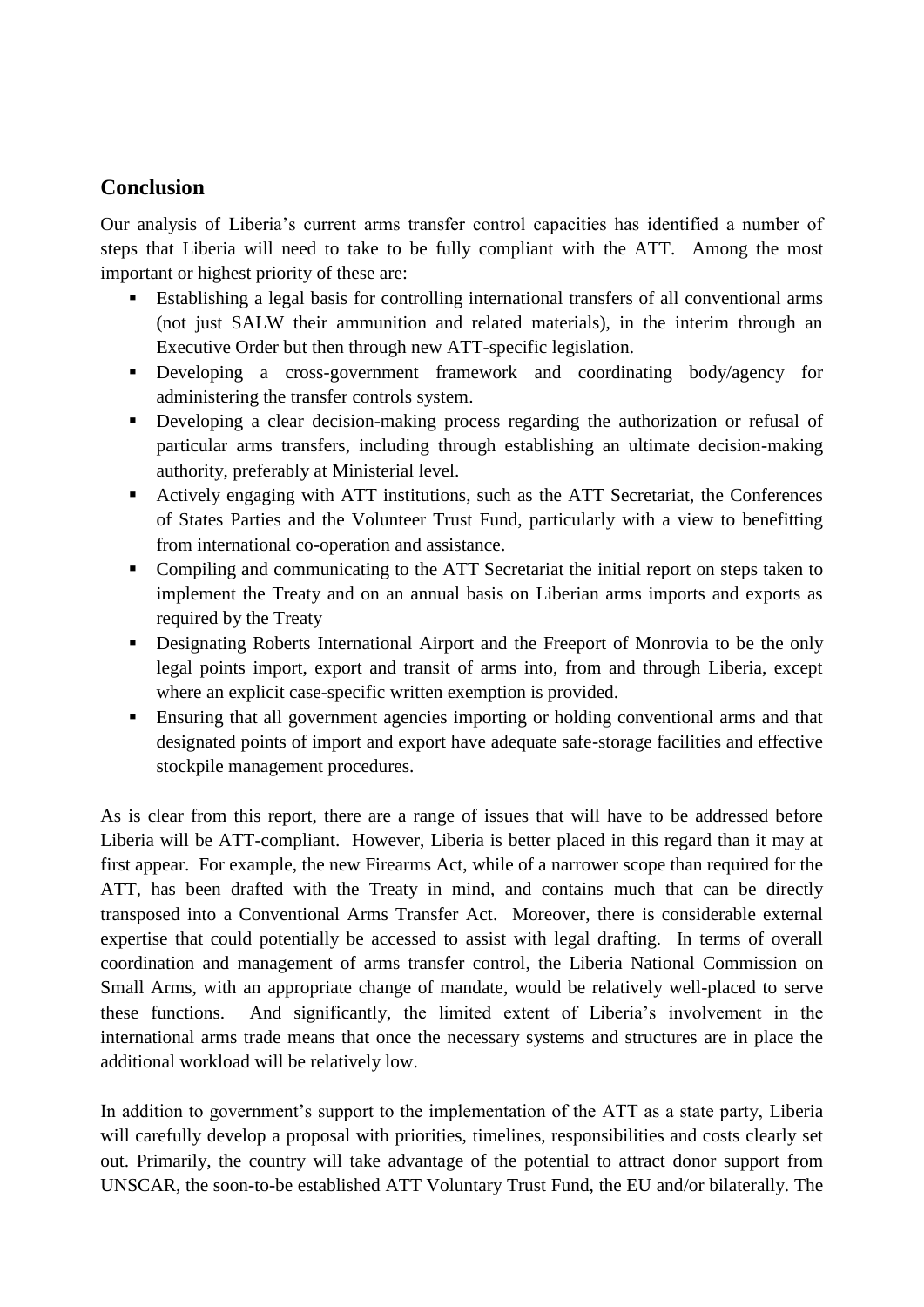government through LiNCSA will ensure that such proposal is ready for presentation to donors in time for the second Conference of States Parties to the ATT in Geneva, 22-26 August 2016.

# **Recommendations**

In order to become fully compliant with the ATT, the Liberian Government will need to:

- Finalize the enactment process of the Firearms & Ammunition Control Act (Firearms Act) as already passed by the National Legislature.
- Establish an Executive Order for a total ban on the export or import of any conventional arms not covered by the Firearms Act without the expressed authority of the President upon recommendation from the National Security Council until appropriate legislation is in place (see below).
- Develop a new Act to regulate Liberia's involvement in the international transfer of all conventional arms consistent with the requirements of the ATT, drawing upon language in the Firearms Act wherever possible.
- Adopt the Wassenaar Munitions List (as used by most EU countries) as the national control list.
- Develop a Registry of Liberian arms brokers.
- Expand the mandate of the Liberian National Commission on Small Arms to cover the cross-border transfers of all conventional arms and to establish it as containing Liberia's 'Licensing Authority' responsible for administering the national conventional arms transfer control system. This would require a change of name of the Commission to reflect its new mandate, e.g. to the Liberian National Commission on Arms (LiNCA).
- Establish an ATT national point of contact (for the ATT Secretariat and other States Parties).
- Establish a cross-governmental Licensing Committee made up of representatives from relevant government departments/agencies, which would be convened by the Licensing Authority, to assess all license applications for arms transfers and make recommendations (to issue or reject licenses) to the Minister (see below).
- Assign ultimate responsibility for decisions on licenses to a Minister, potentially the Minister of Justice.
- Establish regulations and written procedures for the management of all aspects of the arms licensing system.
- Actively engage with other States Parties to and the Secretariat of the ATT, and with ECOWAS Convention partners and the ECOWAS Commission, to seek assistance where required and to take full advantage of relevant information already in the public domain, especially with regard to the license decision-making process.
- Place as much information as possible regarding arms transfer control legislation, regulation, control lists, procedures, documentation, the registry of brokers, policies, and reports on licenses granted and transfers made (see below) in the public domain via an official LiNCSA's website.
- Develop and make available to relevant entities—including suppliers and exporters, importers and end-users, brokers—the necessary documentation to facilitate the license application process, e.g. license application forms and end-use documentation.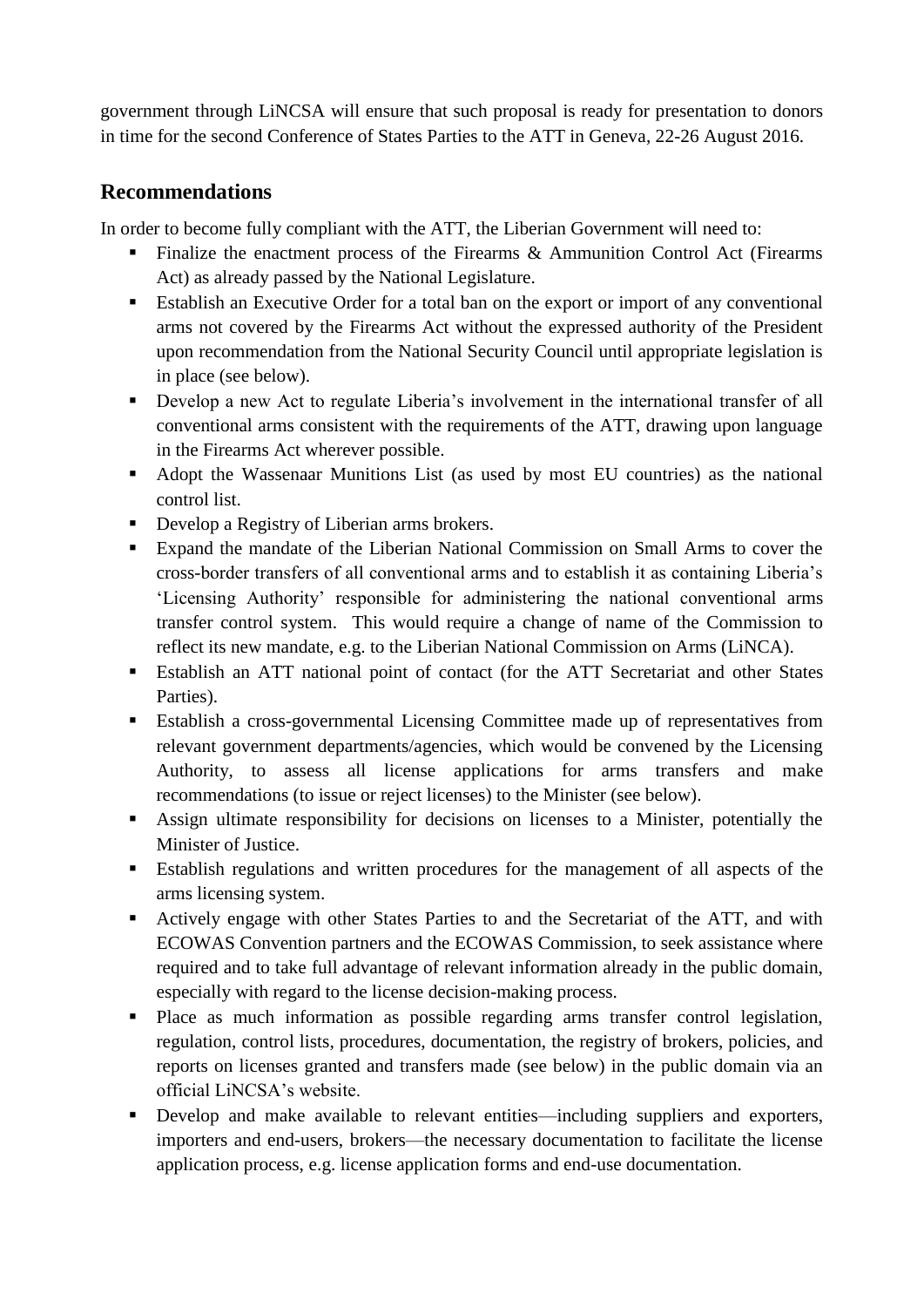- Ensure close communication between licensing and customs authorities, including through joined-up documentation practices (e.g. through the use of matching documentnumbering; requiring customs documentation to be accompanied by arms export and import authorizations).
- Assign two officials to act as authorized signatories for Liberia's end-use documentation, and communicate this information to the ATT Secretariat.
- Ensure the initial national report and the national annual reports mandated by the ATT are produced and delivered to the ATT Secretariat on time, and placed in the public domain (on the Licensing Authority website). Responsibility for doing this will fall naturally to the Licensing Authority, but will require the co-operation of other government agencies. Reporting responsibilities should be set out in legislation.
- **Ensure that imports by state security providers take place according to agreed procedures** and that information regarding all such imports is shared with the Licensing Committee and the Licensing Authority, and included in the national reports on imports.
- Ensure that all government agencies importing or holding conventional arms have adequate safe storage facilities and effective stockpile-management procedures in place.
- So as to assist border management, limit the points of legal import, export and transit of arms into, from and through Liberia to Roberts International Airport (RIA) and the Freeport of Monrovia, except where a case-specific written exemption is made on the authority of the Commissioner of Customs of the Liberia Revenue Authority.
- Improve the quality and extent of safe-storage facilities at RIA and the Freeport, and at other main border-crossing points where feasible, and establish clear procedures for rapid, secured transfer of arms shipments to secure storage facilities where it is not possible to guarantee the security of arms on site.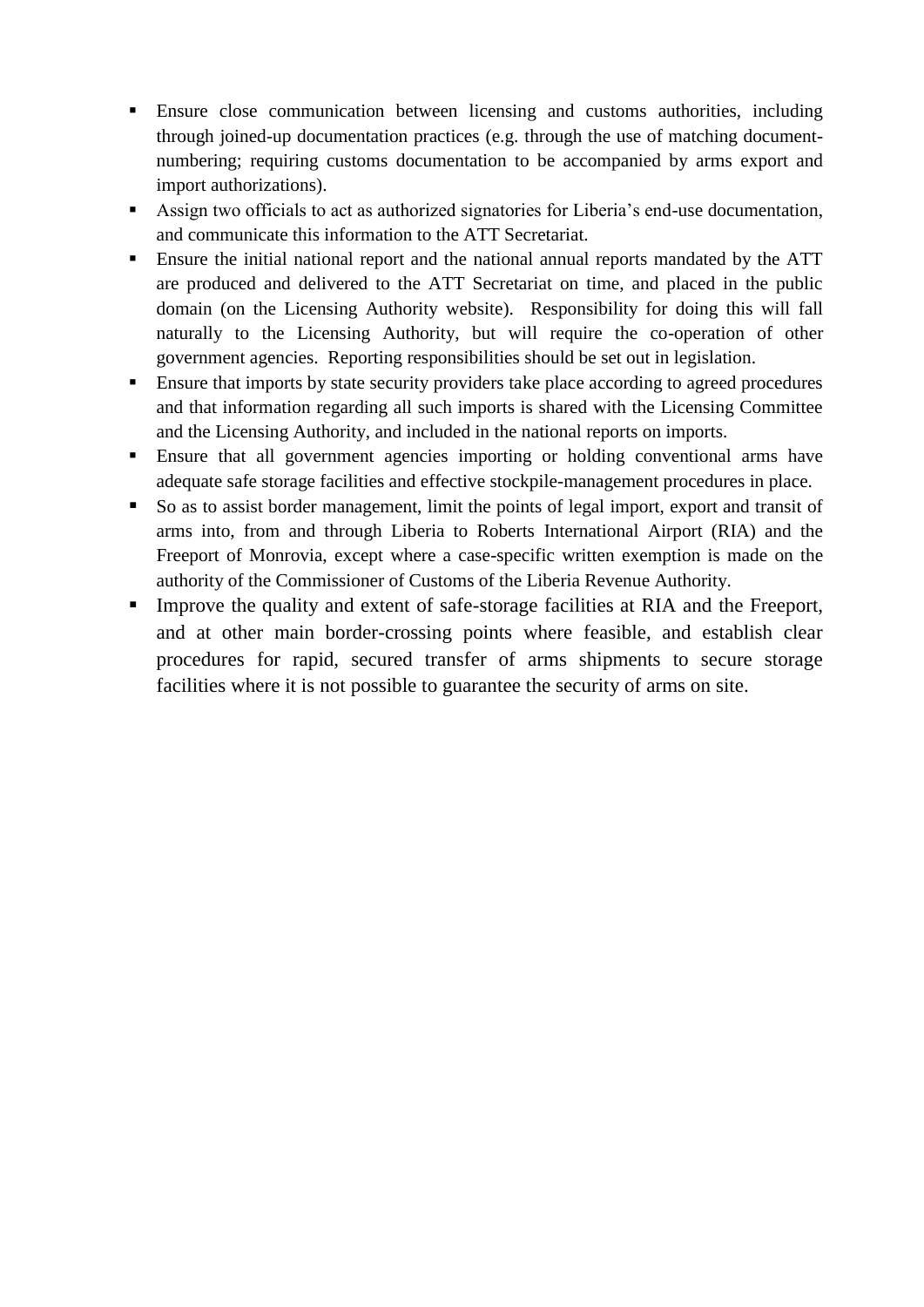### **Annex 1—The Arms Trade Treaty**

#### *Preamble*

*The States Parties to this Treaty,*

*Guided* by the purposes and principles of the Charter of the United Nations,

*Recalling* Article 26 of the Charter of the United Nations which seeks to promote the establishment and maintenance of international peace and security with the least diversion for armaments of the world's human and economic resources,

*Underlining* the need to prevent and eradicate the illicit trade in conventional arms and to prevent their diversion to the illicit market, or for unauthorized end use and end users, including in the commission of terrorist acts,

*Recognizing* the legitimate political, security, economic and commercial interests of States in the international trade in conventional arms,

*Reaffirming* the sovereign right of any State to regulate and control conventional arms exclusively within its territory, pursuant to its own legal or constitutional system,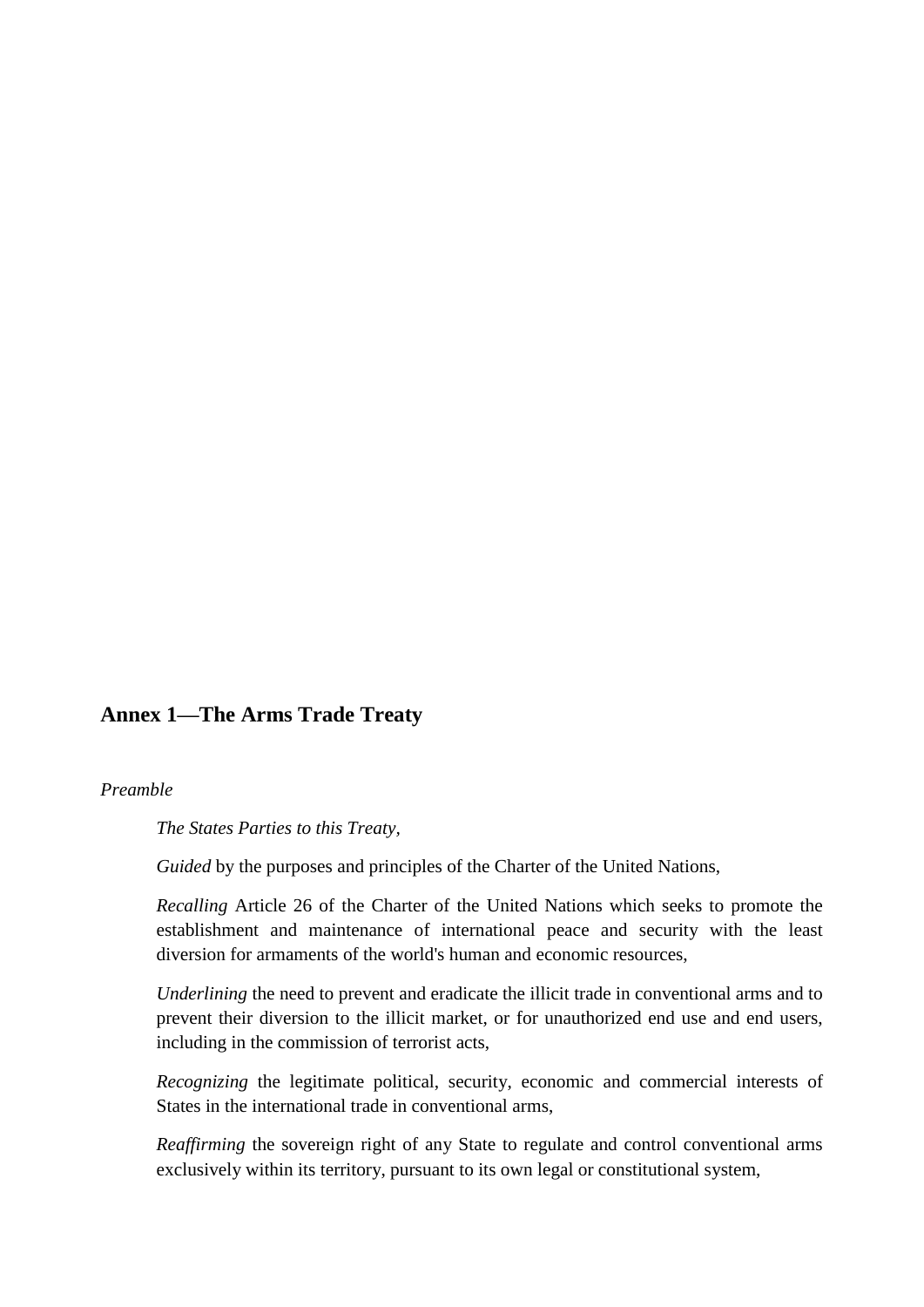*Acknowledging* that peace and security, development and human rights, are pillars of the United Nations system and foundations for collective security and recognizing that development, peace and security and human rights are interlinked and mutually reinforcing,

*Recalling* the United Nations Disarmament Commission Guidelines for international arms transfers in the context of General Assembly resolution 46/36H of 6 December 1991,

*Noting* the contribution made by the United Nations Program of Action to Prevent, Combat and Eradicate the Illicit Trade in Small Arms and Light Weapons in All Its Aspects, as well as the Protocol against the Illicit Manufacturing of and Trafficking in Firearms, Their Parts and Components and Ammunition, supplementing the United Nations Convention against Transnational Organized Crime, and the International Instrument to Enable States to Identify and Trace, in a Timely and Reliable Manner, Illicit Small Arms and Light Weapons,

*Recognizing* the security, social, economic and humanitarian consequences of the illicit and unregulated trade in conventional arms,

*Bearing in mind* that civilians, particularly women and children, account for the vast majority of those adversely affected by armed conflict and armed violence,

*Recognizing* also the challenges faced by victims of armed conflict and their need for adequate care, rehabilitation and social and economic inclusion,

*Emphasizing* that nothing in this Treaty prevents States from maintaining and adopting additional effective measures to further the object and purpose of this Treaty,

*Mindful of* the legitimate trade and lawful ownership, and use of certain conventional arms for recreational, cultural, historical, and sporting activities, where such trade, ownership and use are permitted or protected by law,

*Mindful also of* the role regional organizations can play in assisting States Parties, upon request, in implementing this Treaty,

*Recognizing* the voluntary and active role that civil society, including non-governmental organizations, and industry, can play in raising awareness of the object and purpose of this Treaty, and in supporting its implementation,

*Acknowledging* that regulation of the international trade in conventional arms and preventing their diversion, should not hamper international cooperation and legitimate trade in materiel, equipment and technology for peaceful purposes,

*Emphasizing* the desirability of achieving universal adherence to this Treaty,

*Determined* to act in accordance with the following principles;

*Principles*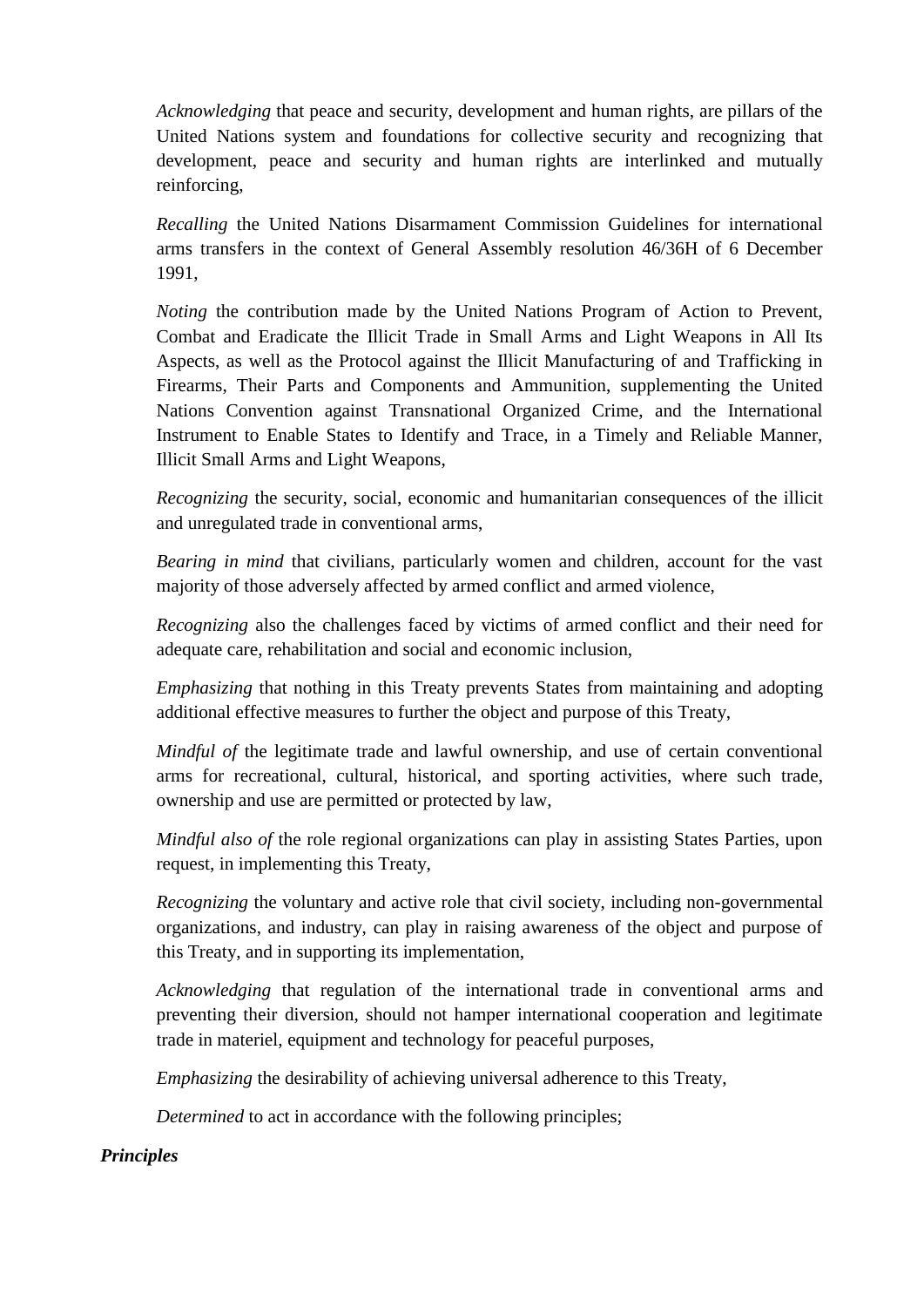- The inherent right of all States to individual or collective self-defense as recognized in Article 51 of the Charter of the United Nations;
- The settlement of international disputes by peaceful means in such a manner that international peace and security and justice, are not endangered in accordance with Article 2 (3) of the Charter of the United Nations;
- Refraining in their international relations from the threat or use of force against the territorial integrity or political independence of any State, or in any other manner inconsistent with the purposes of the United Nations in accordance with Article 2 (4) of the Charter of the United Nations;
- Non-intervention in matters which are essentially within the domestic jurisdiction of any State in accordance with Article 2 (7) of the Charter of the United Nations;
- Respecting and ensuring respect for international humanitarian law in accordance with, inter alia, the Geneva Conventions of 1949, and respecting and ensuring respect for human rights, in accordance with, inter alia, the Charter of the United Nations and the Universal Declaration of Human Rights;
- The responsibility of all States, in accordance with their respective international obligations, to effectively regulate the international trade in conventional arms, and to prevent their diversion, as well as the primary responsibility of all States in establishing and implementing their respective national control systems;
- The respect for the legitimate interests of States to acquire conventional arms to exercise their right to self-defense and for peacekeeping operations; and to produce, export, import and transfer conventional arms;
- Implementing this Treaty in a consistent, objective and non-discriminatory manner, *Have agreed as follows:*

### **Article 1**

#### **Object and Purpose**

The object of this Treaty is to:

- Establish the highest possible common international standards for regulating or improving the regulation of the international trade in conventional arms;
- Prevent and eradicate the illicit trade in conventional arms and prevent their diversion;

for the purpose of:

- Contributing to international and regional peace, security and stability;
- Reducing human suffering;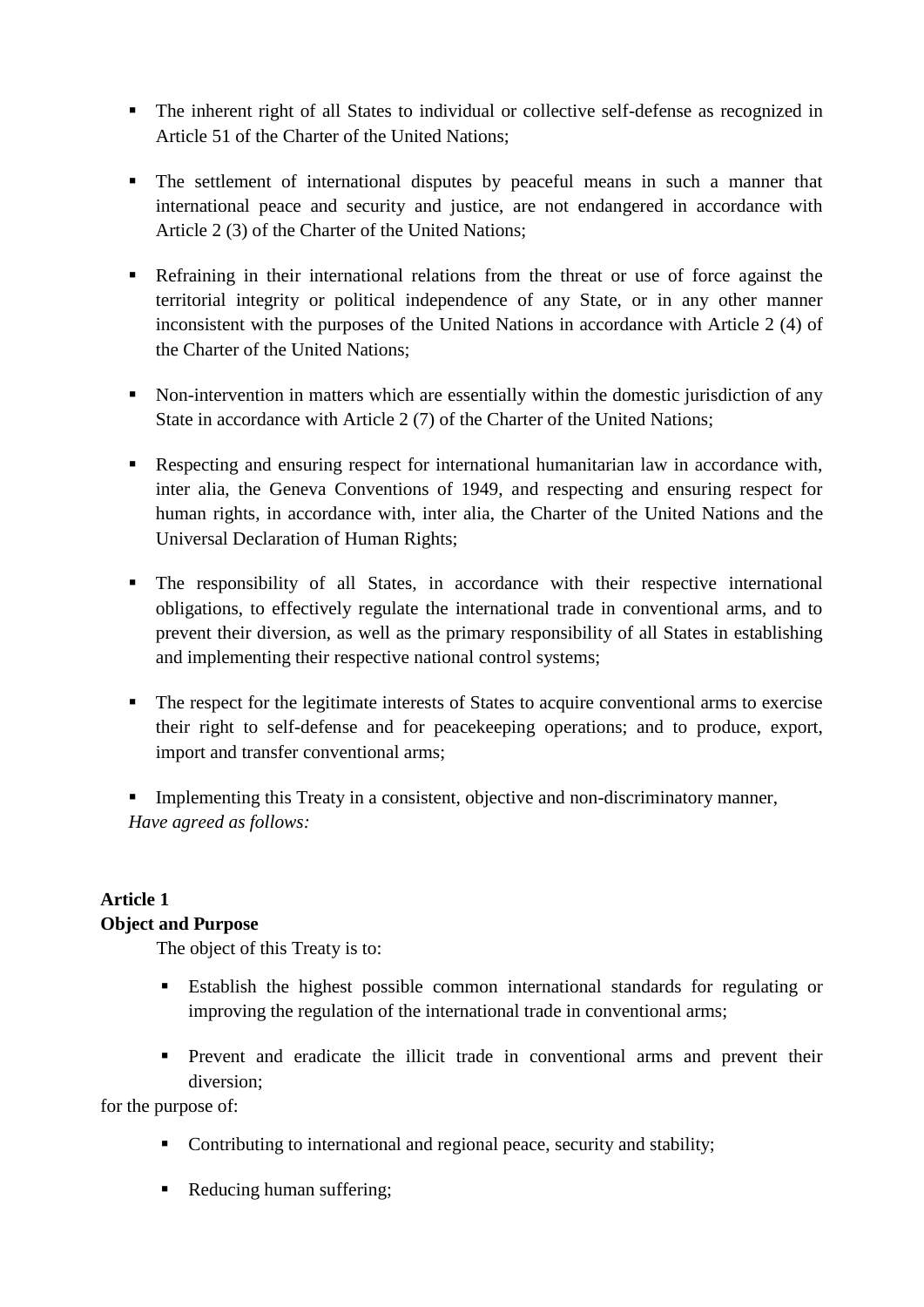**Promoting cooperation, transparency and responsible action by States Parties in the** international trade in conventional arms, thereby building confidence among States Parties.

### **Article 2**

### **Scope**

1. This Treaty shall apply to all conventional arms within the following categories:

- (a) Battle tanks;
- (b) Armored combat vehicles;
- (c) Large-caliber artillery systems;
- (d) Combat aircraft;
- (e) Attack helicopters;
- (f) Warships;
- (g) Missiles and missile launchers; and
- (h) Small arms and light weapons.

2. For the purposes of this Treaty, the activities of the international trade comprise export, import, transit, trans-shipment and brokering, hereafter referred to as "transfer".

3. This Treaty shall not apply to the international movement of conventional arms by, or on behalf of, a State Party for its use provided that the conventional arms remain under that State Party's ownership.

### **Article 3**

### **Ammunition/Munitions**

Each State Party shall establish and maintain a national control system to regulate the export of ammunition/munitions fired, launched or delivered by the conventional arms covered under Article 2 (1), and shall apply the provisions of Article 6 and Article 7 prior to authorizing the export of such ammunition/munitions.

### **Article 4**

### **Parts and Components**

Each State Party shall establish and maintain a national control system to regulate the export of parts and components where the export is in a form that provides the capability to assemble the conventional arms covered under Article 2 (1). Each State Party shall apply the provisions of Article 6 and Article 7 prior to authorizing the export of such parts and components.

# **Article 5**

# **General Implementation**

1. Each State Party shall implement this Treaty in a consistent, objective and nondiscriminatory manner, bearing in mind the principles referred to in this Treaty.

2. Each State Party shall establish and maintain a national control system, including a national control list, in order to implement the provisions of this Treaty.

3. Each State Party is encouraged to apply the provisions of this Treaty to the broadest range of conventional arms. National definitions of any of the categories covered in Article 2 (1) (a)-(g) shall not cover less than the descriptions used in the United Nations Register of Conventional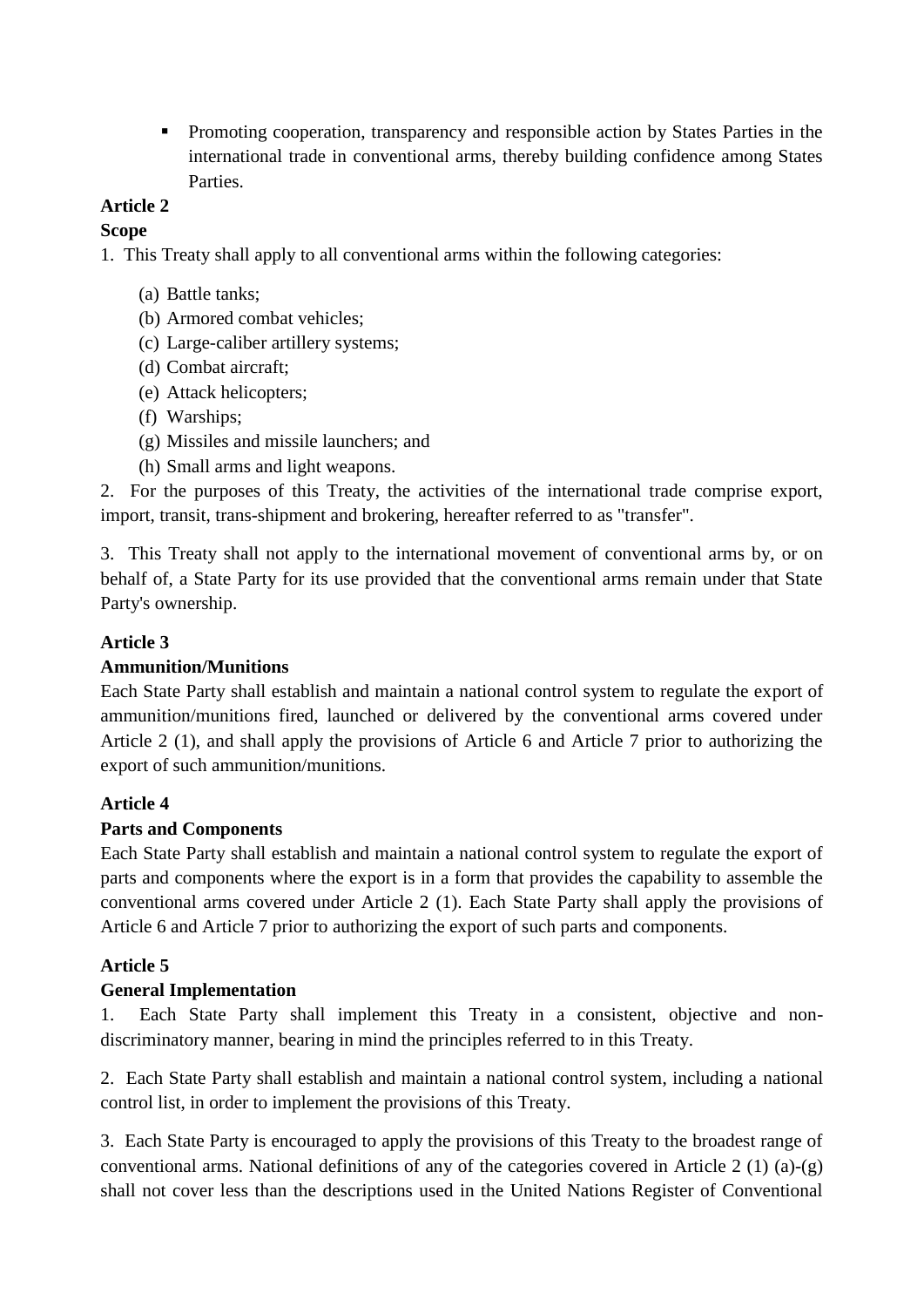Arms at the time of entry into force of this Treaty. For the category covered in Article 2 (1) (h), national definitions shall not cover less than the descriptions used in relevant United Nations instruments at the time of entry into force of this Treaty.

4. Each State Party, pursuant to its national laws, shall provide its national control list to the Secretariat, which shall make it available to other States Parties. States Parties are encouraged to make their control lists publicly available.

5. Each State Party shall take measures necessary to implement the provisions of this Treaty and shall designate competent national authorities in order to have an effective and transparent national control system regulating the transfer of conventional arms covered under Article 2 (1) and of items covered in Article 3 and Article 4.

6. Each State Party shall designate one or more national points of contact to exchange information on matters related to the implementation of this Treaty. A State Party shall notify the Secretariat, established under Article 18, of its national point(s) of contact and keep the information updated.

### **Article 6**

### **Prohibitions**

1. A State Party shall not authorize any transfer of conventional arms covered under Article 2 (1) or of items covered under Article 3 or Article 4, if the transfer would violate its obligations under measures adopted by the United Nations Security Council acting under Chapter VII of the Charter of the United Nations, in particular arms embargoes.

2. A State Party shall not authorize any transfer of conventional arms covered under Article 2 (1) or of items covered under Article 3 or Article 4, if the transfer would violate its relevant international obligations under international agreements to which it is a Party, in particular those relating to the transfer of, or illicit trafficking in, conventional arms.

3. A State Party shall not authorize any transfer of conventional arms covered under Article 2 (1) or of items covered under Article 3 or Article 4, if it has knowledge at the time of authorization that the arms or items would be used in the commission of genocide, crimes against humanity, grave breaches of the Geneva Conventions of 1949, attacks directed against civilian objects or civilians protected as such, or other war crimes as defined by international agreements to which it is a Party.

### **Article 7**

#### **Export and Export Assessment**

1. If the export is not prohibited under Article 6, each exporting State Party, prior to authorization of the export of conventional arms covered under Article 2 (1) or of items covered under Article 3 or Article 4, under its jurisdiction and pursuant to its national control system, shall, in an objective and non-discriminatory manner, taking into account relevant factors, including information provided by the importing State in accordance with Article 8 (1), assess the potential that the conventional arms or items:

- (a) would contribute to or undermine peace and security;
- (b) could be used to: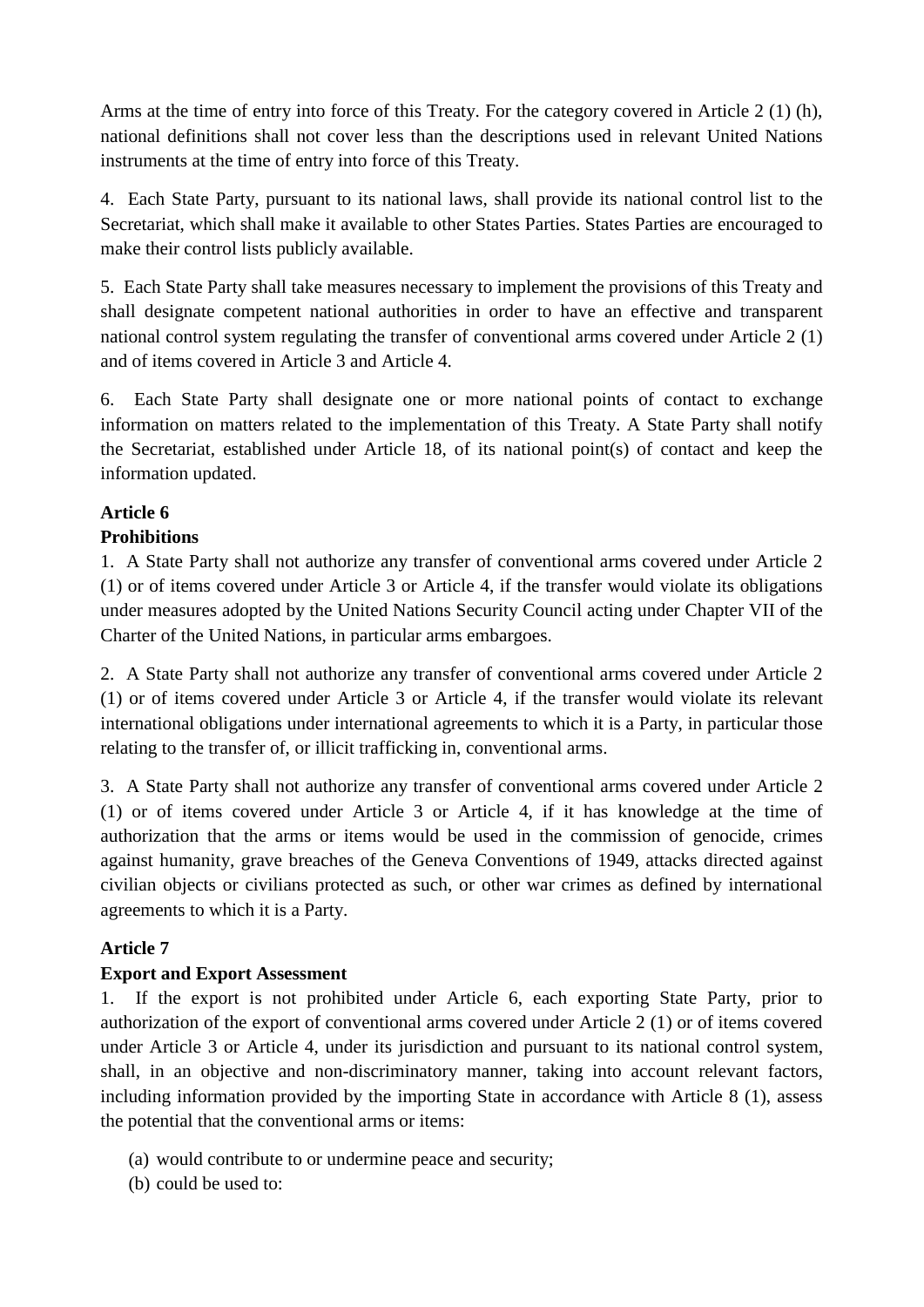- (i) commit or facilitate a serious violation of international humanitarian law;
- (ii) commit or facilitate a serious violation of international human rights law;
- (iii) commit or facilitate an act constituting an offence under international conventions or protocols relating to terrorism to which the exporting State is a Party; or
- (iv) commit or facilitate an act constituting an offence under international conventions or protocols relating to transnational organized crime to which the exporting State is a Party.

2. The exporting State Party shall also consider whether there are measures that could be undertaken to mitigate risks identified in (a) or (b) in paragraph 1, such as confidence-building measures or jointly developed and agreed programs by the exporting and importing States.

3. If, after conducting this assessment and considering available mitigating measures, the exporting State Party determines that there is an overriding risk of any of the negative consequences in paragraph 1, the exporting State Party shall not authorize the export.

4. The exporting State Party, in making this assessment, shall take into account the risk of the conventional arms covered under Article 2 (1) or of the items covered under Article 3 or Article 4, being used to commit or facilitate serious acts of gender based violence or serious acts of violence against women and children.

5. Each exporting State Party shall take measures to ensure that all authorizations for the export of conventional arms covered under Article 2 (1) or of items covered under Article 3 or Article 4 are detailed and issued prior to the export.

6. Each exporting State Party shall make available appropriate information about the authorization in question, upon request, to the importing State Party and to the transit or transshipment States Parties, subject to its national laws, practices or policies.

7. If, after an authorization has been granted, an exporting State Party becomes aware of new relevant information, it is encouraged to reassess the authorization after consultations, if appropriate, with the importing State.

### **Article 8**

### **Import**

1. Each importing State Party shall take measures to ensure that appropriate and relevant information is provided, upon request, pursuant to its national laws, to the exporting State Party, to assist the exporting State Party in conducting its national export assessment under Article 7. Such measures may include end use or end user documentation.

2. Each importing State Party shall take measures that will allow it to regulate, where necessary, imports under its jurisdiction of conventional arms covered under Article 2 (1). Such measures may include import systems.

3. Each importing State Party may request information from the exporting State Party concerning any pending or actual export authorizations where the importing State Party is the country of final destination.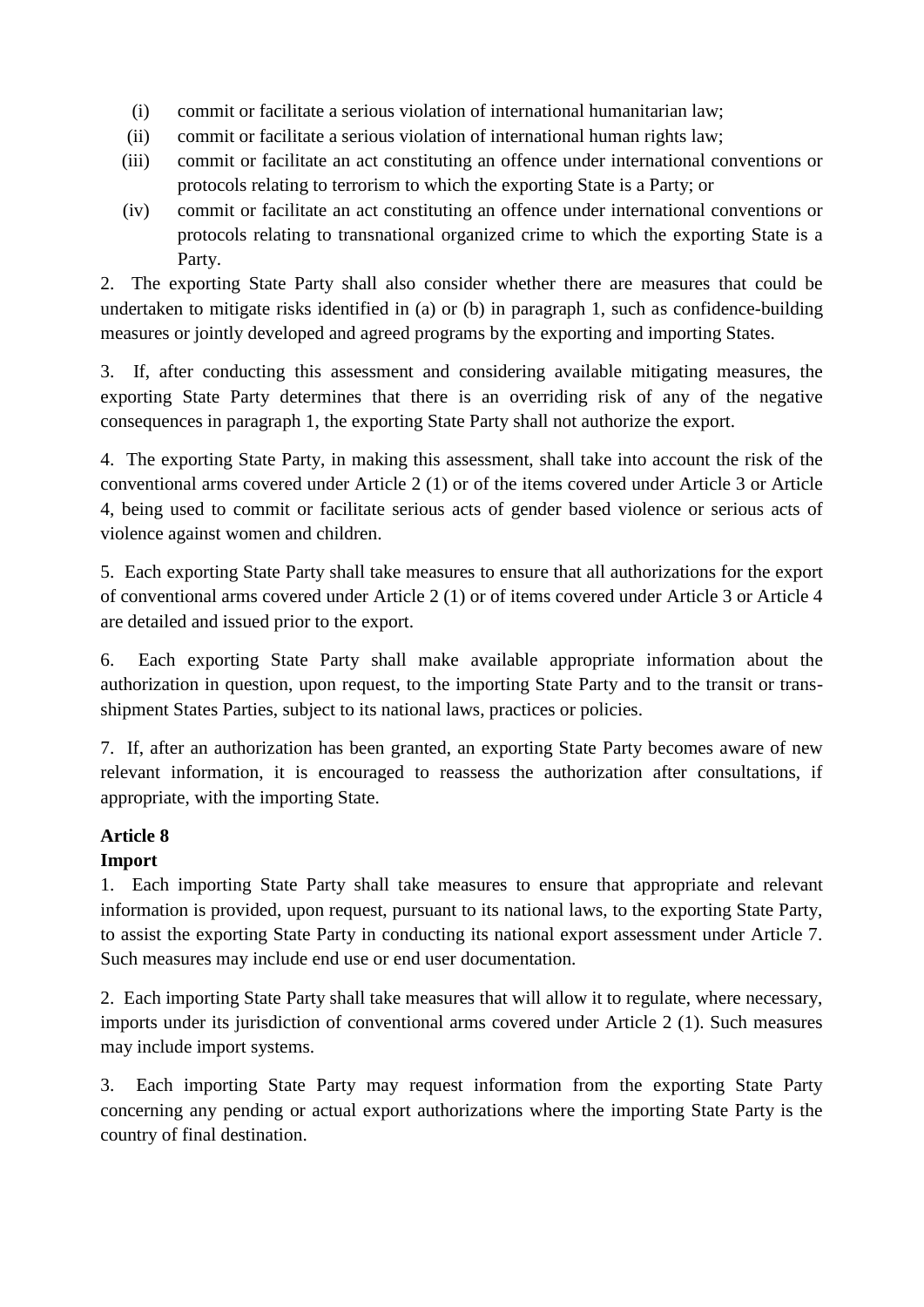### **Article 9**

# **Transit or trans-shipment**

Each State Party shall take appropriate measures to regulate, where necessary and feasible, the transit or trans-shipment under its jurisdiction of conventional arms covered under Article 2 (1) through its territory in accordance with relevant international law.

# **Article 10**

# **Brokering**

Each State Party shall take measures, pursuant to its national laws, to regulate brokering taking place under its jurisdiction for conventional arms covered under Article 2 (1). Such measures may include requiring brokers to register or obtain written authorization before engaging in brokering.

# **Article 11**

# **Diversion**

1. Each State Party involved in the transfer of conventional arms covered under Article 2 (1) shall take measures to prevent their diversion.

2. The exporting State Party shall seek to prevent the diversion of the transfer of conventional arms covered under Article 2 (1) through its national control system, established in accordance with Article 5 (2), by assessing the risk of diversion of the export and considering the establishment of mitigation measures such as confidence-building measures or jointly developed and agreed programs by the exporting and importing States. Other prevention measures may include, where appropriate: examining parties involved in the export, requiring additional documentation, certificates, assurances, not authorizing the export or other appropriate measures.

3. Importing, transit, trans-shipment and exporting States Parties shall cooperate and exchange information, pursuant to their national laws, where appropriate and feasible, in order to mitigate the risk of diversion of the transfer of conventional arms covered under Article 2 (1).

4. If a State Party detects a diversion of transferred conventional arms covered under Article 2 (1), the State Party shall take appropriate measures, pursuant to its national laws and in accordance with international law, to address such diversion. Such measures may include, alerting potentially affected State Parties, examining diverted shipments of such conventional arms covered under Article 2 (1), and taking follow-up measures through investigation and law enforcement.

5. In order to better comprehend and prevent the diversion of transferred conventional arms covered under Article 2 (1), State Parties are encouraged to share relevant information with one another on effective measures to address diversion. Such information may include information on illicit activities including corruption, international trafficking routes, illicit brokers, sources of illicit supply, methods of concealment, common points of dispatch, or destinations used by organized groups engaged in diversion.

6. States Parties are encouraged to report to other State Parties, through the Secretariat, on measures taken in addressing the diversion of transferred conventional arms covered under Article 2 (1).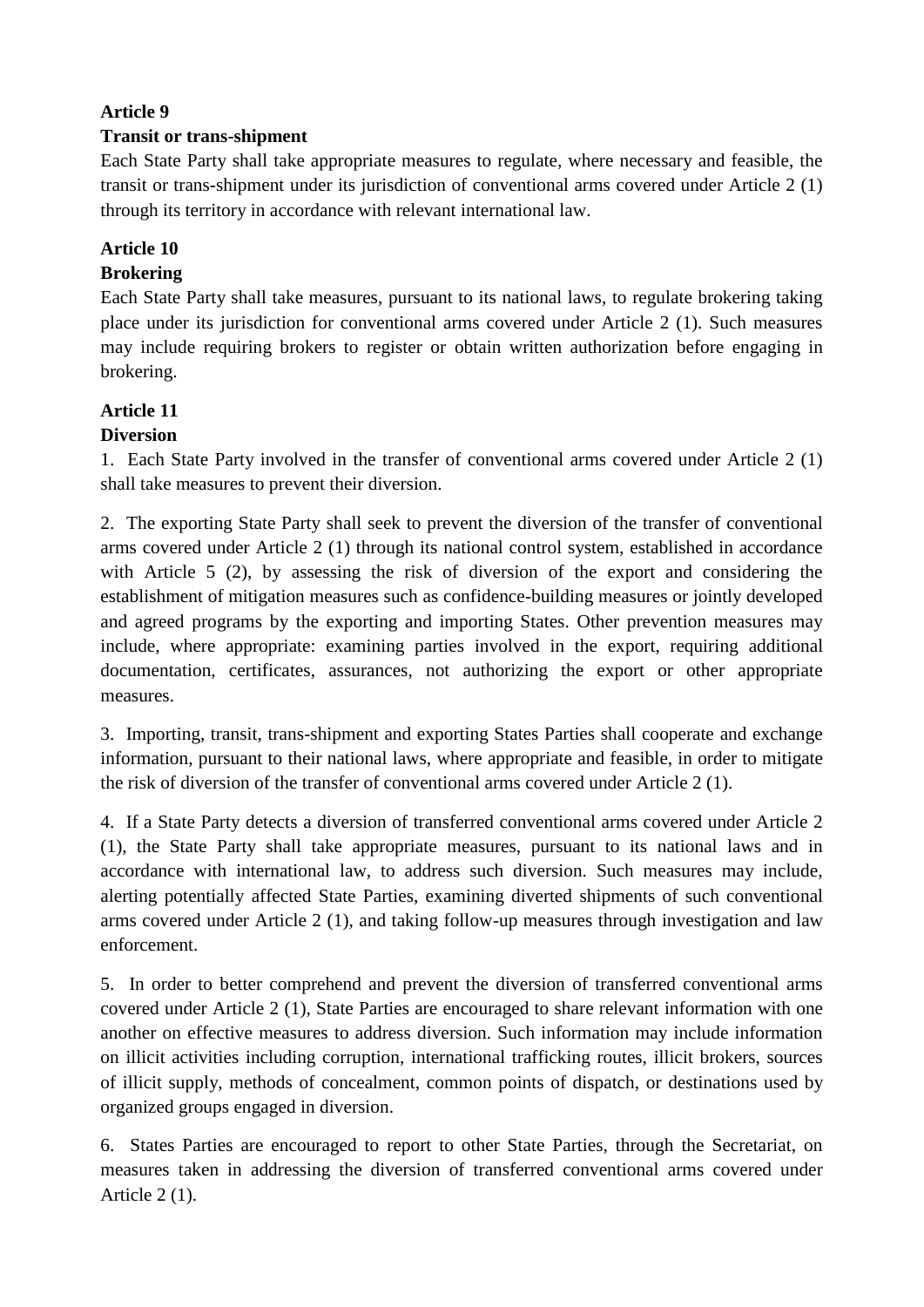### **Article 12**

### **Record keeping**

1. Each State Party shall maintain national records, pursuant to its national laws and regulations, of its issuance of export authorizations or its actual exports of the conventional arms covered under Article 2 (1).

2. Each State Party is encouraged to maintain records of conventional arms covered under Article 2 (1) that are transferred to its territory as the final destination or that are authorized to transit or trans-ship territory under its jurisdiction.

3. Each State Party is encouraged to include in those records: the quantity, value, model/type, authorized international transfers of conventional arms covered under Article 2 (1), conventional arms actually transferred, details of exporting State(s), importing State(s), transit and transshipment State(s), and end users, as appropriate.

4. Records shall be kept for a minimum of ten years.

# **Article 13**

### **Reporting**

1. Each State Party shall, within the first year after entry into force of this Treaty for that State Party, in accordance with Article 22, provide an initial report to the Secretariat of measures undertaken in order to implement this Treaty, including national laws, national control lists and other regulations and administrative measures. Each State Party shall report to the Secretariat on any new measures undertaken in order to implement this Treaty, when appropriate. Reports shall be made available, and distributed to States Parties by the Secretariat.

2. States Parties are encouraged to report to other States Parties, through the Secretariat, information on measures taken that have been proven effective in addressing the diversion of transferred conventional arms covered under Article 2 (1).

3. Each State Party shall submit annually to the Secretariat by 31 May a report for the preceding calendar year concerning authorized or actual exports and imports of conventional arms covered under Article 2 (1). Reports shall be made available, and distributed to States Parties by the Secretariat. The report submitted to the Secretariat may contain the same information submitted by the State Party to relevant United Nations frameworks, including the United Nations Register of Conventional Arms. Reports may exclude commercially sensitive or national security information.

### **Article 14**

### **Enforcement**

Each State Party shall take appropriate measures to enforce national laws and regulations that implement the provisions of this Treaty.

### **Article 15**

#### **International Cooperation**

1. States Parties shall cooperate with each other, consistent with their respective security interests and national laws, to effectively implement this Treaty.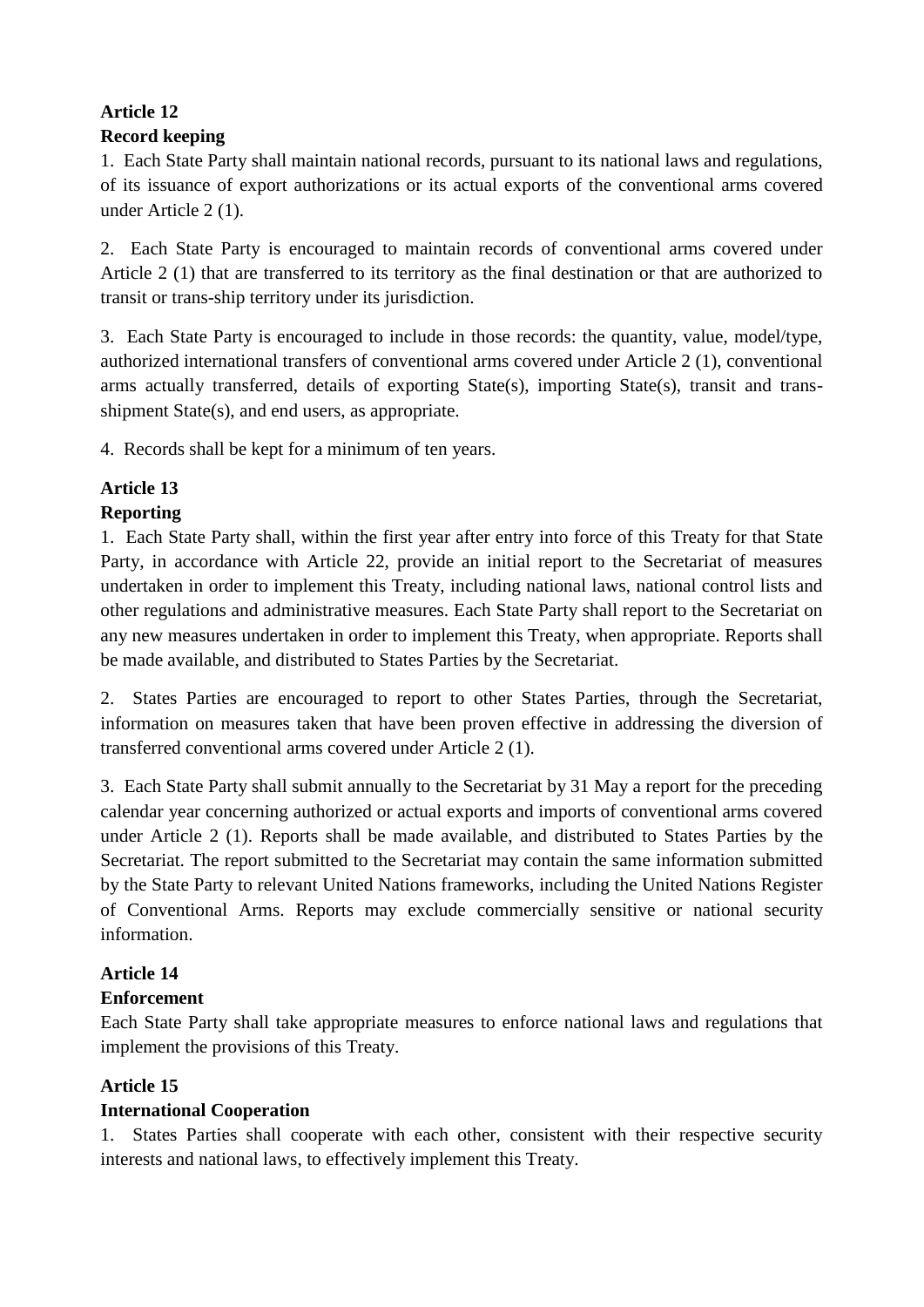2. States Parties are encouraged to facilitate international cooperation, including exchanging information on matters of mutual interest regarding the implementation and application of this Treaty pursuant to their respective security interests and national laws.

3. States Parties are encouraged to consult on matters of mutual interest and to share information, as appropriate, to support the implementation of this Treaty.

4. Parties are encouraged to cooperate, pursuant to their national laws, in order to assist national implementation of the provisions of this Treaty, including through sharing information regarding illicit activities and actors and in order to prevent and eradicate diversion of conventional arms covered under Article 2 (1).

5. States Parties shall, where jointly agreed and consistent with their national laws, afford one another the widest measure of assistance in investigations, prosecutions and judicial proceedings in relation to violations of national measures established pursuant to this Treaty.

6. States Parties are encouraged to take national measures and to cooperate with each other to prevent the transfer of conventional arms covered under Article 2 (1) becoming subject to corrupt practices.

7. States Parties are encouraged to exchange experience and information on lessons learned in relation to any aspect of this Treaty.

#### **Article 16**

#### **International Assistance**

1. In implementing this Treaty, each State Party may seek assistance including legal or legislative assistance, institutional capacity building, and technical, material or financial assistance. Such assistance may include stockpile management, disarmament, demobilization and reintegration programs, model legislation, and effective practices for implementation. Each State Party in a position to do so shall provide such assistance, upon request.

2. Each State Party may request, offer or receive assistance through, inter alia, the United Nations, international, regional, sub regional or national organizations, non-governmental organizations, or on a bilateral basis.

3. A voluntary trust fund shall be established by States Parties to assist requesting States Parties requiring international assistance to implement this Treaty. Each State Party is encouraged to contribute resources to the fund.

#### **Article 17**

#### **Conference of States Parties**

1. A Conference of States Parties shall be convened by the provisional Secretariat, established under Article 18, no later than one year following the entry into force of this Treaty and thereafter at such other times as may be decided by the Conference of States Parties.

2. The Conference of States Parties shall adopt by consensus its rules of procedure at its first session.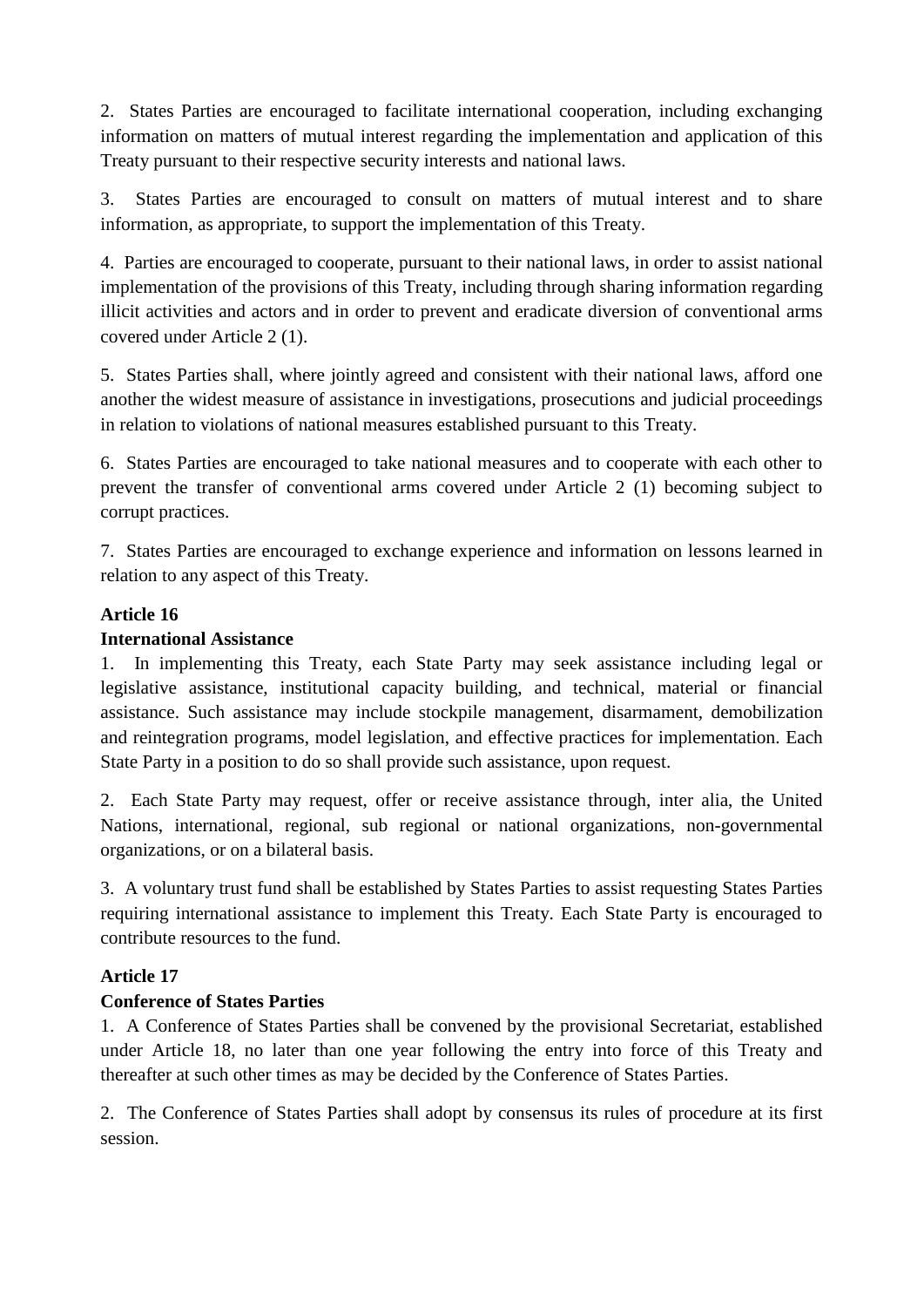3. The Conference of States Parties shall adopt financial rules for itself as well as governing the funding of any subsidiary bodies it may establish as well as financial provisions governing the functioning of the Secretariat. At each ordinary session, it shall adopt a budget for the financial period until the next ordinary session.

4. The Conference of States Parties shall:

- (a) Review the implementation of this Treaty, including developments in the field of conventional arms
- (b) Consider and adopt recommendations regarding the implementation and operation of this Treaty, in particular the promotion of its universality;
- (c) Consider amendments to this Treaty in accordance with Article 20;
- (d) Consider issues arising from the interpretation of this Treaty;
- (e) Consider and decide the tasks and budget of the Secretariat;
- (f) Consider the establishment of any subsidiary bodies as may be necessary to improve the functioning of this Treaty; and
- (g) Perform any other function consistent with this Treaty.

5. Extraordinary meetings of the Conference of States Parties shall be held at such other times as may be deemed necessary by the Conference of States Parties, or at the written request of any State Party provided that this request is supported by at least two thirds of the States Parties.

#### **Article 18**

#### **Secretariat**

1. This Treaty hereby establishes a Secretariat to assist States Parties in the effective implementation of this Treaty. Pending the first meeting of the Conference of States Parties, a provisional Secretariat will be responsible for the administrative functions covered under this Treaty.

2. The Secretariat shall be adequately staffed. Staff shall have the necessary expertise to ensure that the Secretariat can effectively undertake the responsibilities described in paragraph 3.

3. The Secretariat shall be responsible to States Parties. Within a minimized structure, the Secretariat shall undertake the following responsibilities:

- (a) Receive, make available and distribute the reports as mandated by this Treaty;
- (b) Maintain and make available to States Parties the list of national points of contact;
- (c) Facilitate the matching of offers of and requests for assistance for Treaty implementation and promote international cooperation as requested;
- (d) Facilitate the work of the Conference of States Parties, including making arrangements and providing the necessary services for meetings under this Treaty; and
- (e) Perform other duties as decided by the Conferences of States Parties.

#### **Article 19**

### **Dispute Settlement**

1. States Parties shall consult and, by mutual consent, cooperate to pursue settlement of any dispute that may arise between them with regard to the interpretation or application of this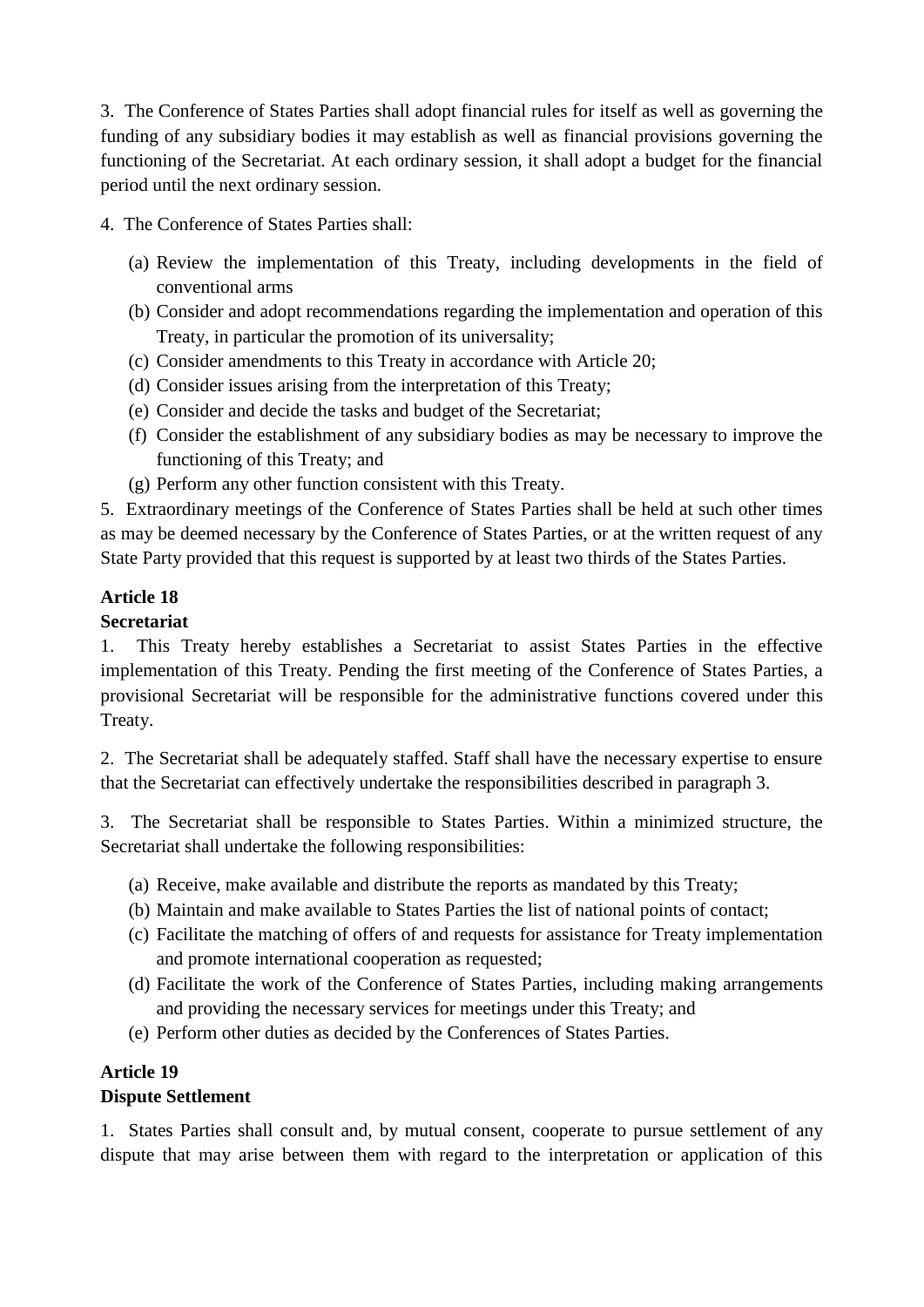Treaty including through negotiations, mediation, conciliation, judicial settlement or other peaceful means.

2. States Parties may pursue, by mutual consent, arbitration to settle any dispute between them, regarding issues concerning the interpretation or application of this Treaty.

### **Article 20**

### **Amendments**

1. Six years after the entry into force of this Treaty, any State Party may propose an amendment to this Treaty. Thereafter, proposed amendments may only be considered by the Conference of States Parties every three years.

2. Any proposal to amend this Treaty shall be submitted in writing to the Secretariat, which shall circulate the proposal to all States Parties, not less than 180 days before the next meeting of the Conference of States Parties at which amendments may be considered pursuant to paragraph 1. The amendment shall be considered at the next Conference of States Parties at which amendments may be considered pursuant to paragraph 1 if, no later than 120 days after its circulation by the Secretariat, a majority of States Parties notify the Secretariat that they support consideration of the proposal.

3. The States Parties shall make every effort to achieve consensus on each amendment. If all efforts at consensus have been exhausted, and no agreement reached, the amendment shall, as a last resort, be adopted by a three-quarters majority vote of the States Parties present and voting at the meeting of the Conference of States Parties. For the purposes of this Article, States Parties present and voting means States Parties present and casting an affirmative or negative vote. The Depositary shall communicate any adopted amendment to all States Parties.

4. An amendment adopted in accordance with paragraph 3 shall enter into force for each State Party that has deposited its instrument of acceptance for that amendment, ninety days following the date of deposit with the Depositary of the instruments of acceptance by a majority of the number of States Parties at the time of the adoption of the amendment. Thereafter, it shall enter into force for any remaining State Party ninety days following the date of deposit of its instrument of acceptance for that amendment.

#### **Article 21**

#### **Signature, Ratification, Acceptance, Approval or Accession**

1. This Treaty shall be open for signature at the United Nations Headquarters in New York by all States from the Third Day of the Sixth Month of 2013 until its entry into force.

2. This Treaty is subject to ratification, acceptance or approval by each signatory State.

3. Following its entry into force, this Treaty shall be open for accession by any State that has not signed the Treaty.

4. The instruments of ratification, acceptance, approval or accession shall be deposited with the Depositary.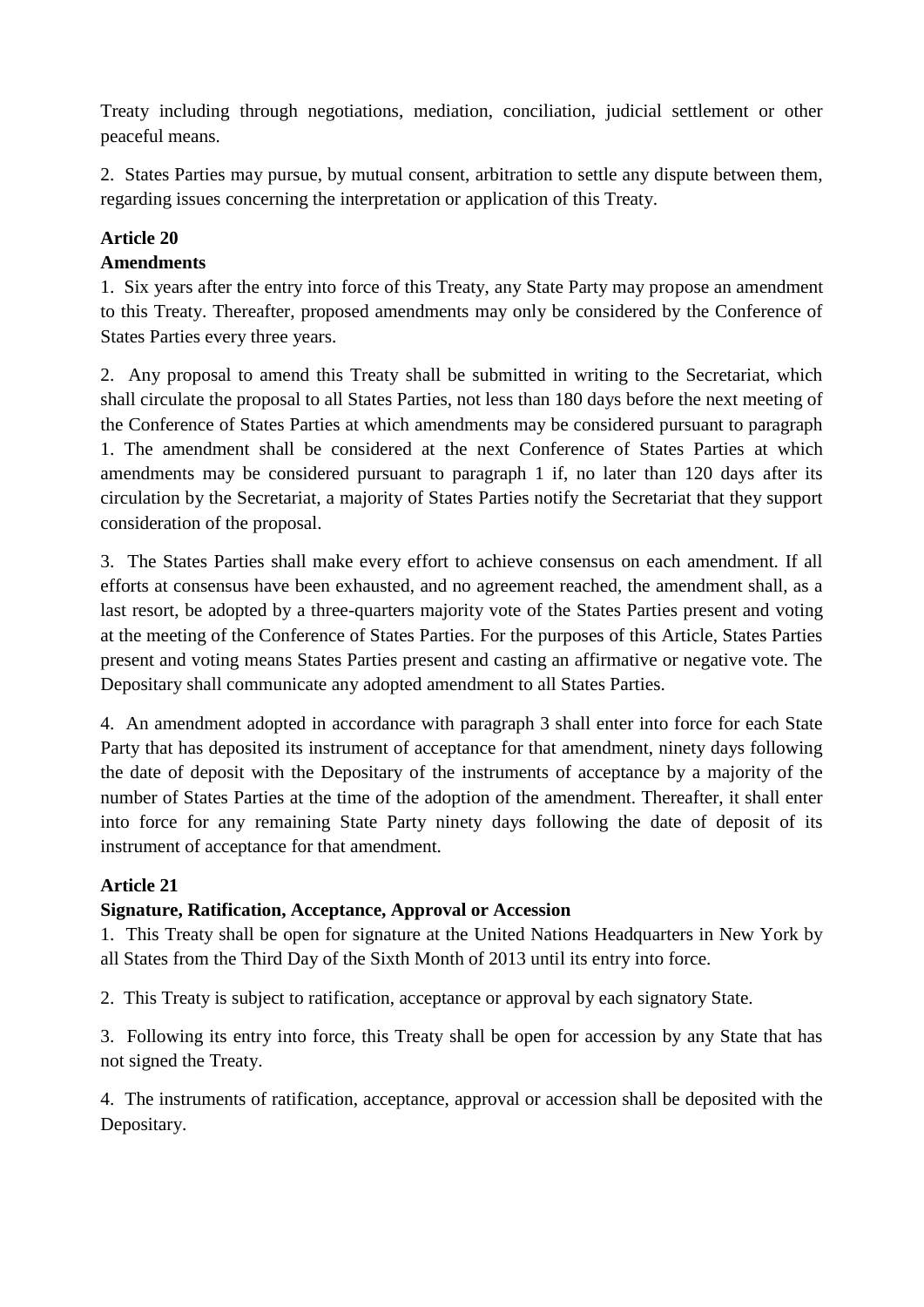### **Article 22**

### **Entry into Force**

1. This Treaty shall enter into force ninety days following the date of the deposit of the fiftieth instrument of ratification, acceptance, or approval with the Depositary.

2. For any State that deposits its instrument of ratification, acceptance, approval or accession subsequent to the entry into force of this Treaty, this Treaty shall enter into force for that State ninety days following the date of deposit of its instrument of ratification, acceptance, approval or accession.

### **Article 23**

### **Provisional application**

Any State may at the time of signature or the deposit of instrument of its ratification, acceptance, approval or accession, declare that it will apply provisionally Article 6 and Article 7 pending its entry into force.

### **Article 24**

### **Duration and Withdrawal**

1. This Treaty shall be of unlimited duration.

2. Each State Party shall, in exercising its national sovereignty, have the right to withdraw from this Treaty. It shall give notification of such withdrawal to the Depositary, which shall notify all other States Parties. The notification of withdrawal may include an explanation of the reasons for its withdrawal. The notice of withdrawal shall take effect ninety days after the receipt of the notification of withdrawal by the Depositary, unless the notification of withdrawal specifies a later date.

3. A State shall not be discharged, by reason of its withdrawal, from the obligations arising from this Treaty while it was a Party to this Treaty, including any financial obligations that it may have accrued.

### **Article 25**

### **Reservations**

1. At the time of signature, ratification, acceptance, approval or accession, each State may formulate reservations, unless the reservations are incompatible with the object and purpose of this Treaty.

2. A State Party may withdraw its reservation at any time by notification to this effect addressed to the Depositary.

### **Article 26**

### **Relationship with other international agreements**

1. The implementation of this Treaty shall not prejudice obligations undertaken by States Parties with regard to existing or future international agreements, to which they are parties, where those obligations are consistent with this Treaty.

2. This Treaty shall not be cited as grounds for voiding defense cooperation agreements concluded between States Parties to this Treaty.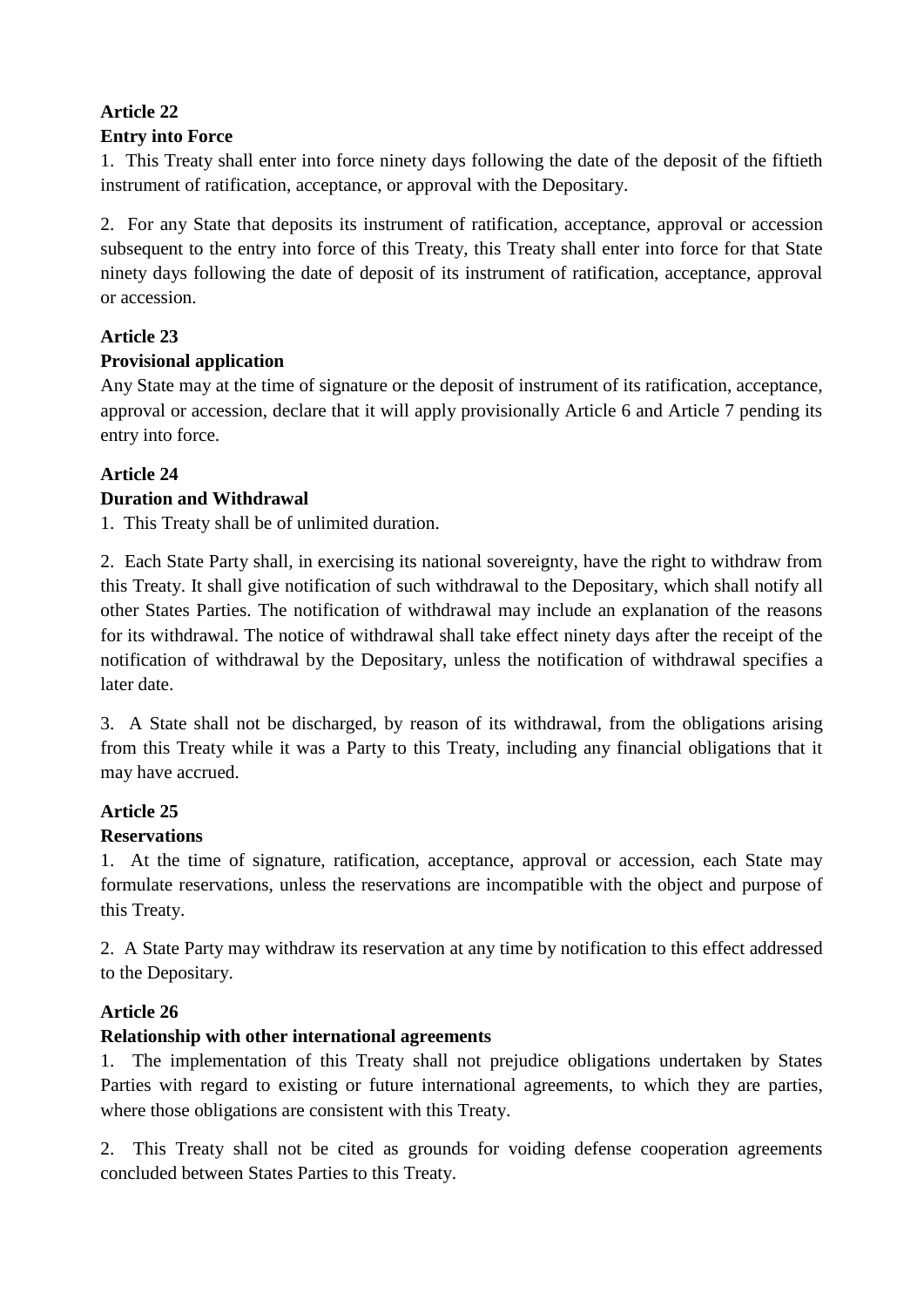**Article 27 Depositary** The Secretary-General of the United Nations shall be the Depositary of this Treaty.

**Article 28**

**Authentic Texts**

**The original text of this Treaty, of which the Arabic, Chinese, English, French, Russian, and Spanish texts are equally authentic, shall be deposited with the Secretary-General of the United Nations.**